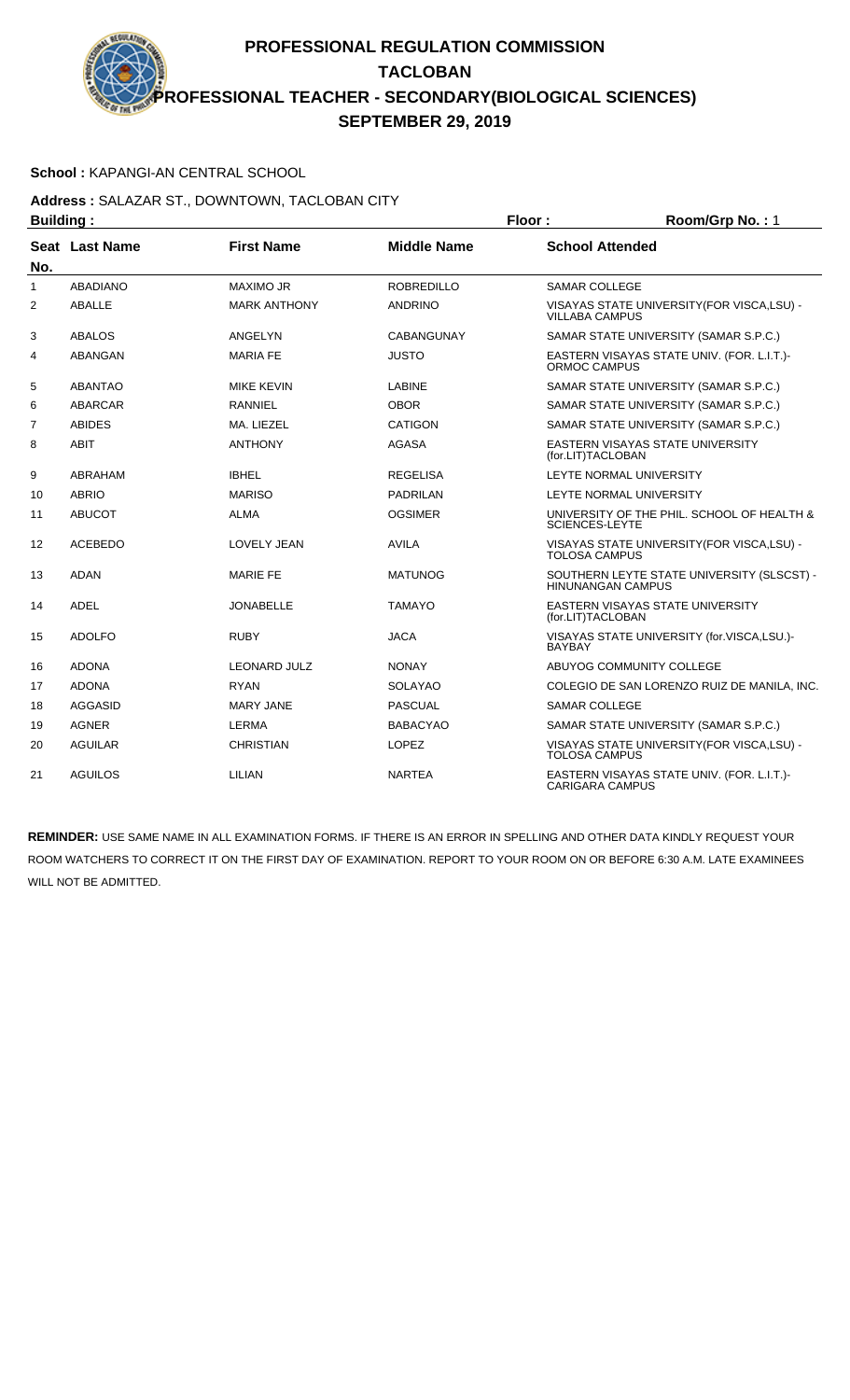### **School :** KAPANGI-AN CENTRAL SCHOOL

#### **Address :** SALAZAR ST., DOWNTOWN, TACLOBAN CITY **Building : Floor : Room/Grp No. :** 2

| bununiy .    |                       |                      | . וטטו             | 110011110110110.12                                                   |
|--------------|-----------------------|----------------------|--------------------|----------------------------------------------------------------------|
| No.          | <b>Seat Last Name</b> | <b>First Name</b>    | <b>Middle Name</b> | <b>School Attended</b>                                               |
| $\mathbf{1}$ | <b>AGUIRRE</b>        | <b>PAMELA</b>        | <b>MACASAET</b>    | LEYTE NORMAL UNIVERSITY                                              |
| 2            | <b>AGUJAR</b>         | <b>CRIZA</b>         | <b>EJORCADAS</b>   | NAVAL STATE UNIVERSITY (for.NAVAL INST)-<br><b>NAVAL</b>             |
| 3            | <b>ALAGA</b>          | <b>ANGELICA</b>      | DE CASTRO          | SAMAR STATE UNIVERSITY (SAMAR S.P.C.)                                |
| 4            | <b>ALBANO</b>         | <b>FELINOR</b>       | <b>DELANTAR</b>    | DIVINE WORD UNIVERSITY-TACLOBAN                                      |
| 5            | <b>ALBERCA</b>        | <b>JANNIL</b>        | <b>TAMBIS</b>      | SOUTHERN LEYTE STATE UNIVERSITY - SAN<br>JUAN CAMPUS                 |
| 6            | <b>ALBOLERAS</b>      | <b>GRACE ANN</b>     | <b>LORA</b>        | <b>COLLEGE OF MAASIN</b>                                             |
| 7            | ALCARAZ               | <b>JELMAR</b>        | <b>ENRIQUE</b>     | EASTERN VISAYAS STATE UNIVERSITY<br>(for.LIT)TACLOBAN                |
| 8            | <b>ALCOY</b>          | <b>AZENITH</b>       | <b>ALCALA</b>      | SAMAR STATE UNIVERSITY (SAMAR S.P.C.)                                |
| 9            | ALEJANDRE             | <b>RACHEL</b>        | <b>LIMGAS</b>      | VISAYAS STATE UNIVERSITY (for.VISCA,LSU.)-<br><b>BAYBAY</b>          |
| 10           | <b>ALFARO</b>         | <b>ANTONIETTA</b>    | <b>MANATAD</b>     | SOUTHERN LEYTE STATE UNIVERSITY - SAN<br>JUAN CAMPUS                 |
| 11           | <b>ALINDAO</b>        | <b>KCLYN</b>         | <b>ELECCION</b>    | SOUTHERN LEYTE STATE UNIVERSITY - SAN<br><b>JUAN CAMPUS</b>          |
| 12           | <b>ALMANZOR</b>       | <b>ILONAH JEAN</b>   | <b>ABALLA</b>      | LEYTE NORMAL UNIVERSITY                                              |
| 13           | <b>ALMERIA</b>        | <b>HYACINTH</b>      | CAYA               | EASTERN VISAYAS STATE UNIV. (FOR. L.I.T.)-<br><b>TANAUAN CAMPUS</b>  |
| 14           | <b>ALMERIA</b>        | <b>PIA</b>           | <b>OLINO</b>       | EASTERN VISAYAS STATE UNIVERSITY<br>(for.LIT)TACLOBAN                |
| 15           | <b>ALMINE</b>         | <b>ARNEL</b>         | <b>CABAHUG</b>     | SOUTHERN LEYTE STATE UNIVERSITY - SAN<br>JUAN CAMPUS                 |
| 16           | AMADORE               | JENNELYN             | <b>GADAINGAN</b>   | LEYTE NORMAL UNIVERSITY                                              |
| 17           | <b>AMPOAN</b>         | <b>AIREN</b>         | <b>SALOMON</b>     | NORTHWEST SAMAR STATE UNIVERSITY<br>(FOR.TIBURCIO TANCINCO)          |
| 18           | <b>ANDO</b>           | <b>BABY LOU</b>      | CAACOY             | VISAYAS STATE UNIVERSITY (FOR VISCA, LSU) -<br><b>VILLABA CAMPUS</b> |
| 19           | <b>ANDO</b>           | <b>RUBIE</b>         | <b>DAMAS</b>       | VISAYAS STATE UNIVERSITY (for.VISCA,LSU.)-<br><b>BAYBAY</b>          |
| 20           | ANGELIO               | <b>ALMIRA</b>        | <b>INONG</b>       | EASTERN VISAYAS STATE UNIV. (FOR. L.I.T.)-<br>ORMOC CAMPUS           |
| 21           | <b>ANGOB</b>          | <b>KIFFA MOLNIYA</b> | <b>CARIJUTAN</b>   | NORTHWEST SAMAR STATE UNIVERSITY<br>(FOR.TIBURCIO TANCINCO)          |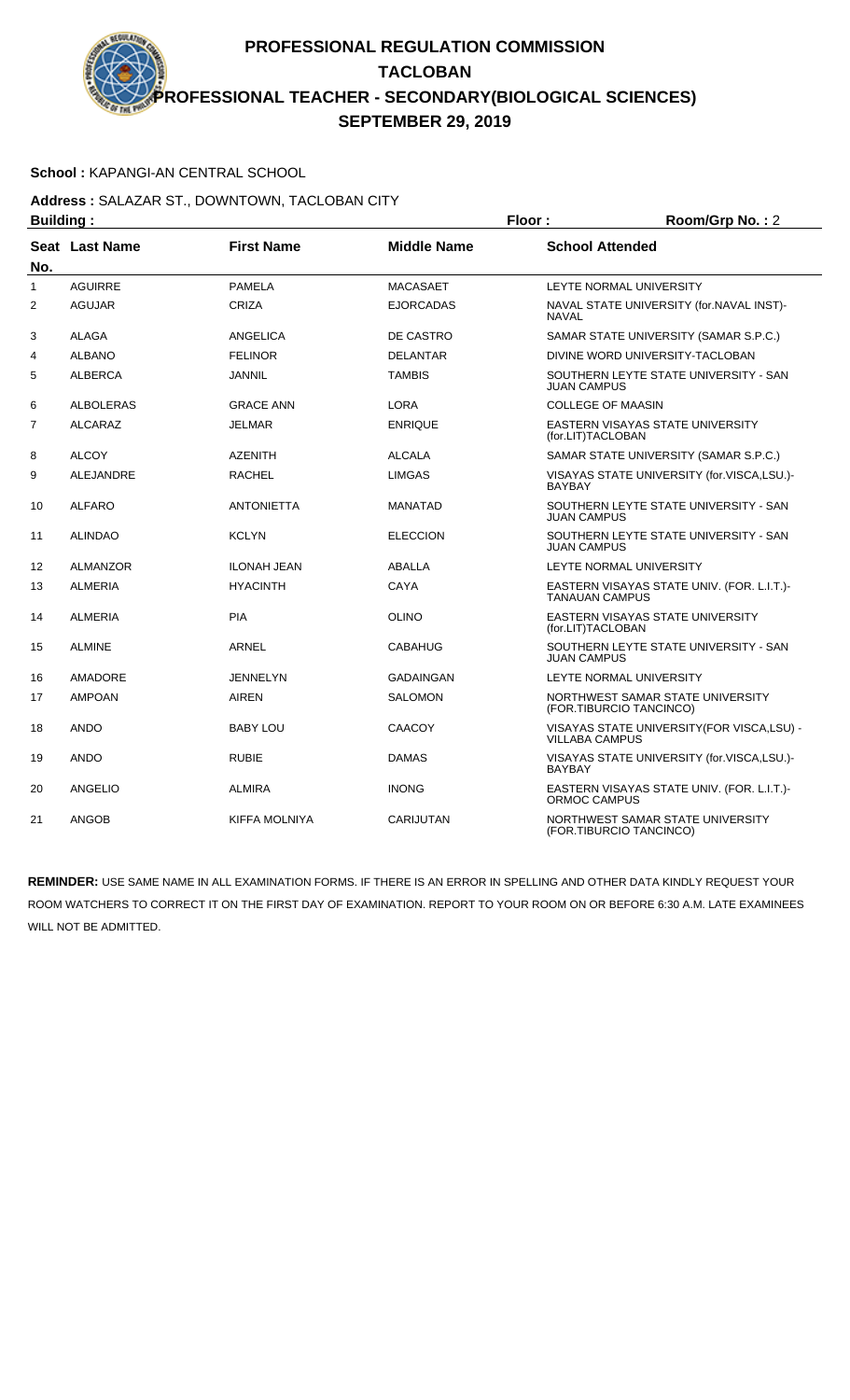### **School :** KAPANGI-AN CENTRAL SCHOOL

### **Address :** SALAZAR ST., DOWNTOWN, TACLOBAN CITY **Building : Floor : Room/Grp No. :** 3

| Dununiy .      |                       |                        |                    | . וטטו<br>ט ביטור שוויטשטו                                             |
|----------------|-----------------------|------------------------|--------------------|------------------------------------------------------------------------|
| No.            | <b>Seat Last Name</b> | <b>First Name</b>      | <b>Middle Name</b> | <b>School Attended</b>                                                 |
| 1              | ANI                   | <b>APRIL VICROSE</b>   | <b>NACORDA</b>     | <b>COLLEGE OF MAASIN</b>                                               |
| 2              | <b>ANONG</b>          | JENELYN                | <b>GUIÑAREZ</b>    | EASTERN VISAYAS STATE UNIV. (FOR. L.I.T.)-<br><b>ORMOC CAMPUS</b>      |
| 3              | <b>ANTIVO</b>         | <b>JONALYN</b>         | <b>CABAÑERO</b>    | LEYTE NORMAL UNIVERSITY                                                |
| $\overline{4}$ | <b>ANTONIO</b>        | <b>LESLIE MAY</b>      | <b>DAGOY</b>       | EASTERN VISAYAS STATE UNIV. (FOR. L.I.T.)-<br>ORMOC CAMPUS             |
| 5              | <b>APAS</b>           | <b>ANNE ISABELLE</b>   | <b>BANTILES</b>    | EASTERN VISAYAS STATE UNIV. (FOR. L.I.T.)-<br>ORMOC CAMPUS             |
| 6              | <b>APDON</b>          | <b>ERLYN</b>           | <b>AGRIDA</b>      | NORTHWEST SAMAR STATE UNIVERSITY<br>(FOR.TIBURCIO TANCINCO)            |
| $\overline{7}$ | <b>APELADO</b>        | <b>LOUEJIE</b>         |                    | EASTERN SAMAR STATE UNIVERSITY-<br>MAYDOLONG (for. MAYDOLONG NAS)      |
| 8              | <b>APIGO</b>          | <b>ANNECIA</b>         | <b>ARAYA</b>       | EASTERN SAMAR STATE UNIVERSITY-BORONGAN                                |
| 9              | <b>AQUILES</b>        | <b>MICHELLE</b>        | DE LOS SANTOS      | VISAYAS STATE UNIVERSITY (FOR VISCA, LSU) -<br><b>VILLABA CAMPUS</b>   |
| 10             | <b>ARABA</b>          | <b>REDA</b>            | <b>DEVARAS</b>     | EASTERN SAMAR STATE UNIVERSITY-BORONGAN                                |
| 11             | <b>ARAGON</b>         | <b>EVERLYN</b>         | <b>ADOPTANTE</b>   | NAVAL STATE UNIVERSITY (for.NAVAL INST)-<br><b>NAVAL</b>               |
| 12             | <b>ARAGON</b>         | <b>REX</b>             | <b>SABANDO</b>     | VISAYAS STATE UNIVERSITY (for.VISCA,LSU.)-<br><b>BAYBAY</b>            |
| 13             | <b>ARBIOL</b>         | <b>MARY ROSE</b>       | <b>ADOBAS</b>      | SOUTHERN LEYTE STATE UNIVERSITY (SLSCST) -<br><b>HINUNANGAN CAMPUS</b> |
| 14             | <b>ARCA</b>           | <b>CHARISSE JOY</b>    | <b>BONIFE</b>      | LEYTE NORMAL UNIVERSITY                                                |
| 15             | <b>ARCILLAS</b>       | <b>DEXTER</b>          | <b>VILLAMOR</b>    | EASTERN VISAYAS STATE UNIV. (FOR. L.I.T.)-<br>ORMOC CAMPUS             |
| 16             | <b>AREDIDON</b>       | <b>CAMILO JR</b>       | <b>FUENTES</b>     | VISAYAS STATE UNIVERSITY(FOR VISCA,LSU) -<br>VILLABA CAMPUS            |
| 17             | <b>ARELLANO</b>       | <b>JINKEE</b>          | <b>MABANSAG</b>    | SAMAR STATE UNIVERSITY (SAMAR S.P.C.)                                  |
| 18             | <b>ARIAS</b>          | <b>RUCHELLE</b>        | <b>CADION</b>      | VISAYAS STATE UNIVERSITY(FOR VISCA,LSU) -<br><b>TOLOSA CAMPUS</b>      |
| 19             | ARNAIZ                | <b>SHERRAMAE</b>       | <b>PLOMA</b>       | EASTERN VISAYAS STATE UNIV. (FOR. L.I.T.)-<br>ORMOC CAMPUS             |
| 20             | <b>ARPOCIPLE</b>      | <b>CHRISTINE JOYCE</b> | OÑATE              | SAMAR STATE UNIVERSITY (SAMAR S.P.C.)                                  |
| 21             | <b>ARPON</b>          | <b>ALVISENDA</b>       | <b>SUYOM</b>       | <b>REMEDIOS T. ROMUALDEZ MEDICAL</b><br><b>FOUNDATION</b>              |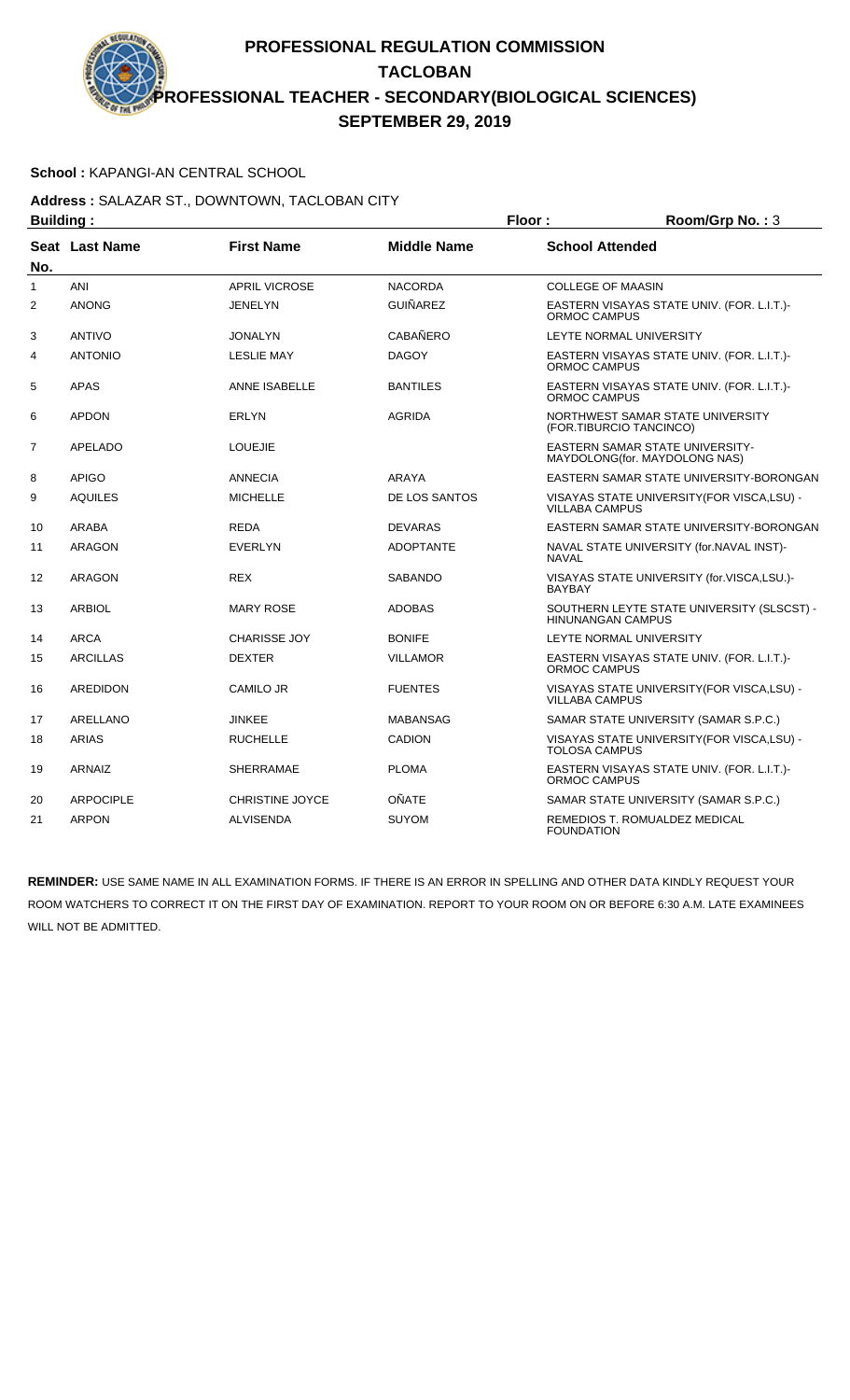### **School :** KAPANGI-AN CENTRAL SCHOOL

#### **Address :** SALAZAR ST., DOWNTOWN, TACLOBAN CITY **Building : Floor : Room/Grp No. :** 4

| Dununiy .      |                       |                     |                    | . וטטו<br>110011110111101117                                         |
|----------------|-----------------------|---------------------|--------------------|----------------------------------------------------------------------|
| No.            | <b>Seat Last Name</b> | <b>First Name</b>   | <b>Middle Name</b> | <b>School Attended</b>                                               |
| 1              | <b>ARQUESOLA</b>      | <b>DARIE</b>        | <b>JABUEN</b>      | NAVAL STATE UNIVERSITY (for.NAVAL INST)-<br><b>NAVAL</b>             |
| 2              | <b>ARRANCHADO</b>     | <b>ROSAL</b>        | <b>GACUMA</b>      | EASTERN VISAYAS STATE UNIV. (FOR. L.I.T.)-<br><b>ORMOC CAMPUS</b>    |
| 3              | <b>ARROJO</b>         | <b>BERNADETTE</b>   | <b>BALENDO</b>     | EASTERN VISAYAS STATE UNIV. (FOR. L.I.T.)-<br><b>CARIGARA CAMPUS</b> |
| 4              | <b>AVES</b>           | ANNA CLARISSA       | <b>DELIMA</b>      | VISAYAS STATE UNIVERSITY (for.VISCA,LSU.)-<br><b>BAYBAY</b>          |
| 5              | <b>AVESTRUZ</b>       | <b>BELINDA</b>      | <b>TAMPOL</b>      | EASTERN VISAYAS STATE UNIV. (FOR. L.I.T.)-<br><b>CARIGARA CAMPUS</b> |
| 6              | <b>BACAR</b>          | <b>ANGIELYN</b>     | <b>LANIGAO</b>     | ASIAN DEVELOPMENT FOUNDATION COLLEGE                                 |
| $\overline{7}$ | <b>BACATAN</b>        | <b>IVENZ MYERR</b>  | <b>FACTORAN</b>    | LEYTE NORMAL UNIVERSITY                                              |
| 8              | <b>BACAYO</b>         | MA. PAMELA          | <b>ESTOPIN</b>     | EASTERN VISAYAS STATE UNIV. (FOR. L.I.T.)-<br>ORMOC CAMPUS           |
| 9              | <b>BACONGAN</b>       | <b>REA</b>          | <b>ERMINO</b>      | SAMAR STATE UNIVERSITY (SAMAR S.P.C.)                                |
| 10             | <b>BACSAL</b>         | <b>MYCA</b>         | <b>GOLIAS</b>      | SAMAR STATE UNIVERSITY (SAMAR S.P.C.)                                |
| 11             | <b>BACUETES</b>       | <b>SHAIRA KWIN</b>  | <b>BACSAL</b>      | SAMAR STATE UNIVERSITY (SAMAR S.P.C.)                                |
| 12             | <b>BADAJOS</b>        | <b>LLOYD</b>        | <b>ROYO</b>        | EASTERN VISAYAS STATE UNIVERSITY<br>(for.LIT)TACLOBAN                |
| 13             | <b>BADION</b>         | <b>VANISSA</b>      | <b>ABENALES</b>    | EASTERN VISAYAS STATE UNIVERSITY<br>(for.LIT)TACLOBAN                |
| 14             | <b>BAHIA</b>          | <b>RENALYN</b>      | <b>MERCADO</b>     | VISAYAS STATE UNIVERSITY (FOR VISCA, LSU) -<br>TOLOSA CAMPUS         |
| 15             | <b>BALABAT</b>        | <b>CHERRY ANN</b>   | <b>PALARAO</b>     | SOUTHERN LEYTE STATE UNIVERSITY (SLSCST) -<br>HINUNANGAN CAMPUS      |
| 16             | <b>BALEDIO</b>        | <b>LYKA</b>         | <b>PERNITO</b>     | EASTERN VISAYAS STATE UNIV. (FOR. L.I.T.)-<br>ORMOC CAMPUS           |
| 17             | <b>BALID</b>          | MAY JADE            | <b>PLANA</b>       | EASTERN SAMAR STATE UNIVERSITY-BORONGAN                              |
| 18             | <b>BALINTONG</b>      | <b>JHOANA MARIE</b> | QUEBEC             | EASTERN VISAYAS STATE UNIVERSITY<br>(for.LIT)TACLOBAN                |
| 19             | <b>BANDOY</b>         | <b>ALEJO</b>        | LAZARRA            | EASTERN SAMAR STATE UNIVERSITY-BORONGAN                              |
| 20             | <b>BANOSON</b>        | <b>MYLYN</b>        | <b>MEDINO</b>      | VISAYAS STATE UNIVERSITY (FOR VISCA, LSU) -<br><b>TOLOSA CAMPUS</b>  |
| 21             | <b>BANTASAN</b>       | <b>DONA</b>         | <b>LAGRIMAS</b>    | NORTHWEST SAMAR STATE UNIVERSITY<br>(FOR.TIBURCIO TANCINCO)          |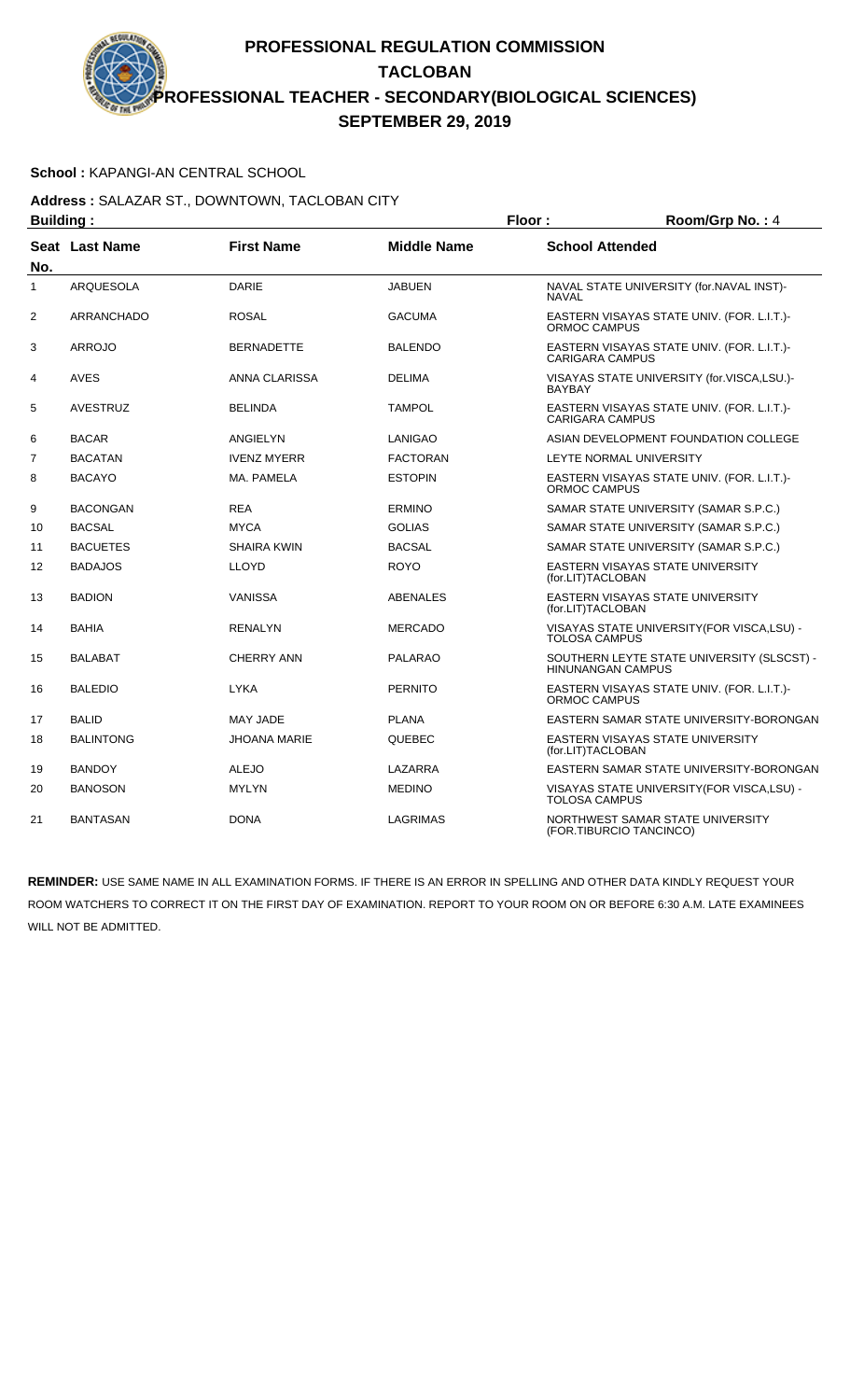### **School :** KAPANGI-AN CENTRAL SCHOOL

**Address :** SALAZAR ST., DOWNTOWN, TACLOBAN CITY **Building : Floor : Floor : Room/Grp No. :** 5

| Pananig .      |                  |                        | .                  |                                                                      |
|----------------|------------------|------------------------|--------------------|----------------------------------------------------------------------|
| No.            | Seat Last Name   | <b>First Name</b>      | <b>Middle Name</b> | <b>School Attended</b>                                               |
| 1              | <b>BANTING</b>   | <b>FREDDIE JR</b>      | <b>CATINDOY</b>    | VISAYAS STATE UNIVERSITY(FOR VISCA,LSU) -<br><b>TOLOSA CAMPUS</b>    |
| $\overline{2}$ | <b>BANZON</b>    | MAYJIE                 | <b>JIMENEZ</b>     | EASTERN VISAYAS STATE UNIV. (FOR. L.I.T.)-<br>ORMOC CAMPUS           |
| 3              | <b>BARBARONA</b> | ANGELICA               | CATIOC             | NORTHWEST SAMAR STATE UNIVERSITY<br>(FOR.TIBURCIO TANCINCO)          |
| 4              | <b>BARDOS</b>    | <b>REA MAY</b>         | <b>DEJON</b>       | EASTERN VISAYAS STATE UNIV. (FOR. L.I.T.)-<br>ORMOC CAMPUS           |
| 5              | <b>BARING</b>    | <b>RAZEL JANE</b>      | YBAÑEZ             | EASTERN VISAYAS STATE UNIV. (FOR. L.I.T.)-<br>ORMOC CAMPUS           |
| 6              | <b>BARING</b>    | SHIELA MARIE           | <b>ALDIANO</b>     | EASTERN VISAYAS STATE UNIV. (FOR. L.I.T.)-<br>ORMOC CAMPUS           |
| $\overline{7}$ | <b>BARNAHA</b>   | <b>JAIKA</b>           | <b>DAYONDON</b>    | EASTERN VISAYAS STATE UNIV. (FOR. L.I.T.)-<br>ORMOC CAMPUS           |
| 8              | <b>BARQUIO</b>   | LIZLEH JEAN            | <b>GERAON</b>      | EASTERN VISAYAS STATE UNIV. (FOR. L.I.T.)-<br>ORMOC CAMPUS           |
| 9              | <b>BATALON</b>   | <b>NIENELYN</b>        | <b>ALMANZOR</b>    | SOUTHWESTERN UNIVERSITY                                              |
| 10             | <b>BATAN</b>     | <b>DONNA</b>           | <b>AZORES</b>      | LEYTE NORMAL UNIVERSITY                                              |
| 11             | <b>BATANAS</b>   | <b>MAE ANN</b>         | <b>SALADA</b>      | SOUTHERN LEYTE STATE UNIVERSITY-T.OPPUS                              |
| 12             | <b>BATULA</b>    | <b>HONEY ROSE</b>      | <b>EGUILLOS</b>    | LEYTE NORMAL UNIVERSITY                                              |
| 13             | <b>BAUTISTA</b>  | <b>CHRISTINE GRACE</b> | <b>HIDALGO</b>     | LEYTE NORMAL UNIVERSITY                                              |
| 14             | <b>BAYAWA</b>    | <b>JUDELYN</b>         | <b>AUNZO</b>       | VISAYAS STATE UNIVERSITY (FOR VISCA, LSU) -<br><b>VILLABA CAMPUS</b> |
| 15             | <b>BAYONA</b>    | KATHEA JADE            | <b>APACIBLE</b>    | NAVAL STATE UNIVERSITY (for.NAVAL INST)<br><b>BILIRAN</b>            |
| 16             | <b>BELANO</b>    | <b>AJAY</b>            | <b>BALZA</b>       | CHRIST THE KING COLLEGE OF CALBAYOG                                  |
| 17             | <b>BELEN</b>     | <b>LILIO</b>           | <b>ORGUINO</b>     | EASTERN VISAYAS STATE UNIVERSITY<br>(for.LIT)TACLOBAN                |
| 18             | <b>BELLO</b>     | <b>RECHEL MAE</b>      | <b>NAPOLES</b>     | NORTHWEST SAMAR STATE UNIVERSITY<br>(FOR.TIBURCIO TANCINCO)          |
| 19             | <b>BENDIJO</b>   | <b>AUBREY</b>          | <b>FABROA</b>      | EASTERN VISAYAS STATE UNIV. (FOR. L.I.T.)-<br>ORMOC CAMPUS           |
| 20             | <b>BERACIS</b>   | <b>CHRISTINE MARIE</b> | <b>GERILLA</b>     | EASTERN VISAYAS STATE UNIVERSITY<br>(for.LIT)TACLOBAN                |
| 21             | <b>BERBA</b>     | <b>GINA</b>            | <b>PITAO</b>       | NORTHWEST SAMAR STATE UNIVERSITY<br>(FOR.TIBURCIO TANCINCO)          |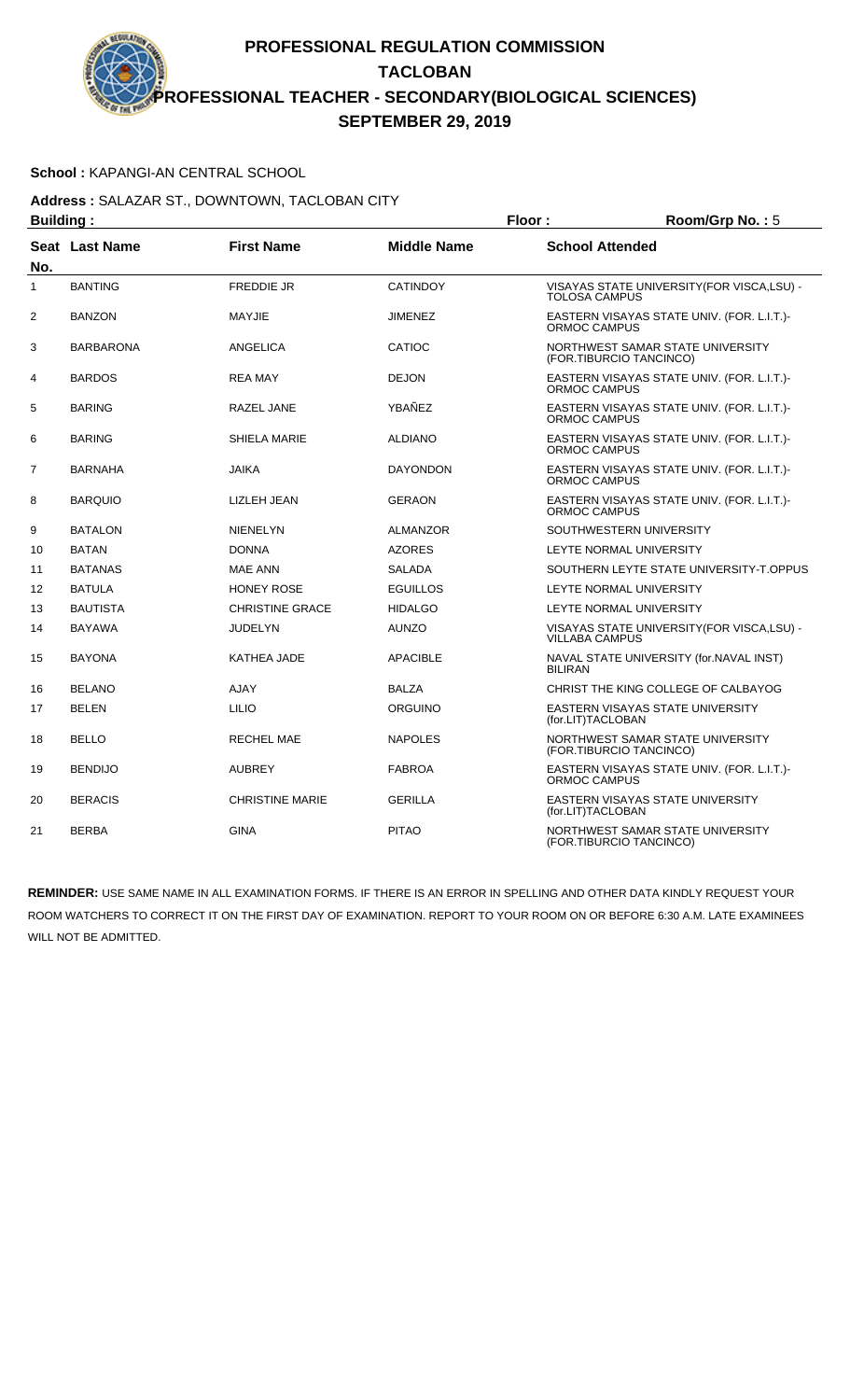### **School :** KAPANGI-AN CENTRAL SCHOOL

### **Address :** SALAZAR ST., DOWNTOWN, TACLOBAN CITY **Building : Floor : Room/Grp No. :** 6

| винишм г       |                  |                     |                    |                                                                      |
|----------------|------------------|---------------------|--------------------|----------------------------------------------------------------------|
| No.            | Seat Last Name   | <b>First Name</b>   | <b>Middle Name</b> | <b>School Attended</b>                                               |
| $\mathbf{1}$   | <b>BERBES</b>    | MA, AIREEN          | <b>JABAGAT</b>     | SAMAR STATE UNIVERSITY (SAMAR S.P.C.)                                |
| $\overline{2}$ | <b>BERNAL</b>    | <b>VIANCA MAE</b>   | <b>FORTALIZA</b>   | LEYTE NORMAL UNIVERSITY                                              |
| 3              | <b>BEROG</b>     | DARIO JR            | <b>TANGILE</b>     | EASTERN VISAYAS STATE UNIV. (FOR. L.I.T.)-<br><b>ORMOC CAMPUS</b>    |
| 4              | <b>BERONIO</b>   | <b>KENNETH</b>      | <b>SAPIDA</b>      | ABUYOG COMMUNITY COLLEGE                                             |
| 5              | <b>BERTULFO</b>  | <b>GILLIAN ROSE</b> | <b>PALACIO</b>     | LEYTE NORMAL UNIVERSITY                                              |
| 6              | <b>BETIOLA</b>   | MA. GLAIZA          | <b>TAMPIL</b>      | SAMAR STATE UNIVERSITY (SAMAR S.P.C.)                                |
| 7              | <b>BIORE</b>     | <b>WILMER JOHN</b>  | <b>CORBADORA</b>   | VISAYAS STATE UNIVERSITY (FOR VISCA, LSU) -<br><b>VILLABA CAMPUS</b> |
| 8              | <b>BLASQUEÑO</b> | <b>VIRJIE</b>       |                    | NORTHWEST SAMAR STATE UNIVERSITY<br>(FOR.TIBURCIO TANCINCO)          |
| 9              | <b>BLAZO</b>     | <b>JUNETH</b>       | <b>PASADAS</b>     | SOUTHERN LEYTE STATE UNIVERSITY - SAN<br>JUAN CAMPUS                 |
| 10             | <b>BOHOL</b>     | <b>CATHEREN</b>     | <b>SANTOS</b>      | EASTERN VISAYAS STATE UNIV. (FOR. L.I.T.)-<br><b>DULAG CAMPUS</b>    |
| 11             | <b>BOHOL</b>     | <b>MARILYN</b>      | <b>REGINA</b>      | NAVAL STATE UNIVERSITY (for.NAVAL INST)-<br><b>NAVAL</b>             |
| 12             | <b>BOLITO</b>    | <b>MARY JOY</b>     | QUINAWAYAN         | SAMAR STATE UNIVERSITY (SAMAR S.P.C.)                                |
| 13             | <b>BONGCALES</b> | <b>RC CRIS</b>      | ARAÑEZ             | VISAYAS STATE UNIVERSITY (for.VISCA,LSU.)-<br><b>BAYBAY</b>          |
| 14             | <b>BRUÑOLA</b>   | <b>NILFA</b>        | <b>TUTOR</b>       | EASTERN VISAYAS STATE UNIV. (FOR. L.I.T.)-<br><b>ORMOC CAMPUS</b>    |
| 15             | <b>BUDAÑO</b>    | <b>JANE IRESH</b>   | <b>DACLAG</b>      | VISAYAS STATE UNIVERSITY (FOR VISCA, LSU) -<br>TOLOSA CAMPUS         |
| 16             | <b>BULAUITAN</b> | <b>FLORABELLE</b>   | <b>PABILANDO</b>   | EASTERN VISAYAS STATE UNIV. (FOR. L.I.T.)-<br><b>ORMOC CAMPUS</b>    |
| 17             | <b>BUSALANAN</b> | <b>MADELYN</b>      | <b>GUIAMADIN</b>   | SOUTHWESTERN UNIVERSITY                                              |
| 18             | <b>BUSTILLO</b>  | <b>IRA JOY</b>      | <b>LLEGUNAS</b>    | EASTERN VISAYAS STATE UNIV. (FOR. L.I.T.)-<br><b>ORMOC CAMPUS</b>    |
| 19             | <b>BUTAD</b>     | MA. FELISA          | <b>IRIARTE</b>     | EASTERN VISAYAS STATE UNIV. (FOR. L.I.T.)-<br><b>ORMOC CAMPUS</b>    |
| 20             | CABANGUNAY       | <b>FRANZ AUBREY</b> | <b>EBIAS</b>       | SAMAR STATE UNIVERSITY (SAMAR S.P.C.)                                |
| 21             | <b>CABEL</b>     | ANGELA NORWILLEN    | <b>HERMOSA</b>     | <b>LEYTE NORMAL UNIVERSITY</b>                                       |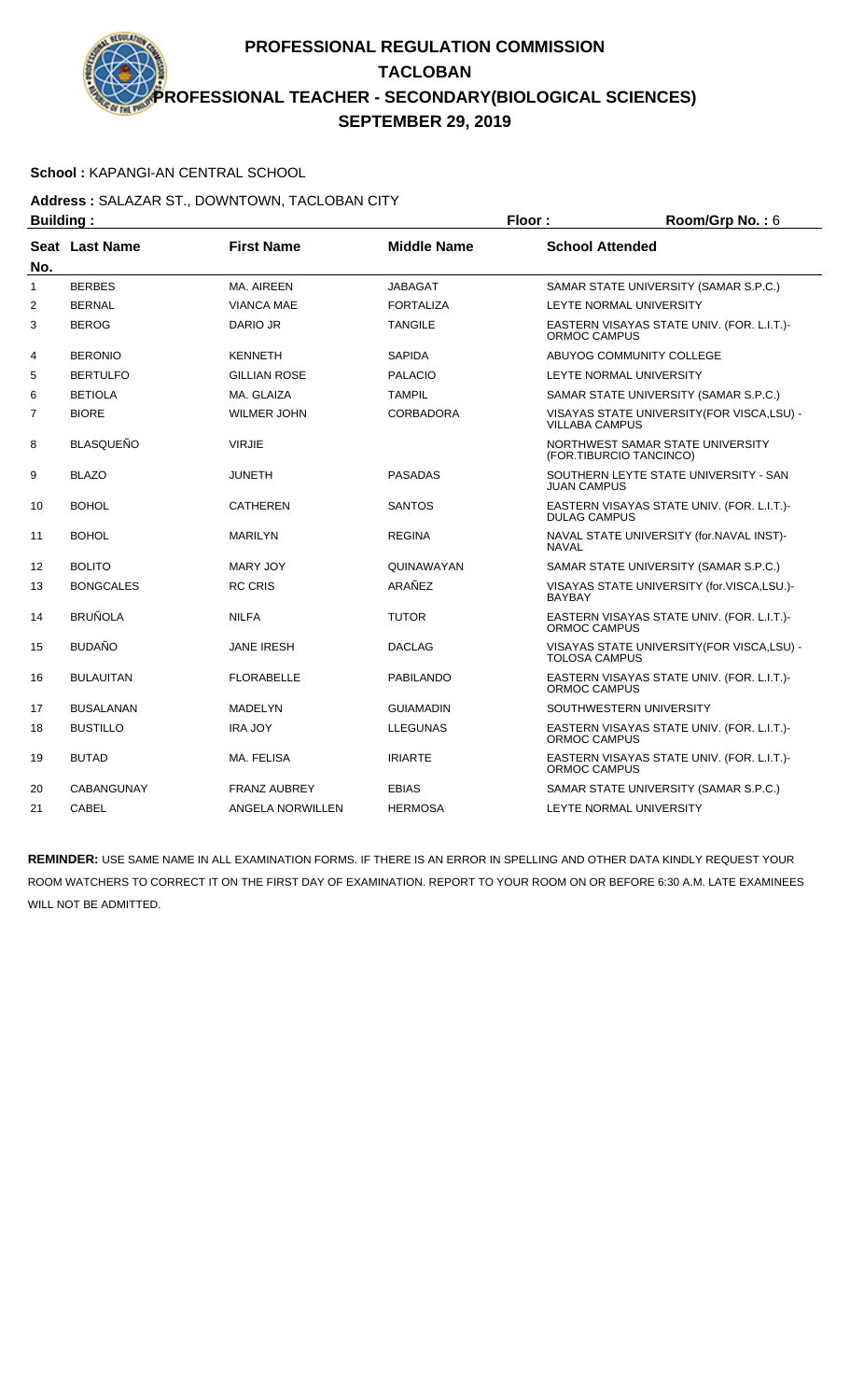### **School :** KAPANGI-AN CENTRAL SCHOOL

### **Address :** SALAZAR ST., DOWNTOWN, TACLOBAN CITY **Building : Floor : Room/Grp No. :** 7

| Pununiy .      |                  |                        |                    | . וטטו<br>110011110111101111                                        |
|----------------|------------------|------------------------|--------------------|---------------------------------------------------------------------|
| No.            | Seat Last Name   | <b>First Name</b>      | <b>Middle Name</b> | <b>School Attended</b>                                              |
| $\mathbf{1}$   | CABELLO          | <b>MIA</b>             | <b>RUBEN</b>       | VISAYAS STATE UNIVERSITY(FOR VISCA,LSU) -<br><b>TOLOSA CAMPUS</b>   |
| 2              | CABIB            | <b>AZISAH</b>          | <b>CLAVELES</b>    | SAMAR STATE UNIVERSITY (SAMAR S.P.C.)                               |
| 3              | <b>CABIGTING</b> | <b>ANNA MARIE</b>      | <b>DELOVINO</b>    | EASTERN VISAYAS STATE UNIVERSITY<br>(for.LIT)TACLOBAN               |
| 4              | <b>CABIJE</b>    | <b>EMERIC</b>          | LAMPARAS           | NORTHWEST SAMAR STATE UNIVERSITY<br>(FOR.TIBURCIO TANCINCO)         |
| 5              | <b>CABONEGRO</b> | <b>IRENE FELLE</b>     | <b>MECA</b>        | LEYTE NORMAL UNIVERSITY                                             |
| 6              | <b>CABORNAY</b>  | <b>DAYDA</b>           | <b>CABRALES</b>    | SOUTHWESTERN UNIVERSITY                                             |
| $\overline{7}$ | <b>CABRERA</b>   | <b>FATIMA</b>          | <b>PAJARES</b>     | ASIAN DEVELOPMENT FOUNDATION COLLEGE                                |
| 8              | <b>CABRILLAS</b> | <b>JESSA MARIE</b>     | LUMAAD             | EASTERN VISAYAS STATE UNIV. (FOR. L.I.T.)-<br>ORMOC CAMPUS          |
| 9              | <b>CABUBAS</b>   | <b>JENNETH MAE</b>     | <b>CINCO</b>       | SAMAR STATE UNIVERSITY (SAMAR S.P.C.)                               |
| 10             | CABUG-OS         | <b>CHRISTINE</b>       | <b>ADOBAS</b>      | SOUTHERN LEYTE STATE UNIVERSITY-T.OPPUS                             |
| 11             | <b>CABUNDOC</b>  | <b>CARME ROSE</b>      | <b>SAGAYAP</b>     | NORTHWEST SAMAR STATE UNIVERSITY<br>(FOR.TIBURCIO TANCINCO)         |
| 12             | <b>CABUNDOC</b>  | <b>JOHN RALPH</b>      | <b>SABULAAN</b>    | NORTHWEST SAMAR STATE UNIVERSITY<br>(FOR.TIBURCIO TANCINCO)         |
| 13             | <b>CABUQUIT</b>  | <b>ELIZABETH APRIL</b> | <b>ABANTAO</b>     | ASIAN DEVELOPMENT FOUNDATION COLLEGE                                |
| 14             | <b>CABUS</b>     | <b>MERRY JO</b>        | <b>LEONA</b>       | EASTERN VISAYAS STATE UNIV. (FOR. L.I.T.)-<br><b>BURAUEN CAMPUS</b> |
| 15             | <b>CACHARRO</b>  | <b>JOY MAY</b>         | <b>GATORIAN</b>    | LEYTE NORMAL UNIVERSITY                                             |
| 16             | <b>CADAYONA</b>  | <b>SHAIRA</b>          | <b>ILALIM</b>      | SOUTHERN LEYTE STATE UNIVERSITY - SAN<br>JUAN CAMPUS                |
| 17             | CAGYAT           | <b>MICHELLYN</b>       | <b>RABACIO</b>     | NAVAL STATE UNIVERSITY (for.NAVAL INST)<br><b>BILIRAN</b>           |
| 18             | <b>CALIMBAS</b>  | <b>GLADYS</b>          | <b>BUGNOS</b>      | SOUTHERN LEYTE STATE UNIVERSITY-T.OPPUS                             |
| 19             | <b>CALINAO</b>   | <b>BRYAN</b>           | MACALALAD          | EASTERN VISAYAS STATE UNIVERSITY<br>(for.LIT)TACLOBAN               |
| 20             | <b>CALINAO</b>   | <b>JOYCE ANN</b>       | <b>LEONA</b>       | VISAYAS STATE UNIVERSITY (FOR VISCA, LSU) -<br><b>TOLOSA CAMPUS</b> |
| 21             | CALIPAYAN        | MA. NEYSA JETHKA       |                    | LEYTE NORMAL UNIVERSITY                                             |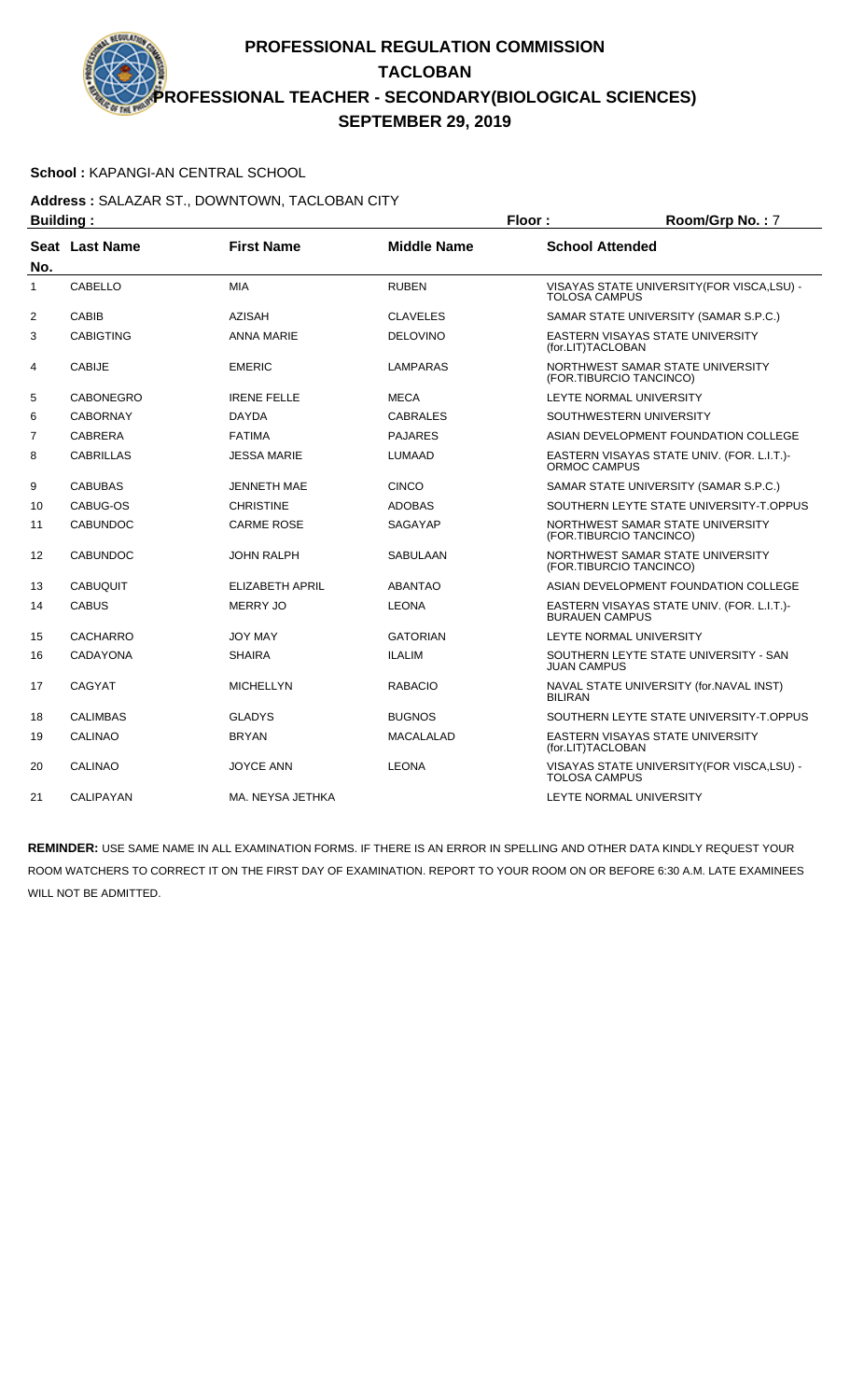### **School :** KAPANGI-AN CENTRAL SCHOOL

#### **Address :** SALAZAR ST., DOWNTOWN, TACLOBAN CITY **Building : Floor : Room/Grp No. :** 8

| Dununiy .      |                       |                     | . וטטו             | 11001110111101100110011                                                |
|----------------|-----------------------|---------------------|--------------------|------------------------------------------------------------------------|
| No.            | <b>Seat Last Name</b> | <b>First Name</b>   | <b>Middle Name</b> | <b>School Attended</b>                                                 |
| $\mathbf{1}$   | CALOOY                | <b>LENELYN</b>      | ACOMPAÑADO         | VISAYAS STATE UNIVERSITY (FOR VISCA, LSU) -<br><b>TOLOSA CAMPUS</b>    |
| 2              | <b>CANCILLER</b>      | <b>MARICON</b>      | <b>DOQUE</b>       | <b>LEYTE NORMAL UNIVERSITY</b>                                         |
| 3              | CANDIDO               | MA, ARRIANE         | <b>DADULLA</b>     | EASTERN SAMAR STATE UNIVERSITY-BORONGAN                                |
| 4              | <b>CAÑETE</b>         | <b>JOLINA</b>       | <b>DURANA</b>      | VISAYAS STATE UNIVERSITY (FOR VISCA, LSU) -<br><b>TOLOSA CAMPUS</b>    |
| 5              | CANO                  | <b>MARIANAS</b>     | <b>ANGELIO</b>     | EASTERN VISAYAS STATE UNIVERSITY<br>(for.LIT)TACLOBAN                  |
| 6              | CANONIGO              | <b>REGINE</b>       | <b>ABALOS</b>      | VISAYAS STATE UNIVERSITY(FOR VISCA,LSU) -<br><b>TOLOSA CAMPUS</b>      |
| $\overline{7}$ | <b>CANONOY</b>        | <b>MARIA LIEZEL</b> | <b>SUMAYOD</b>     | EASTERN VISAYAS STATE UNIVERSITY<br>(for.LIT)TACLOBAN                  |
| 8              | <b>CANOY</b>          | <b>RICHEL</b>       | <b>DEMASILAN</b>   | NAVAL STATE UNIVERSITY (for.NAVAL INST)<br><b>BILIRAN</b>              |
| 9              | <b>CAPALES</b>        | <b>MYLENE</b>       | <b>LUCABAN</b>     | UNIVERSITY OF EASTERN PHILIPPINES-<br><b>CATARMAN</b>                  |
| 10             | <b>CAPAMBI</b>        | <b>CONCESA</b>      | <b>VERZOSA</b>     | EASTERN VISAYAS STATE UNIVERSITY<br>(for.LIT)TACLOBAN                  |
| 11             | CAPETILLO             | <b>JOAN DHEL</b>    | <b>JAMAYBAY</b>    | NORTHWEST SAMAR STATE UNIVERSITY<br>(FOR.TIBURCIO TANCINCO)            |
| 12             | <b>CAPITOC</b>        | <b>GENALEN</b>      | <b>MANIDLANGAN</b> | SAINT PETER'S COLLEGE OF ORMOC                                         |
| 13             | <b>CAPONES</b>        | <b>DOMINICK</b>     | <b>ARCEO</b>       | ABUYOG COMMUNITY COLLEGE                                               |
| 14             | CAPUNO                | CARIZA              | <b>DEBUTON</b>     | NORTHWEST SAMAR STATE UNIVERSITY<br>(FOR.TIBURCIO TANCINCO)            |
| 15             | <b>CAPUYAN</b>        | <b>JOCELYN</b>      | <b>CODOGO</b>      | SAINT PETER'S COLLEGE OF ORMOC                                         |
| 16             | <b>CAPUYAN</b>        | <b>NOEL</b>         | PACAÑOT            | NAVAL STATE UNIVERSITY (for.NAVAL INST)-<br><b>NAVAL</b>               |
| 17             | <b>CARACUEL</b>       | <b>MERCEDITA</b>    | <b>DATIG</b>       | VISAYAS STATE UNIVERSITY (for.VISCA,LSU.)-<br><b>BAYBAY</b>            |
| 18             | CARANZO               | <b>AZER</b>         | PAEZ               | EASTERN SAMAR STATE UNIVERSITY-BORONGAN                                |
| 19             | <b>CARDENAS</b>       | <b>CRISTINE</b>     | <b>KEMPIS</b>      | EASTERN VISAYAS STATE UNIV. (FOR. L.I.T.)-<br><b>DULAG CAMPUS</b>      |
| 20             | <b>CARDINES</b>       | <b>JOSELITO</b>     | <b>BESABELLA</b>   | EASTERN VISAYAS STATE UNIVERSITY<br>(for.LIT)TACLOBAN                  |
| 21             | <b>CASICAS</b>        | <b>HAIDEE</b>       | <b>ELMIDO</b>      | SOUTHERN LEYTE STATE UNIVERSITY (SLSCST) -<br><b>HINUNANGAN CAMPUS</b> |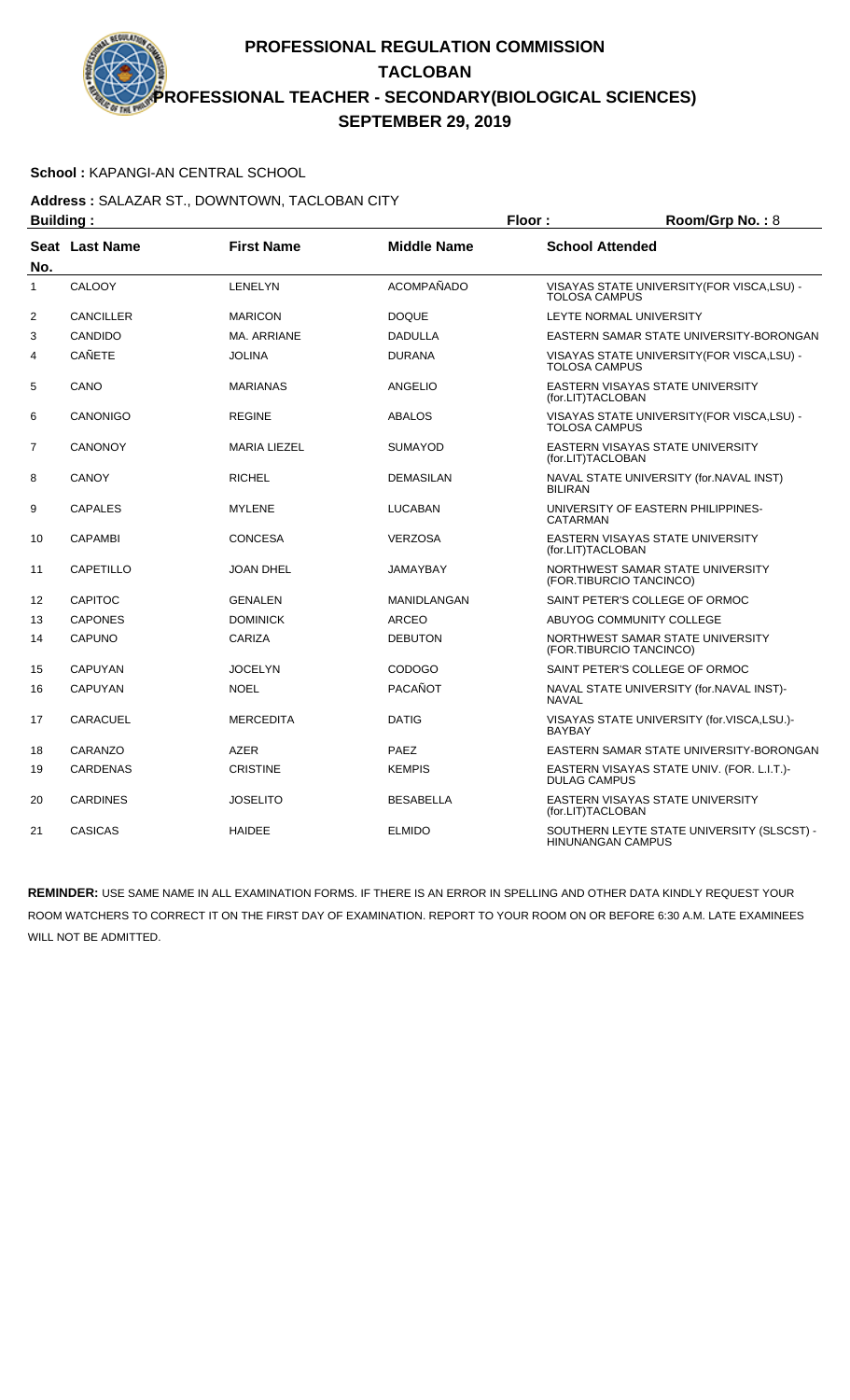### **School :** KAPANGI-AN CENTRAL SCHOOL

### **Address :** SALAZAR ST., DOWNTOWN, TACLOBAN CITY **Building : Floor : Floor : Room/Grp No. : 9**

| Dununiy .      |                       |                       |                    | . וטטו                                                                  |
|----------------|-----------------------|-----------------------|--------------------|-------------------------------------------------------------------------|
| No.            | <b>Seat Last Name</b> | <b>First Name</b>     | <b>Middle Name</b> | <b>School Attended</b>                                                  |
| $\mathbf{1}$   | CASIL                 | <b>ANGELIKA</b>       | <b>MORON</b>       | SOUTHERN LEYTE STATE UNIVERSITY-T.OPPUS                                 |
| 2              | <b>CASILAN</b>        | <b>JOHN PHILIP</b>    | <b>HIMZON</b>      | EASTERN VISAYAS STATE UNIV. (FOR. L.I.T.)-<br><b>BURAUEN CAMPUS</b>     |
| 3              | CASTIL                | <b>JENNEBEL</b>       | <b>AMAT</b>        | <b>EASTERN VISAYAS STATE UNIVERSITY</b><br>(for.LIT)TACLOBAN            |
| 4              | <b>CASTRO</b>         | <b>FIDEL</b>          | <b>ARTITA</b>      | NORTHWEST SAMAR STATE UNIVERSITY<br>(FOR.TIBURCIO TANCINCO)             |
| 5              | <b>CASTRO</b>         | <b>NAIRYNE NICOLE</b> |                    | EASTERN VISAYAS STATE UNIV. (FOR. L.I.T.)-<br><b>ORMOC CAMPUS</b>       |
| 6              | CASURAO               | <b>REY</b>            | ARISGA             | NORTHWEST SAMAR STATE UNIVERSITY<br>(FOR.TIBURCIO TANCINCO)             |
| $\overline{7}$ | <b>CATACATA</b>       | MARGIE                | <b>CAÑETE</b>      | <b>SAMAR COLLEGE</b>                                                    |
| 8              | CATAGCATAG            | <b>JEROME</b>         | GACO               | EASTERN VISAYAS STATE UNIV. (FOR. L.I.T.)-<br><b>ORMOC CAMPUS</b>       |
| 9              | CATALO                | <b>JACLYN</b>         | <b>BALBUENA</b>    | OUR LADY OF MERCY COLLEGE-BORONGAN                                      |
| 10             | <b>CATARINA</b>       | <b>FATIMA</b>         | <b>BULABOS</b>     | LEYTE NORMAL UNIVERSITY                                                 |
| 11             | <b>CATOLTOL</b>       | MA. RENA              | <b>NAPALIT</b>     | NAVAL STATE UNIVERSITY (for.NAVAL INST)<br><b>BILIRAN</b>               |
| 12             | <b>CATORCE</b>        | <b>BETHLEHEM</b>      | <b>BASULTIN</b>    | VISAYAS STATE UNIVERSITY (for.VISCA,LSU.)-<br><b>BAYBAY</b>             |
| 13             | <b>CATUDAY</b>        | <b>MARIANNE</b>       | CORADO             | ASIA COLLEGE OF ADVANCE STUDIES IN ARTS.<br><b>SCIENCES &amp; TECH.</b> |
| 14             | CAZON                 | RANIA NHESA           | <b>FELICILDA</b>   | SOUTHERN LEYTE STATE UNIVERSITY - SAN<br><b>JUAN CAMPUS</b>             |
| 15             | <b>CESISTA</b>        | <b>BONAFACIA</b>      | <b>OROS</b>        | EASTERN SAMAR STATE UNIVERSITY-BORONGAN                                 |
| 16             | <b>CINCO</b>          | KISHA MAY             | <b>LINDE</b>       | LEYTE NORMAL UNIVERSITY                                                 |
| 17             | <b>CINCO</b>          | <b>WILMOR</b>         | <b>GONZAGA</b>     | ASIAN DEVELOPMENT FOUNDATION COLLEGE                                    |
| 18             | CINCO JR              | <b>RAMON</b>          | <b>PARILLA</b>     | SAINT PETER'S COLLEGE OF ORMOC                                          |
| 19             | <b>COCHERO</b>        | <b>GEMALYN</b>        | CABAOBAO           | VISAYAS STATE UNIVERSITY(FOR VISCA,LSU) -<br><b>TOLOSA CAMPUS</b>       |
| 20             | <b>CODILLA</b>        | <b>DAISY MARIE</b>    | <b>PELOSTRATOS</b> | EASTERN VISAYAS STATE UNIV. (FOR. L.I.T.)-<br>ORMOC CAMPUS              |
| 21             | COLASITO              | <b>ARIEL</b>          | <b>DUQUE</b>       | VISAYAS STATE UNIVERSITY (FOR VISCA, LSU) -<br><b>TOLOSA CAMPUS</b>     |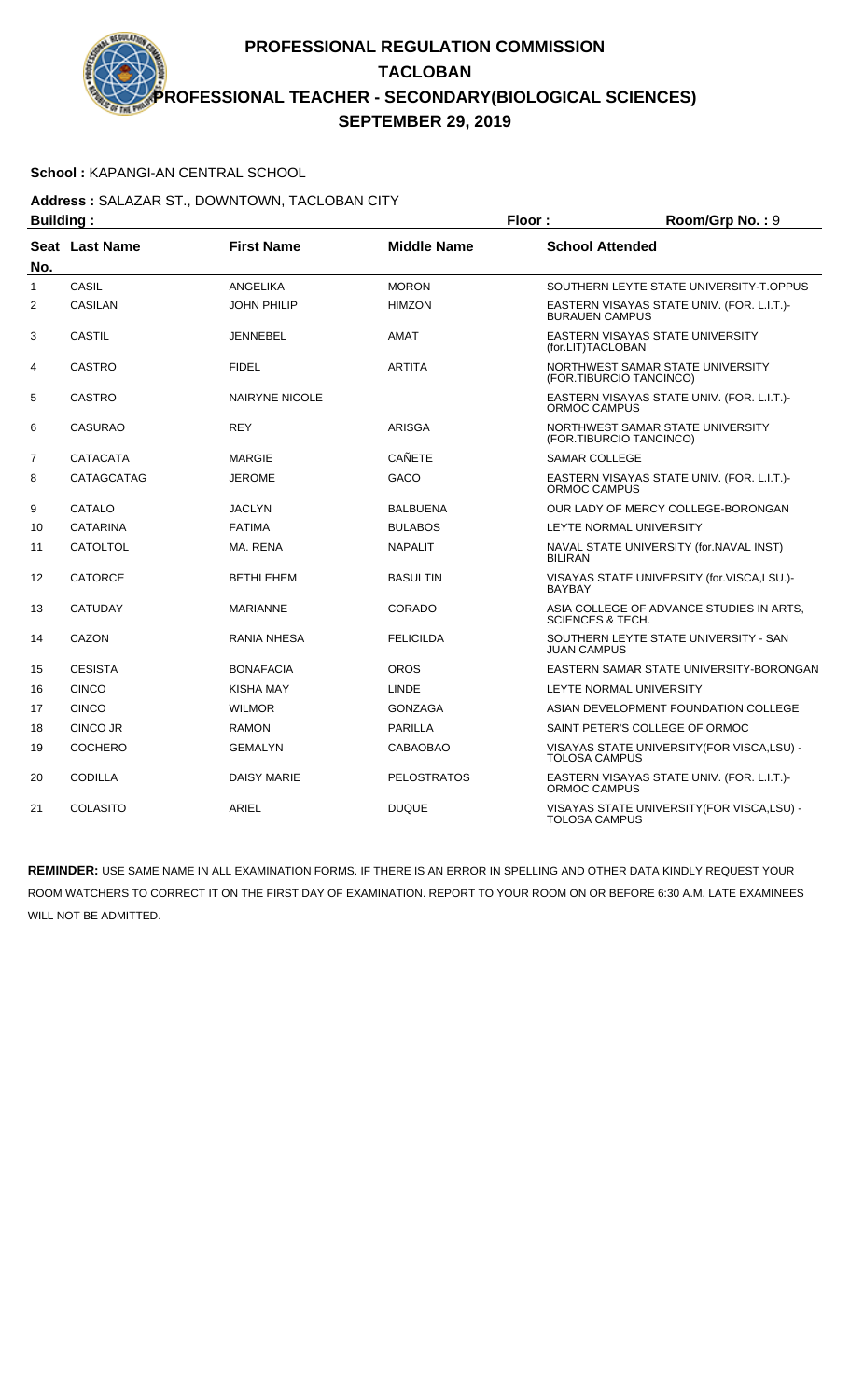### **School :** KAPANGI-AN CENTRAL SCHOOL

**Address :** SALAZAR ST., DOWNTOWN, TACLOBAN CITY **Building : Floor : Floor : Room/Grp No. : 10** 

| .              |                   |                         |                    |                                                                        |
|----------------|-------------------|-------------------------|--------------------|------------------------------------------------------------------------|
| No.            | Seat Last Name    | <b>First Name</b>       | <b>Middle Name</b> | <b>School Attended</b>                                                 |
| $\mathbf{1}$   | <b>COLLERA</b>    | <b>DARWIN</b>           | <b>MONTEROYO</b>   | NAVAL STATE UNIVERSITY (for.NAVAL INST)<br><b>BILIRAN</b>              |
| $\overline{2}$ | CONDE             | <b>MANUEL JR</b>        | <b>GAYAS</b>       | LEYTE NORMAL UNIVERSITY                                                |
| 3              | CONJE             | <b>ROBERTO</b>          | <b>GONZALES</b>    | EASTERN VISAYAS STATE UNIV. (FOR. L.I.T.)-<br>ORMOC CAMPUS             |
| 4              | <b>CONTINENTE</b> | <b>JONEME</b>           | <b>ARNAIZ</b>      | SOUTHERN LEYTE STATE UNIVERSITY (SLSCST) -<br><b>HINUNANGAN CAMPUS</b> |
| 5              | <b>COPINO</b>     | LAURA                   | <b>LOPEZ</b>       | EASTERN VISAYAS STATE UNIV. (FOR. L.I.T.)-<br><b>BURAUEN CAMPUS</b>    |
| 6              | <b>CORASA</b>     | <b>SHELLA MARIE</b>     | <b>DEGOMA</b>      | SAINT PETER'S COLLEGE OF ORMOC                                         |
| $\overline{7}$ | CORDEÑO           | <b>MINNIE MAR</b>       | <b>PIANO</b>       | EASTERN VISAYAS STATE UNIV. (FOR. L.I.T.)-<br>ORMOC CAMPUS             |
| 8              | CORDERO           | LANIE                   | DE PAZ             | EASTERN VISAYAS STATE UNIV. (FOR. L.I.T.)-<br><b>BURAUEN CAMPUS</b>    |
| 9              | <b>CORPIN</b>     | <b>CHARMI JO LYLEEN</b> | PEÑAFLOR           | NAVAL STATE UNIVERSITY (for.NAVAL INST)<br><b>BILIRAN</b>              |
| 10             | <b>CORSANES</b>   | <b>MA FATIMA</b>        | <b>TUALLA</b>      | EASTERN VISAYAS STATE UNIVERSITY<br>(for.LIT)TACLOBAN                  |
| 11             | <b>CORTEZ</b>     | <b>MYLEYNE ROSE</b>     | <b>MEJIA</b>       | VISAYAS STATE UNIVERSITY (for.VISCA,LSU.)-<br><b>BAYBAY</b>            |
| 12             | COSIDO            | <b>MARLINA</b>          | CAPE               | EASTERN VISAYAS STATE UNIV. (FOR. L.I.T.)-<br>ORMOC CAMPUS             |
| 13             | COSO              | <b>CHESTER EDISON</b>   | <b>PECAYO</b>      | EASTERN SAMAR STATE UNIVERSITY-BORONGAN                                |
| 14             | COSTELO           | <b>VERMAREY</b>         | ABAÑO              | EASTERN VISAYAS STATE UNIV. (FOR. L.I.T.)-<br><b>ORMOC CAMPUS</b>      |
| 15             | <b>COSTINIANO</b> | <b>JANETH</b>           | <b>DATAHAN</b>     | VISAYAS STATE UNIVERSITY(FOR VISCA,LSU) -<br><b>TOLOSA CAMPUS</b>      |
| 16             | <b>COTONER</b>    | <b>DYNA</b>             | CORRO              | EASTERN VISAYAS STATE UNIV. (FOR. L.I.T.)-<br><b>CARIGARA CAMPUS</b>   |
| 17             | <b>CRISPO</b>     | <b>ARNEL</b>            | <b>ARIAS</b>       | EASTERN VISAYAS STATE UNIVERSITY<br>(for.LIT)TACLOBAN                  |
| 18             | <b>CRISTINO</b>   | <b>MARK ANGELO</b>      | <b>TAN</b>         | MOUNT CARMEL COLLEGE-BALER                                             |
| 19             | <b>CUANAN</b>     | <b>JOHN ERVIN</b>       | <b>BARCENA</b>     | SOUTHERN LEYTE STATE UNIVERSITY - SAN<br><b>JUAN CAMPUS</b>            |
| 20             | <b>CUEVA</b>      | <b>ELOISA</b>           | <b>CALITES</b>     | <b>HOLY INFANT COLLEGE</b>                                             |
| 21             | <b>CUEVAS</b>     | <b>JONALYN</b>          | <b>BACASON</b>     | VISAYAS STATE UNIVERSITY (for.VISCA,LSU.)-<br><b>BAYBAY</b>            |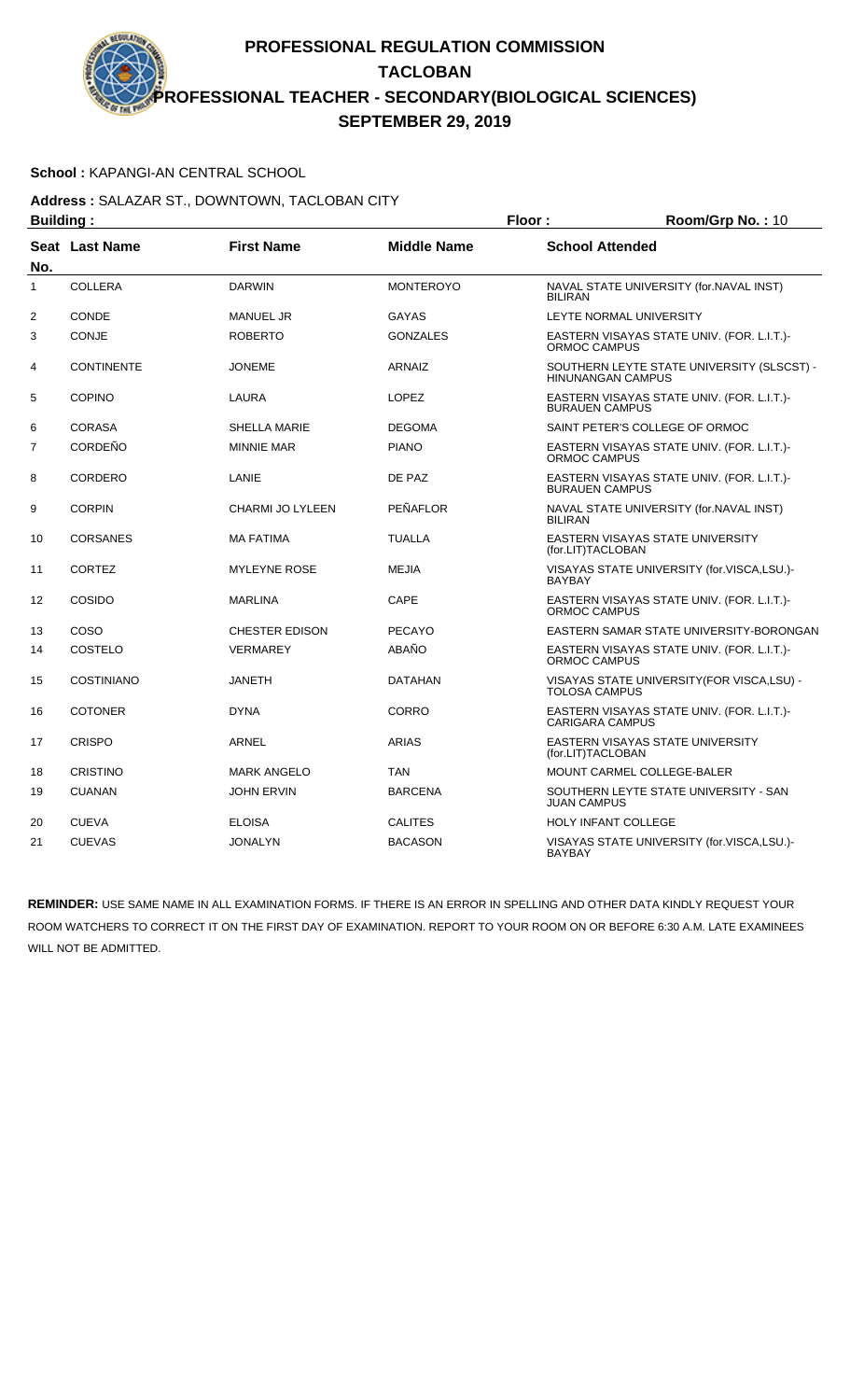### **School :** KAPANGI-AN CENTRAL SCHOOL

#### **Address :** SALAZAR ST., DOWNTOWN, TACLOBAN CITY **Building : Floor : Room/Grp No. :** 11

| Dununiy .      |                 |                       | . וטטו             | 11001111011110111111                                                 |
|----------------|-----------------|-----------------------|--------------------|----------------------------------------------------------------------|
| No.            | Seat Last Name  | <b>First Name</b>     | <b>Middle Name</b> | <b>School Attended</b>                                               |
| 1              | <b>CULA</b>     | <b>JOEY MAE</b>       | <b>SIAGO</b>       | NORTHWEST SAMAR STATE UNIVERSITY<br>(FOR.TIBURCIO TANCINCO)          |
| 2              | <b>CULMINAS</b> | <b>AILA</b>           | <b>DELA SALA</b>   | SAMAR STATE UNIVERSITY (SAMAR S.P.C.)                                |
| 3              | <b>CUYOS</b>    | <b>TESSIE</b>         | <b>SALIDAGA</b>    | VISAYAS STATE UNIVERSITY (FOR VISCA, LSU) -<br><b>VILLABA CAMPUS</b> |
| 4              | <b>DAACO</b>    | <b>ZYRELL</b>         | <b>BACLE-AN</b>    | LEYTE NORMAL UNIVERSITY                                              |
| 5              | <b>DACALLOS</b> | <b>RHEA</b>           | <b>ROSENDAL</b>    | NAVAL STATE UNIVERSITY (for.NAVAL INST)<br><b>BILIRAN</b>            |
| 6              | <b>DACUDAG</b>  | <b>MARNIEL</b>        | <b>RUBIO</b>       | NAVAL STATE UNIVERSITY (for.NAVAL INST)<br><b>BILIRAN</b>            |
| $\overline{7}$ | <b>DACUMA</b>   | <b>MECHELYN</b>       | <b>ABALOS</b>      | NORTHWEST SAMAR STATE UNIVERSITY<br>(FOR.TIBURCIO TANCINCO)          |
| 8              | <b>DADIS</b>    | JANE                  | <b>DABALOS</b>     | LEYTE NORMAL UNIVERSITY                                              |
| 9              | <b>DAEP</b>     | MARY JOY              | <b>MARAPOC</b>     | EASTERN VISAYAS STATE UNIV. (FOR. L.I.T.)-<br>ORMOC CAMPUS           |
| 10             | DAG-UMAN        | ROBELLE JAY           | CRUZ               | <b>COLLEGE OF MAASIN</b>                                             |
| 11             | <b>DAGASDAS</b> | <b>MARY JOY</b>       | <b>BERJA</b>       | <b>LEYTE NORMAL UNIVERSITY</b>                                       |
| 12             | <b>DALA</b>     | <b>KATE DION</b>      | <b>BALLEJOS</b>    | NORTHWEST SAMAR STATE UNIVERSITY<br>(FOR.TIBURCIO TANCINCO)          |
| 13             | <b>DARASIN</b>  | <b>JOSHUA ANTHONY</b> |                    | VISAYAS STATE UNIVERSITY (FOR VISCA, LSU) -<br><b>TOLOSA CAMPUS</b>  |
| 14             | <b>DASIGAN</b>  | <b>CARMELE JOY</b>    | <b>GRANA</b>       | EASTERN VISAYAS STATE UNIV. (FOR. L.I.T.)-<br>ORMOC CAMPUS           |
| 15             | <b>DATILES</b>  | <b>EVANGELINE</b>     | <b>LOMOT</b>       | NAVAL STATE UNIVERSITY (for.NAVAL INST)<br><b>BILIRAN</b>            |
| 16             | DE LA CRUZ      | <b>DOLORES</b>        | <b>NICOLAS</b>     | ABUYOG COMMUNITY COLLEGE                                             |
| 17             | DE LA CRUZ      | <b>NIKKA</b>          | <b>BOLIVAR</b>     | LEYTE NORMAL UNIVERSITY                                              |
| 18             | DE LA PEÑA      | <b>LOISE</b>          | <b>MORALLOS</b>    | LEYTE NORMAL UNIVERSITY                                              |
| 19             | DE LA SIERNA    | <b>LUCIA CHRISTAL</b> | LARGO              | EASTERN VISAYAS STATE UNIV. (FOR. L.I.T.)-<br>ORMOC CAMPUS           |
| 20             | DE LOS SANTOS   | <b>ERICA</b>          | <b>NACUSPAD</b>    | LEYTE NORMAL UNIVERSITY                                              |
| 21             | DE PAZ          | <b>JOVELYN</b>        | <b>SABORIN</b>     | VISAYAS STATE UNIVERSITY (FOR VISCA, LSU) -<br><b>TOLOSA CAMPUS</b>  |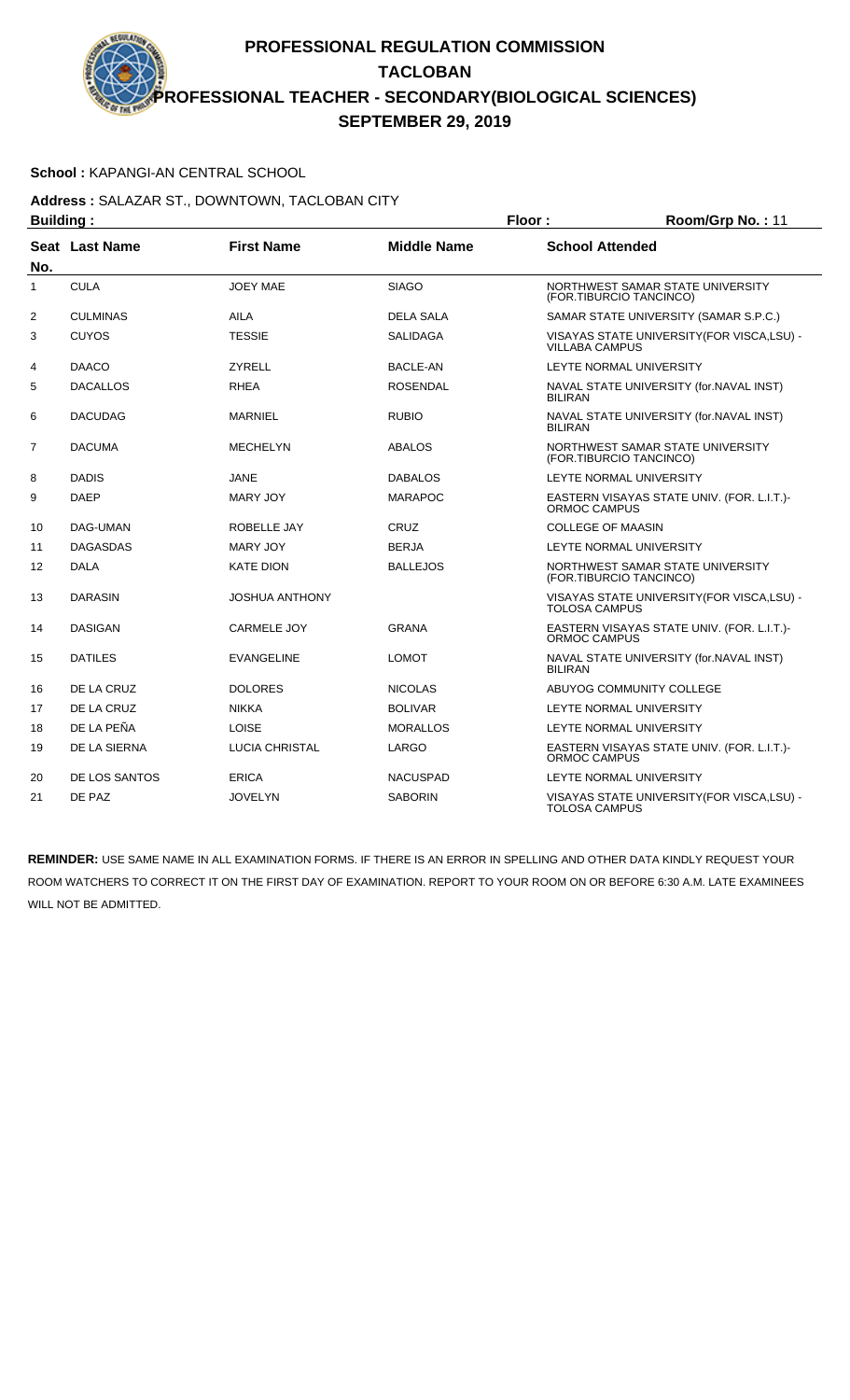### **School :** KAPANGI-AN CENTRAL SCHOOL

**Address :** SALAZAR ST., DOWNTOWN, TACLOBAN CITY **Building : Floor : Room/Grp No. :** 12

| oununiy .      |                       |                            | . וטטו             | 1100111101111011112112                                                 |
|----------------|-----------------------|----------------------------|--------------------|------------------------------------------------------------------------|
| No.            | <b>Seat Last Name</b> | <b>First Name</b>          | <b>Middle Name</b> | <b>School Attended</b>                                                 |
| 1              | <b>DEGORIO</b>        | <b>JAVER</b>               | <b>TARO</b>        | SOUTHERN LEYTE STATE UNIVERSITY (SLSCST) -<br><b>HINUNANGAN CAMPUS</b> |
| $\overline{c}$ | <b>DEJAPIN</b>        | <b>IVAH FATIMA</b>         | <b>MIANO</b>       | NORTHWEST SAMAR STATE UNIVERSITY<br>(FOR.TIBURCIO TANCINCO)            |
| 3              | <b>DEL PILAR</b>      | <b>MARJORIE</b>            | LARANG             | LEYTE NORMAL UNIVERSITY                                                |
| 4              | <b>DELA CRUZ</b>      | <b>DIANNA</b>              | <b>LABRAGI</b>     | VISAYAS STATE UNIVERSITY (FOR VISCA, LSU) -<br><b>TOLOSA CAMPUS</b>    |
| 5              | <b>DELA CRUZ</b>      | <b>GELYN</b>               | <b>LOBERANDO</b>   | NORTHWEST SAMAR STATE UNIVERSITY<br>(FOR.TIBURCIO TANCINCO)            |
| 6              | <b>DELA CRUZ</b>      | <b>IRENE</b>               | <b>CORMANES</b>    | VISAYAS STATE UNIVERSITY (FOR VISCA, LSU) -<br><b>VILLABA CAMPUS</b>   |
| 7              | <b>DELAN</b>          | <b>MARY JOICE</b>          | <b>MUÑEZ</b>       | SOUTHERN LEYTE STATE UNIVERSITY - SAN<br><b>JUAN CAMPUS</b>            |
| 8              | <b>DELFIN</b>         | <b>JUNEBEN</b>             | <b>GONZALES</b>    | VISAYAS STATE UNIVERSITY (for.VISCA,LSU.)-<br><b>BAYBAY</b>            |
| 9              | <b>DELIMA</b>         | <b>MIGUELITO</b>           | <b>LAPUERTA</b>    | EASTERN VISAYAS STATE UNIV. (FOR. L.I.T.)-<br>ORMOC CAMPUS             |
| 10             | <b>DELIS</b>          | <b>JULIE</b>               | <b>BELEGANIO</b>   | NAVAL STATE UNIVERSITY (for.NAVAL INST)<br><b>BILIRAN</b>              |
| 11             | <b>DELMONTE</b>       | <b>MA. CARMILA GISELLE</b> | <b>PORTON</b>      | <b>HOLY INFANT COLLEGE</b>                                             |
| 12             | <b>DELUTE</b>         | <b>VILMA</b>               | <b>FELIZARTA</b>   | SOUTHERN LEYTE STATE UNIVERSITY (SLSCST) -<br><b>HINUNANGAN CAMPUS</b> |
| 13             | <b>DEQUIT</b>         | <b>RICAMIE</b>             | <b>REBOJO</b>      | VISAYAS STATE UNIVERSITY (for.VISCA,LSU.)-<br><b>BAYBAY</b>            |
| 14             | <b>DEVARAS</b>        | <b>JOWENA</b>              | PALAÑA             | VISAYAS STATE UNIVERSITY (FOR VISCA, LSU) -<br><b>TOLOSA CAMPUS</b>    |
| 15             | <b>DICHOS</b>         | MA. FE IVY                 | LATOY              | VISAYAS STATE UNIVERSITY (FOR VISCA, LSU) -<br><b>VILLABA CAMPUS</b>   |
| 16             | <b>DIENTE</b>         | NIKKI LYN                  | <b>REUBAL</b>      | NAVAL STATE UNIVERSITY (for. NAVAL INST)<br><b>BILIRAN</b>             |
| 17             | <b>DINAYA</b>         | <b>JESSA</b>               | LANZA              | VISAYAS STATE UNIVERSITY (FOR VISCA, LSU) -<br><b>TOLOSA CAMPUS</b>    |
| 18             | <b>DINAYA</b>         | <b>SANLIE</b>              | <b>SOSING</b>      | UNIVERSITY OF CALOOCAN CITY(for. CALOOCAN<br>CITY P.C.)                |
| 19             | <b>DINCOL</b>         | <b>IRENE</b>               | <b>ARIZO</b>       | LEYTE NORMAL UNIVERSITY                                                |
| 20             | <b>DINDIN</b>         | <b>CRISTINE</b>            | <b>COROT</b>       | EASTERN VISAYAS STATE UNIV. (FOR. L.I.T.)-<br>ORMOC CAMPUS             |
| 21             | <b>DIOCTON</b>        | <b>ESTEFANIE RAECHEL</b>   | AÑONUEVO           | SAMAR STATE UNIVERSITY (SAMAR S.P.C.)                                  |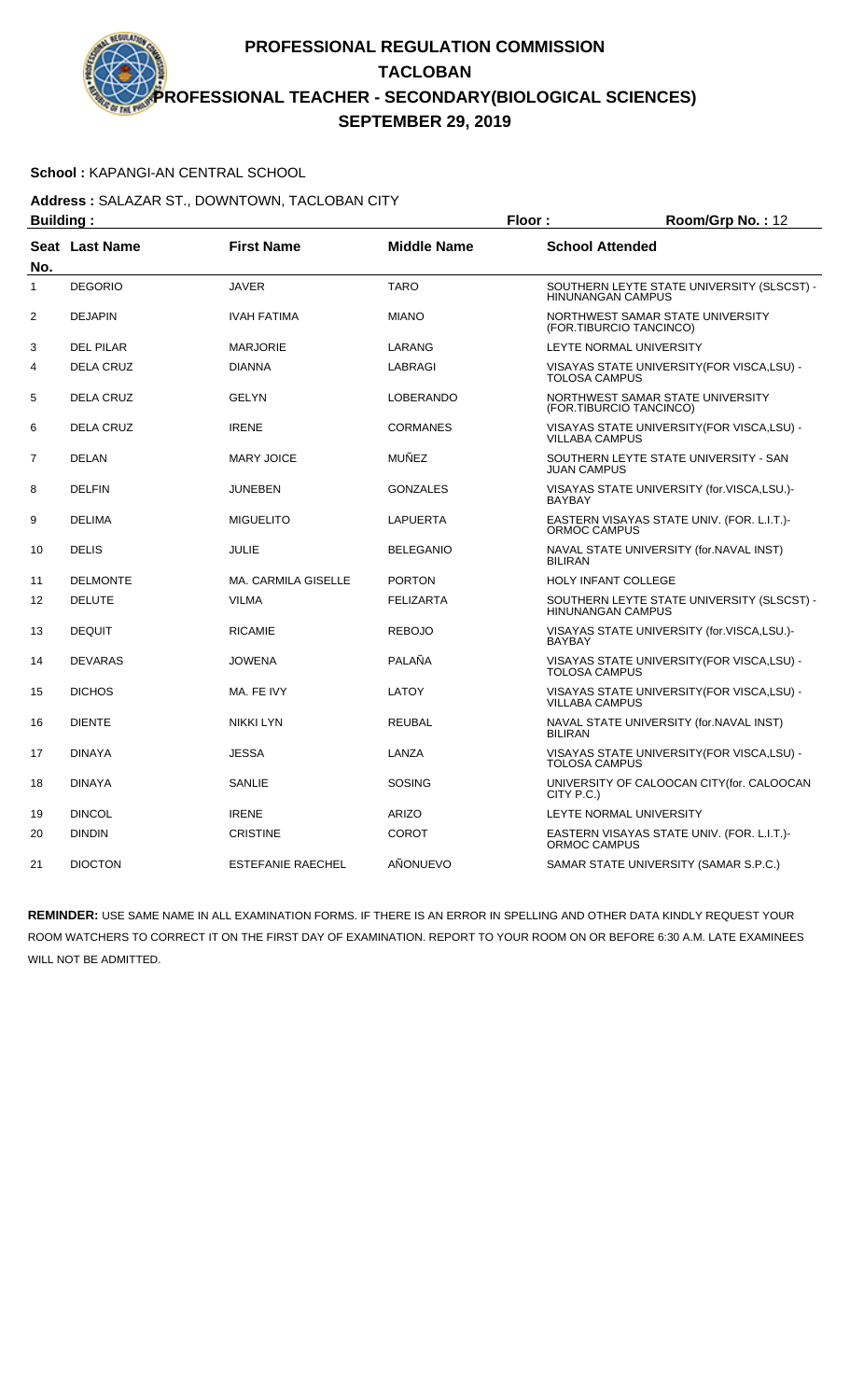### **School :** KAPANGI-AN CENTRAL SCHOOL

#### **Address :** SALAZAR ST., DOWNTOWN, TACLOBAN CITY **Building : Floor : Room/Grp No. :** 13

| Dununiy .      |                       |                       | . וטטו             | 110011110111101110                                                              |
|----------------|-----------------------|-----------------------|--------------------|---------------------------------------------------------------------------------|
| No.            | <b>Seat Last Name</b> | <b>First Name</b>     | <b>Middle Name</b> | <b>School Attended</b>                                                          |
| 1              | <b>DIOLOLA</b>        | <b>CESNERO JR</b>     | <b>ANABO</b>       | SURIGAO DEL SUR STATE UNIVERSITY - MAIN<br><b>CAMPUS</b>                        |
| 2              | <b>DIORICO</b>        | <b>DIANE THERESE</b>  | <b>ABARCA</b>      | EASTERN VISAYAS STATE UNIVERSITY<br>(for.LIT)TACLOBAN                           |
| 3              | <b>DISTA</b>          | AMILYN                | <b>AMIDAO</b>      | UNIVERSITY OF EASTERN PHILIPPINES-<br>CATARMAN                                  |
| 4              | <b>DOROJA</b>         | <b>HAZEL MAE</b>      |                    | VISAYAS STATE UNIVERSITY (FOR VISCA, LSU) -<br><b>TOLOSA CAMPUS</b>             |
| 5              | <b>DOSDOS</b>         | DANNA FE              | <b>MANSAN</b>      | EASTERN VISAYAS STATE UNIV. (FOR. L.I.T.)-<br>ORMOC CAMPUS                      |
| 6              | <b>DOSDOS</b>         | <b>VIVIAN LYKA</b>    | PADILLA            | ST. SCHOLASTICA'S COLLEGE-TACLOBAN                                              |
| $\overline{7}$ | <b>DUAVIS</b>         | <b>MENETTE</b>        | <b>MATONDO</b>     | <b>EASTERN VISAYAS STATE UNIVERSITY</b><br>(for.LIT)TACLOBAN                    |
| 8              | <b>DUAZO</b>          | <b>CERELO JR</b>      | <b>MORILLA</b>     | PALOMPON INSTITUTE OF TECHNOLOGY-<br><b>TABANGO CAMPUS</b>                      |
| 9              | <b>DUAZO</b>          | <b>JOBILYN</b>        | <b>AURORA</b>      | VISAYAS STATE UNIVERSITY (FOR VISCA, LSU) -<br><b>VILLABA CAMPUS</b>            |
| 10             | <b>DUCLAY</b>         | SHERRY MARGARETTE     | <b>BAULA</b>       | EASTERN SAMAR STATE UNIVERSITY-BORONGAN                                         |
| 11             | <b>DUGARIA</b>        | <b>CATHERINE</b>      | <b>LUEGO</b>       | SOUTHERN LEYTE STATE UNIVERSITY - SAN<br><b>JUAN CAMPUS</b>                     |
| 12             | <b>DULTRA</b>         | <b>CHRISTOPHER</b>    | <b>CALAGOS</b>     | NORTHWEST SAMAR STATE UNIVERSITY<br>(FOR.TIBURCIO TANCINCO)                     |
| 13             | <b>DUMADAG</b>        | <b>JOHN REY</b>       | <b>NALDA</b>       | EASTERN VISAYAS STATE UNIV. (FOR. L.I.T.)-<br>ORMOC CAMPUS                      |
| 14             | <b>DUMDUM</b>         | <b>BEVERLIE</b>       | <b>CORDETA</b>     | <b>HOLY INFANT COLLEGE</b>                                                      |
| 15             | <b>DUQUE</b>          | ARMAND NATHANIEL      | <b>CANILLAS</b>    | <b>HOLY INFANT COLLEGE</b>                                                      |
| 16             | <b>EGONIO</b>         | <b>CATHERINE</b>      | LLEDO              | EASTERN VISAYAS STATE UNIVERSITY<br>(for.LIT)TACLOBAN                           |
| 17             | <b>EJERCITO</b>       | <b>ELMA</b>           | <b>CALAGOS</b>     | NORTHWEST SAMAR STATE UNIVERSITY-(FOR<br>SAMAR STATE COLL, AGRI & FOR)-SN JORGE |
| 18             | <b>ELEJORDE</b>       | <b>SHARIN JOY</b>     | <b>NODALO</b>      | EASTERN VISAYAS STATE UNIV. (FOR. L.I.T.)-<br>ORMOC CAMPUS                      |
| 19             | <b>ELESORIO</b>       | <b>MENCHE ANN</b>     | <b>MONTILLEN</b>   | VISAYAS STATE UNIVERSITY(FOR VISCA,LSU) -<br><b>VILLABA CAMPUS</b>              |
| 20             | <b>ELLE</b>           | <b>ELENITA</b>        | <b>BORLAZA</b>     | SOUTHERN LEYTE STATE UNIVERSITY-T.OPPUS                                         |
| 21             | <b>EMADEM</b>         | MA. CHRISTIEN ALLYSSA | <b>ALMENARIO</b>   | LEYTE NORMAL UNIVERSITY                                                         |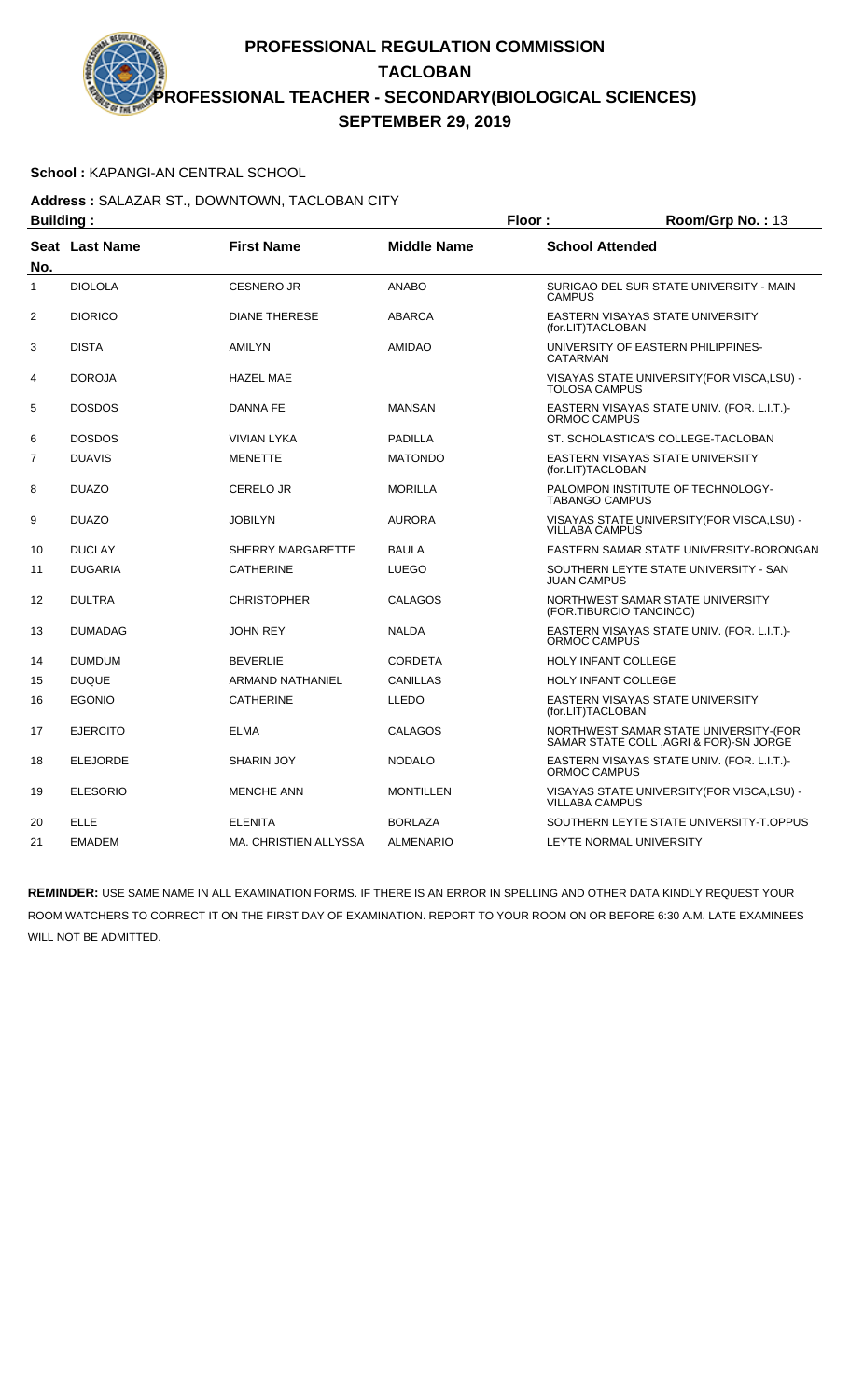### **School :** KAPANGI-AN CENTRAL SCHOOL

**Address :** SALAZAR ST., DOWNTOWN, TACLOBAN CITY **Building : Floor : Floor : Room/Grp No. : 14** 

| oununiy .      |                  |                      |                    | .<br>11001111011110111111                                            |
|----------------|------------------|----------------------|--------------------|----------------------------------------------------------------------|
| No.            | Seat Last Name   | <b>First Name</b>    | <b>Middle Name</b> | <b>School Attended</b>                                               |
| 1              | <b>EMNAS</b>     | <b>MYDAY</b>         | <b>MANLAPAS</b>    | <b>EASTERN VISAYAS STATE UNIVERSITY</b><br>(for.LIT)TACLOBAN         |
| $\overline{2}$ | EPE              | <b>CHERRY MAE</b>    | <b>DELLERA</b>     | VISAYAS STATE UNIVERSITY (FOR VISCA, LSU) -<br><b>VILLABA CAMPUS</b> |
| 3              | <b>ERAS</b>      | <b>JANETH</b>        | <b>LUCHAVEZ</b>    | EASTERN VISAYAS STATE UNIV. (FOR. L.I.T.)-<br>ORMOC CAMPUS           |
| 4              | ERO              | <b>KATHERINE</b>     | <b>CHINEL</b>      | EASTERN SAMAR STATE UNIVERSITY-BORONGAN                              |
| 5              | <b>ESCABAS</b>   | LEILANI              | <b>DEROMOL</b>     | EASTERN SAMAR STATE UNIVERSITY-BORONGAN                              |
| 6              | <b>ESCALA</b>    | <b>LIEZEL</b>        | <b>ROMANO</b>      | VISAYAS STATE UNIVERSITY (for.VISCA,LSU.)-<br><b>BAYBAY</b>          |
| 7              | <b>ESCARILLA</b> | <b>KRISTINE SYRA</b> | YU                 | VISAYAS STATE UNIVERSITY (for.VISCA,LSU.)-<br><b>BAYBAY</b>          |
| 8              | <b>ESCOL</b>     | LAARME               | ABELLA             | EASTERN VISAYAS STATE UNIVERSITY<br>(for.LIT)TACLOBAN                |
| 9              | <b>ESMERALDA</b> | <b>MARVIN</b>        | <b>DUBLIN</b>      | NAVAL STATE UNIVERSITY (for.NAVAL INST)<br><b>BILIRAN</b>            |
| 10             | <b>ESPADILLA</b> | <b>ELENA</b>         | <b>FERNANDO</b>    | NAVAL STATE UNIVERSITY (for.NAVAL INST)-<br><b>NAVAL</b>             |
| 11             | <b>ESPARES</b>   | <b>JAZEL</b>         | <b>ARAGON</b>      | EASTERN VISAYAS STATE UNIVERSITY<br>(for.LIT)TACLOBAN                |
| 12             | <b>ESPENIDO</b>  | <b>GLORIFRED</b>     | <b>GABON</b>       | SOUTHERN LEYTE STATE UNIVERSITY - SAN<br><b>JUAN CAMPUS</b>          |
| 13             | <b>ESPENIDO</b>  | <b>JEFFREY</b>       | <b>GABON</b>       | SOUTHERN LEYTE STATE UNIVERSITY - SAN<br><b>JUAN CAMPUS</b>          |
| 14             | <b>ESPERE</b>    | <b>FENELLA</b>       | <b>GARZON</b>      | CENTRAL PHILIPPINE ADVENTIST COLLEGE                                 |
| 15             | <b>ESPINO</b>    | <b>OTESALYN</b>      | SABANGAN           | <b>EASTERN VISAYAS STATE UNIVERSITY</b><br>(for.LIT)TACLOBAN         |
| 16             | <b>ESPINOSA</b>  | <b>TRIXIE JEAN</b>   | <b>RENOMERON</b>   | EASTERN VISAYAS STATE UNIV. (FOR. L.I.T.)-<br><b>BURAUEN CAMPUS</b>  |
| 17             | <b>ESPIRITU</b>  | <b>ARLIN</b>         | <b>SERRANO</b>     | EASTERN VISAYAS STATE UNIVERSITY<br>(for.LIT)TACLOBAN                |
| 18             | <b>ESQUIERDO</b> | <b>JESSA</b>         | CAPAL              | EASTERN VISAYAS CENTRAL COLLEGE                                      |
| 19             | <b>ESTACION</b>  | <b>RIENA BETH</b>    | VEDAÑO             | NAVAL STATE UNIVERSITY (for.NAVAL INST)<br><b>BILIRAN</b>            |
| 20             | <b>ESTACION</b>  | <b>RODELYN</b>       | CATAM-ISAN         | NAVAL STATE UNIVERSITY (for.NAVAL INST)<br><b>BILIRAN</b>            |
| 21             | <b>ESTIL</b>     | <b>INES</b>          | <b>DAVILA</b>      | EASTERN SAMAR STATE UNIVERSITY-BORONGAN                              |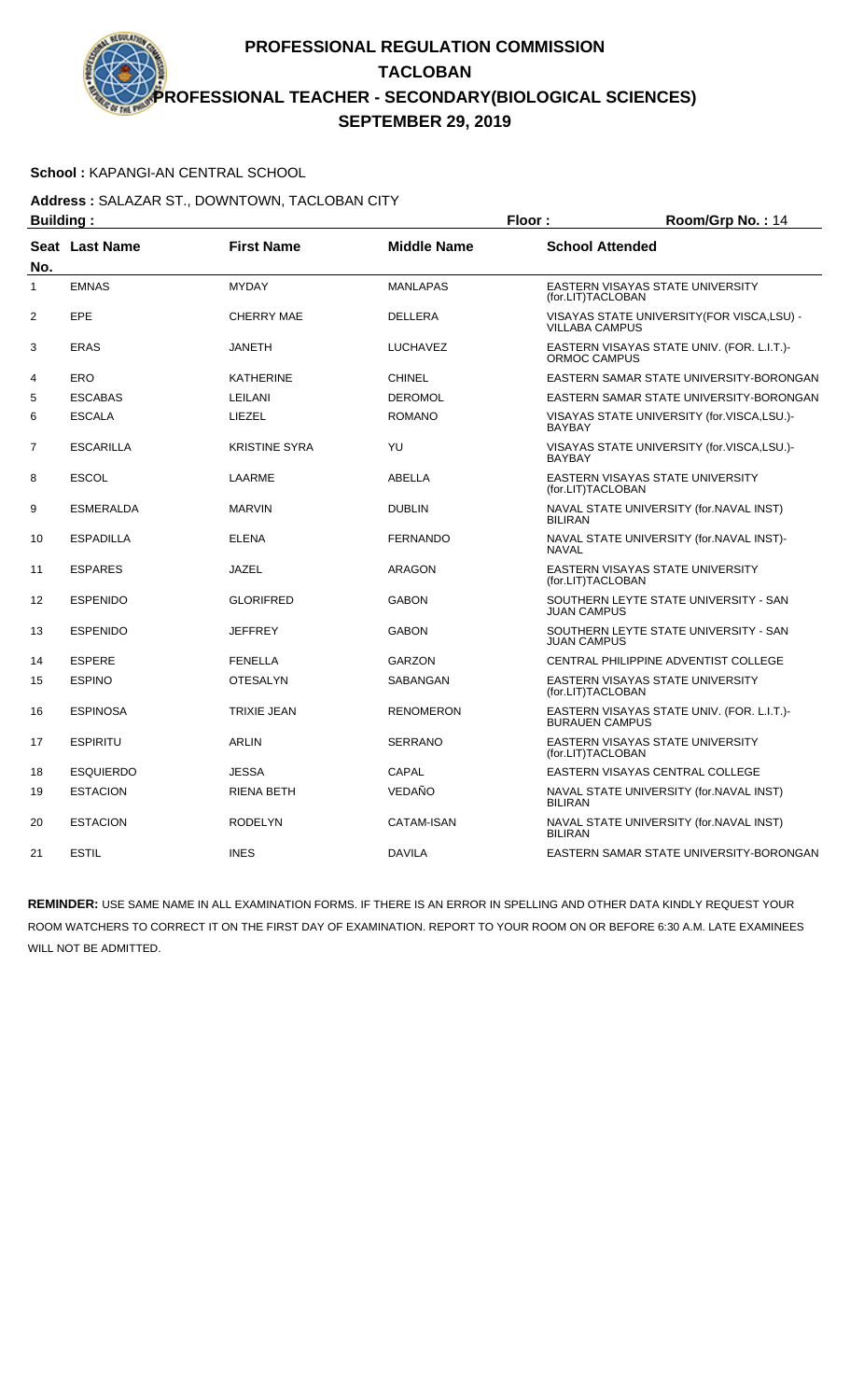### **School :** KAPANGI-AN CENTRAL SCHOOL

#### **Address :** SALAZAR ST., DOWNTOWN, TACLOBAN CITY **Building : Floor : Room/Grp No. :** 15

| Dununiy .      |                    |                         | .                  | 10011101111011110111011                                              |
|----------------|--------------------|-------------------------|--------------------|----------------------------------------------------------------------|
| No.            | Seat Last Name     | <b>First Name</b>       | <b>Middle Name</b> | <b>School Attended</b>                                               |
| $\mathbf{1}$   | <b>ESTOBAÑEZ</b>   | <b>DONNA MAE</b>        | <b>DOÑA</b>        | EASTERN VISAYAS STATE UNIV. (FOR. L.I.T.)-<br><b>ORMOC CAMPUS</b>    |
| 2              | <b>ESTORNINOS</b>  | <b>QUEENNIEFIL</b>      | <b>MACALINGA</b>   | SOUTHWESTERN UNIVERSITY                                              |
| 3              | <b>ESTOY</b>       | <b>HONELYN CAROLINA</b> | <b>AQUINO</b>      | EASTERN VISAYAS STATE UNIV. (FOR. L.I.T.)-<br>ORMOC CAMPUS           |
| 4              | <b>ETANG</b>       | <b>ROWENA</b>           | <b>RUFIN</b>       | LEYTE INSTITUTE OF TECHNOLOGY (for.OCSAT)                            |
| 5              | <b>ETOLLE</b>      | <b>ROMY</b>             | <b>MOSCOSA</b>     | EASTERN SAMAR STATE UNIVERSITY-BORONGAN                              |
| 6              | <b>EVANGELISTA</b> | <b>NEDDYLYN</b>         | <b>OLASIMAN</b>    | NAVAL STATE UNIVERSITY (for.NAVAL INST)<br><b>BILIRAN</b>            |
| $\overline{7}$ | <b>EVANO</b>       | <b>KARREN LOU</b>       | <b>LUAYON</b>      | LEYTE NORMAL UNIVERSITY                                              |
| 8              | <b>FAJARDO</b>     | <b>MARIEL</b>           | ANGELIO            | SAINT PETER'S COLLEGE OF ORMOC                                       |
| 9              | <b>FERNANDEZ</b>   | <b>HIZEL MAE</b>        | <b>ENERE</b>       | EASTERN VISAYAS STATE UNIV. (FOR. L.I.T.)-<br>ORMOC CAMPUS           |
| 10             | <b>FERNANDO</b>    | <b>GRETCHEN</b>         | DELA PEÑA          | NAVAL STATE UNIVERSITY (for.NAVAL INST)<br><b>BILIRAN</b>            |
| 11             | <b>FIGUEROA</b>    | <b>ASHLEY MAY</b>       | <b>TABONES</b>     | <b>HOLY INFANT COLLEGE</b>                                           |
| 12             | <b>FLANDEZ</b>     | MA. BRENDA              | <b>PECOLADOS</b>   | VISAYAS STATE UNIVERSITY (for.VISCA,LSU.)-<br><b>BAYBAY</b>          |
| 13             | <b>FLOR</b>        | <b>CHESTER ALLAN</b>    |                    | NORTHWEST SAMAR STATE UNIVERSITY<br>(FOR.TIBURCIO TANCINCO)          |
| 14             | <b>FLORENTINO</b>  | <b>ALECKS</b>           | <b>RUFILA</b>      | SAN LORENZO RUIZ COLLEGE OF ORMOC                                    |
| 15             | <b>FLORES</b>      | <b>MYRA</b>             | <b>RAGSAG</b>      | EASTERN VISAYAS STATE UNIV. (FOR. L.I.T.)-<br><b>CARIGARA CAMPUS</b> |
| 16             | <b>FRAGO</b>       | <b>APRIL ANGEL</b>      | <b>PICARDO</b>     | SAMAR STATE UNIVERSITY (SAMAR S.P.C.)                                |
| 17             | <b>FRANCISCO</b>   | <b>JOSHUA</b>           | <b>FUENTES</b>     | NORTHWEST SAMAR STATE UNIVERSITY<br>(FOR.TIBURCIO TANCINCO)          |
| 18             | <b>GABATBAT</b>    | <b>CHARITY</b>          | <b>GOLONG</b>      | OUR LADY OF FATIMA UNIVERSITY-QC                                     |
| 19             | <b>GACUTAN</b>     | <b>CHARLINE</b>         | <b>BOLECHE</b>     | EASTERN VISAYAS STATE UNIVERSITY<br>(for.LIT)TACLOBAN                |
| 20             | <b>GADDI</b>       | <b>MARLON</b>           | <b>BANZUELO</b>    | LEYTE NORMAL UNIVERSITY                                              |
| 21             | <b>GALANG</b>      | <b>KRYSTA AURA</b>      | <b>PACUAN</b>      | ST. SCHOLASTICA'S COLLEGE-TACLOBAN                                   |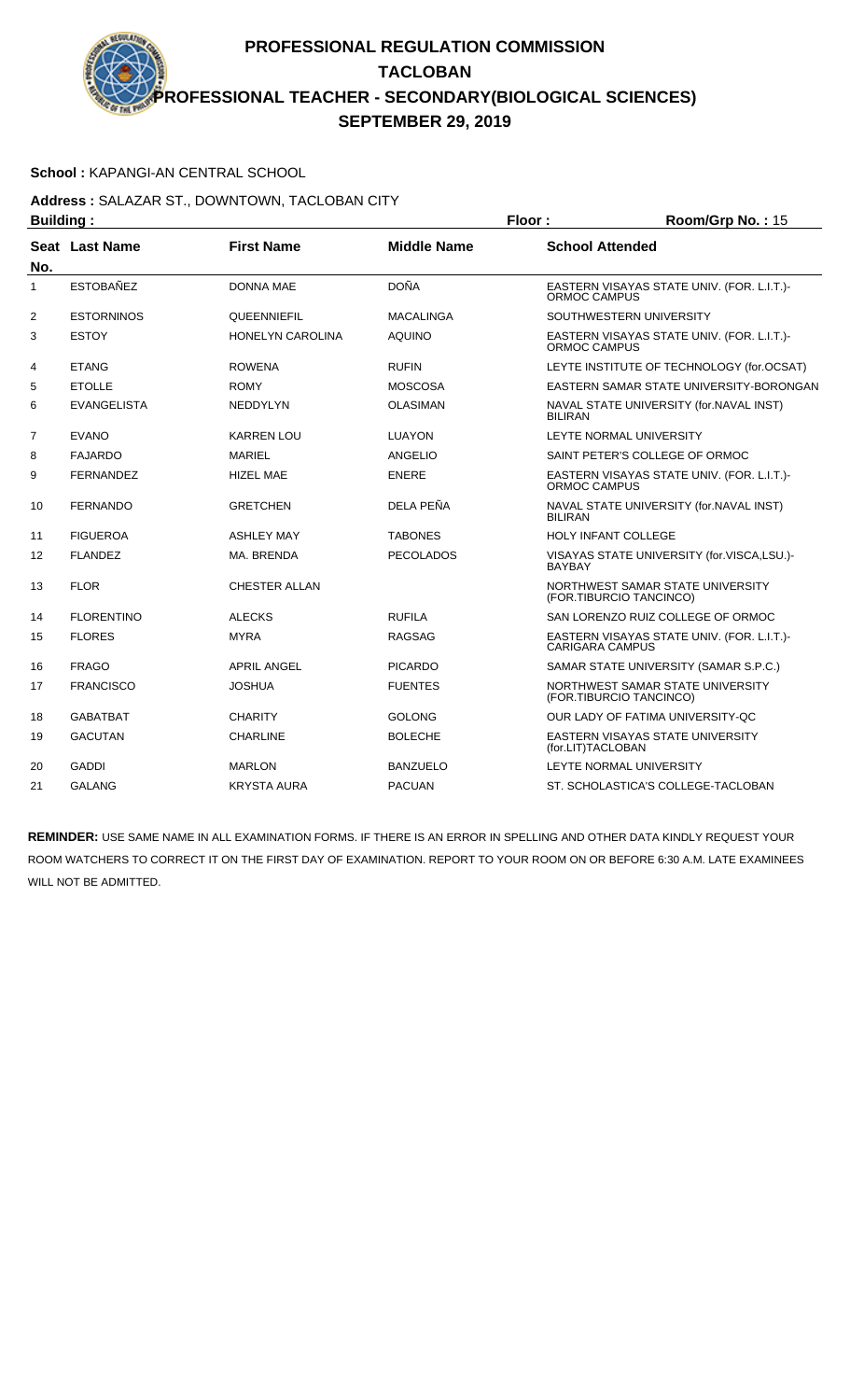### **School :** KAPANGI-AN CENTRAL SCHOOL

**Address :** SALAZAR ST., DOWNTOWN, TACLOBAN CITY **Building : Floor : Floor : Room/Grp No. : 16** 

|                | , <sub></sub>   |                      |                    |                                                                     |
|----------------|-----------------|----------------------|--------------------|---------------------------------------------------------------------|
| No.            | Seat Last Name  | <b>First Name</b>    | <b>Middle Name</b> | <b>School Attended</b>                                              |
| $\mathbf{1}$   | <b>GALANGUE</b> | <b>CLAREMEI</b>      | <b>ONATE</b>       | EASTERN VISAYAS STATE UNIVERSITY<br>(for.LIT)TACLOBAN               |
| $\overline{2}$ | <b>GALLARDO</b> | <b>CHRISTIAN</b>     | <b>MORALES</b>     | EASTERN VISAYAS STATE UNIV. (FOR. L.I.T.)-<br>ORMOC CAMPUS          |
| 3              | <b>GALLAZA</b>  | <b>DELIO</b>         | CABREZA            | LEYTE NORMAL UNIVERSITY                                             |
| 4              | <b>GALLEGO</b>  | ALEXANDER            | <b>ABADIEZ</b>     | BATO INSTITUTE OF SCIENCE & TECHNOLOGY                              |
| 5              | GALO            | <b>SHELLA</b>        | <b>RAFAEL</b>      | SOUTHERN LEYTE STATE UNIVERSITY-T.OPPUS                             |
| 6              | <b>GALOS</b>    | RHONA MAE            | <b>LAURON</b>      | VISAYAS STATE UNIVERSITY (for.VISCA,LSU.)-<br><b>BAYBAY</b>         |
| $\overline{7}$ | <b>GALVEZ</b>   | <b>HANNAH</b>        | <b>TRABAJO</b>     | SAMAR STATE UNIVERSITY (SAMAR S.P.C.)                               |
| 8              | <b>GAMALO</b>   | MA. JESSA MAE        | <b>BAGON</b>       | <b>EASTERN VISAYAS STATE UNIVERSITY</b><br>(for.LIT)TACLOBAN        |
| 9              | <b>GAOT</b>     | <b>DONNA MAE</b>     | <b>INDIC</b>       | LEYTE NORMAL UNIVERSITY                                             |
| 10             | <b>GAQUIT</b>   | PETER JOHN           | F                  | EASTERN VISAYAS STATE UNIV. (FOR. L.I.T.)-<br>ORMOC CAMPUS          |
| 11             | <b>GARCIA</b>   | <b>KRISTINE</b>      | <b>LABRAGUE</b>    | NORTHWEST SAMAR STATE UNIVERSITY<br>(FOR.TIBURCIO TANCINCO)         |
| 12             | <b>GARCIA</b>   | <b>MARVIC</b>        | <b>PEY</b>         | <b>COLLEGE OF MAASIN</b>                                            |
| 13             | <b>GARCIANO</b> | <b>CLAIRE</b>        | <b>MONARES</b>     | SAINT PETER'S COLLEGE OF ORMOC                                      |
| 14             | GARGAÑERA       | <b>JAY ANN</b>       | <b>SECURATA</b>    | LEYTE COLLEGES                                                      |
| 15             | <b>GASATAN</b>  | <b>SHERRY MARIE</b>  | <b>BRILLO</b>      | EASTERN VISAYAS STATE UNIV. (FOR. L.I.T.)-<br>ORMOC CAMPUS          |
| 16             | <b>GASPAY</b>   | <b>IMMALYN</b>       | <b>CABELOS</b>     | EASTERN VISAYAS STATE UNIV. (FOR. L.I.T.)-<br><b>BURAUEN CAMPUS</b> |
| 17             | <b>GAYON</b>    | <b>RODOLFO JR</b>    | <b>EBOL</b>        | <b>EASTERN VISAYAS STATE UNIVERSITY</b><br>(for.LIT)TACLOBAN        |
| 18             | <b>GAYTOS</b>   | <b>JOYCE</b>         | <b>LEGASPI</b>     | ASIAN DEVELOPMENT FOUNDATION COLLEGE                                |
| 19             | <b>GIDA</b>     | <b>RULYNN ANNE</b>   | <b>DAAN</b>        | <b>COLLEGE OF MAASIN</b>                                            |
| 20             | <b>GLINO</b>    | <b>REGINE PORTIA</b> | <b>MARTINEZ</b>    | LEYTE NORMAL UNIVERSITY                                             |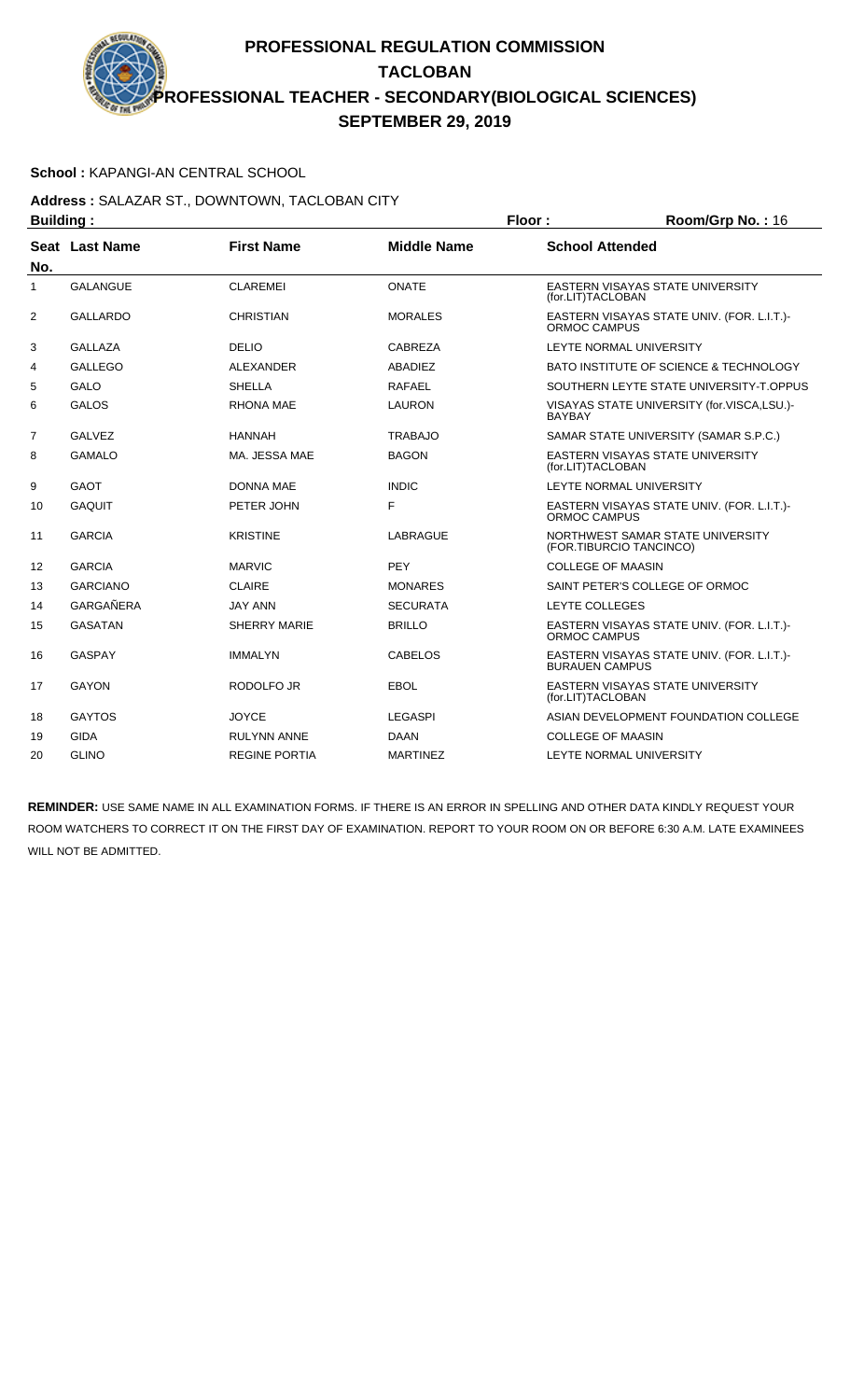### **School :** KAPANGI-AN CENTRAL SCHOOL

#### **Address :** SALAZAR ST., DOWNTOWN, TACLOBAN CITY **Building : Floor : Room/Grp No. :** 17

| Pununiy .      |                       |                     |                    | .<br>1100111101111011111                                             |
|----------------|-----------------------|---------------------|--------------------|----------------------------------------------------------------------|
| No.            | <b>Seat Last Name</b> | <b>First Name</b>   | <b>Middle Name</b> | <b>School Attended</b>                                               |
| $\mathbf{1}$   | <b>GOLES</b>          | <b>SHANELY MAE</b>  | <b>CASTRODES</b>   | SOUTHERN LEYTE STATE UNIVERSITY-T.OPPUS                              |
| 2              | <b>GOZON</b>          | <b>ALESOL</b>       | <b>CAPAYCAPAY</b>  | NAVAL STATE UNIVERSITY (for.NAVAL INST)<br><b>BILIRAN</b>            |
| 3              | <b>GRACIANO</b>       | <b>ISRAELITA</b>    | <b>ROSALES</b>     | EASTERN VISAYAS STATE UNIV. (FOR. L.I.T.)-<br>ORMOC CAMPUS           |
| 4              | <b>GRAPANI</b>        | MA. TERESA          | <b>MERCOLITA</b>   | EASTERN VISAYAS STATE UNIVERSITY<br>(for.LIT)TACLOBAN                |
| 5              | <b>GRUTA</b>          | <b>MARY ANNE</b>    | <b>IMBING</b>      | SAMAR STATE UNIVERSITY (SAMAR S.P.C.)                                |
| 6              | GUCO                  | <b>CRISTINE JOY</b> | <b>MACABIDANG</b>  | NORTHWEST SAMAR STATE UNIVERSITY<br>(FOR.TIBURCIO TANCINCO)          |
| $\overline{7}$ | <b>GUIMONG</b>        | <b>ANGELICA</b>     | <b>IRECE</b>       | VISAYAS STATE UNIVERSITY (FOR VISCA, LSU) -<br>ALANG-ALANG CAMPUS    |
| 8              | <b>GUIRA</b>          | <b>BONIFACIO JR</b> | <b>SUPATAN</b>     | EASTERN SAMAR STATE UNIVERSITY-BORONGAN                              |
| 9              | <b>GULAYAN</b>        | <b>JONISA</b>       | <b>CORAZA</b>      | EASTERN VISAYAS STATE UNIV. (FOR. L.I.T.)-<br>ORMOC CAMPUS           |
| 10             | <b>GUMATAY</b>        | <b>IRISH</b>        | <b>TUTOR</b>       | SOUTHERN LEYTE STATE UNIVERSITY-T.OPPUS                              |
| 11             | <b>GUMPAY</b>         | <b>ROWELA</b>       | PEÑARANDA          | NORTHWEST SAMAR STATE UNIVERSITY<br>(FOR.TIBURCIO TANCINCO)          |
| 12             | <b>HORCA</b>          | <b>BILLY JOE</b>    | <b>ESNARDO</b>     | LEYTE NORMAL UNIVERSITY                                              |
| 13             | <b>HUGO</b>           | <b>MICHELLE</b>     | <b>DAGAMI</b>      | EASTERN VISAYAS STATE UNIVERSITY<br>(for.LIT)TACLOBAN                |
| 14             | <b>IBAÑEZ</b>         | <b>PHOEBE</b>       | <b>OLAYA</b>       | VISAYAS STATE UNIVERSITY (FOR VISCA.LSU) -<br><b>TOLOSA CAMPUS</b>   |
| 15             | <b>IBAY</b>           | MA. CHRISTINE       | <b>ENCIENZO</b>    | LEYTE NORMAL UNIVERSITY                                              |
| 16             | <b>IGNACIO</b>        | <b>CHERIELYN</b>    | <b>SIMBAJON</b>    | VISAYAS STATE UNIVERSITY (FOR VISCA, LSU) -<br><b>VILLABA CAMPUS</b> |
| 17             | <b>IGOT</b>           | <b>MARIANNE</b>     | <b>NAONG</b>       | EASTERN VISAYAS STATE UNIV. (FOR. L.I.T.)-<br><b>ORMOC CAMPUS</b>    |
| 18             | <b>INOSANTE</b>       | <b>JENNELYN</b>     | <b>OPREN</b>       | EASTERN VISAYAS STATE UNIV. (FOR. L.I.T.)-<br><b>CARIGARA CAMPUS</b> |
| 19             | <b>INTANTO</b>        | <b>REAMAE</b>       | <b>TANJAY</b>      | EASTERN VISAYAS STATE UNIV. (FOR. L.I.T.)-<br>ORMOC CAMPUS           |
| 20             | <b>ISANAN</b>         | <b>QUENIE ANN</b>   | <b>BETIC</b>       | SAMAR STATE UNIVERSITY (SAMAR S.P.C.)                                |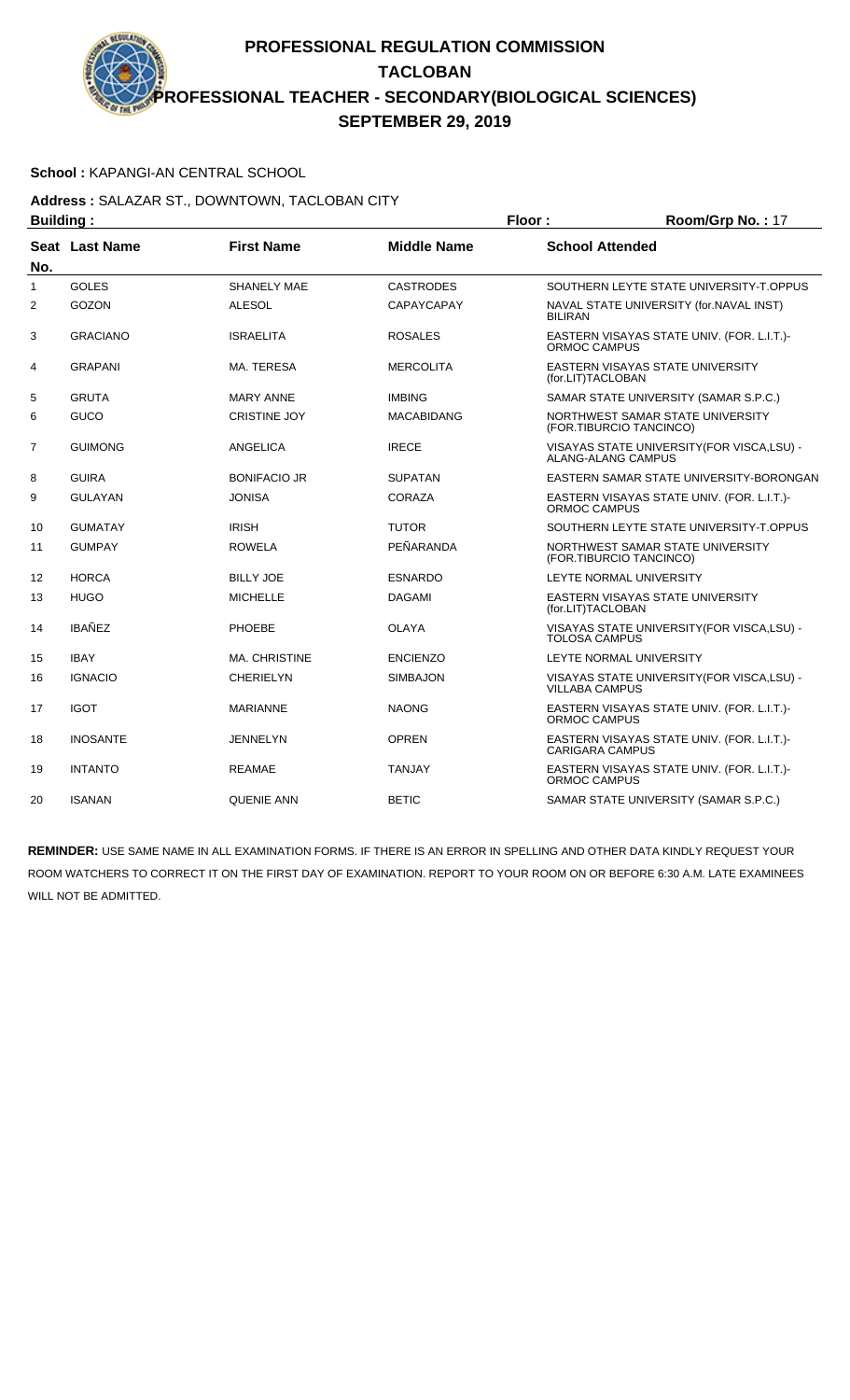### **School :** KAPANGI-AN CENTRAL SCHOOL

#### **Address :** SALAZAR ST., DOWNTOWN, TACLOBAN CITY **Building : Floor : Room/Grp No. :** 18

| Dununiy .      |                |                     | . 1991             |                                                                      |
|----------------|----------------|---------------------|--------------------|----------------------------------------------------------------------|
| No.            | Seat Last Name | <b>First Name</b>   | <b>Middle Name</b> | <b>School Attended</b>                                               |
| 1              | <b>JACLA</b>   | <b>BENITO</b>       | <b>LLARENAS</b>    | SAMAR STATE UNIVERSITY (SAMAR S.P.C.)                                |
| $\overline{2}$ | <b>JAMILI</b>  | <b>JULINA</b>       | <b>SIOC</b>        | EASTERN VISAYAS STATE UNIV. (FOR. L.I.T.)-<br>ORMOC CAMPUS           |
| 3              | <b>JATAAS</b>  | <b>ISRAEL</b>       | ARIAP              | <b>EASTERN VISAYAS STATE UNIVERSITY</b><br>(for.LIT)TACLOBAN         |
| 4              | <b>JUGAR</b>   | <b>CHEN</b>         | <b>PACHECO</b>     | SAINT PETER'S COLLEGE OF ORMOC                                       |
| 5              | <b>KEMPIS</b>  | <b>ANGELICA</b>     | <b>CACA</b>        | VISAYAS STATE UNIVERSITY(FOR VISCA,LSU) -<br><b>TOLOSA CAMPUS</b>    |
| 6              | LADAN          | <b>JOCELYN</b>      | LAGARTO            | VISAYAS STATE UNIVERSITY (FOR VISCA, LSU) -<br><b>TOLOSA CAMPUS</b>  |
| 7              | LAGARDE        | <b>NICA</b>         | CALDERON           | NORTHWEST SAMAR STATE UNIVERSITY<br>(FOR.TIBURCIO TANCINCO)          |
| 8              | LAGUILLES      | JADE                | <b>ADONA</b>       | <b>EASTERN VISAYAS STATE UNIVERSITY</b><br>(for.LIT)TACLOBAN         |
| 9              | LAGUNA         | <b>ALBERT</b>       | <b>ROMOL</b>       | VISAYAS STATE UNIVERSITY (FOR VISCA, LSU) -<br><b>VILLABA CAMPUS</b> |
| 10             | LAMOSTE        | <b>LONAFE</b>       | <b>BUSCAY</b>      | EASTERN VISAYAS STATE UNIV. (FOR. L.I.T.)-<br>ORMOC CAMPUS           |
| 11             | LAMPARAS       | <b>ROAN JEALLEN</b> | <b>BAUTISTA</b>    | NORTHWEST SAMAR STATE UNIVERSITY<br>(FOR.TIBURCIO TANCINCO)          |
| 12             | LANZARROTE     | <b>RUBY ANNE</b>    | <b>PALAMOS</b>     | ST. SCHOLASTICA'S COLLEGE-TACLOBAN                                   |
| 13             | <b>LAO</b>     | <b>MARIANNE</b>     | <b>ABARRATIGUE</b> | COLEGIO DE SAN LORENZO RUIZ DE MANILA, INC.                          |
| 14             | LARION         | CECIL               | LADRERA            | LEYTE NORMAL UNIVERSITY                                              |
| 15             | LATO           | <b>MARY GRACE</b>   | <b>SUERTE</b>      | VISAYAS STATE UNIVERSITY(FOR VISCA,LSU) -<br><b>VILLABA CAMPUS</b>   |
| 16             | <b>LAURON</b>  | MA. YVONNE          | <b>GAYRAMA</b>     | NAVAL STATE UNIVERSITY (for.NAVAL INST)<br><b>BILIRAN</b>            |
| 17             | LAUZON         | <b>PAULO</b>        | <b>BIONG</b>       | NORTHWEST SAMAR STATE UNIVERSITY<br>(FOR.TIBURCIO TANCINCO)          |
| 18             | LAVANDIA       | <b>JAN MARK</b>     | LAHER              | ABUYOG COMMUNITY COLLEGE                                             |
| 19             | LAYOSA         | <b>MARY GRACE</b>   | <b>LUBA</b>        | EASTERN VISAYAS STATE UNIV. (FOR. L.I.T.)-<br>ORMOC CAMPUS           |
| 20             | <b>LEMIT</b>   | <b>MARK JOSEPH</b>  | LASTRA             | SOUTHERN LEYTE STATE UNIVERSITY - SAN<br><b>JUAN CAMPUS</b>          |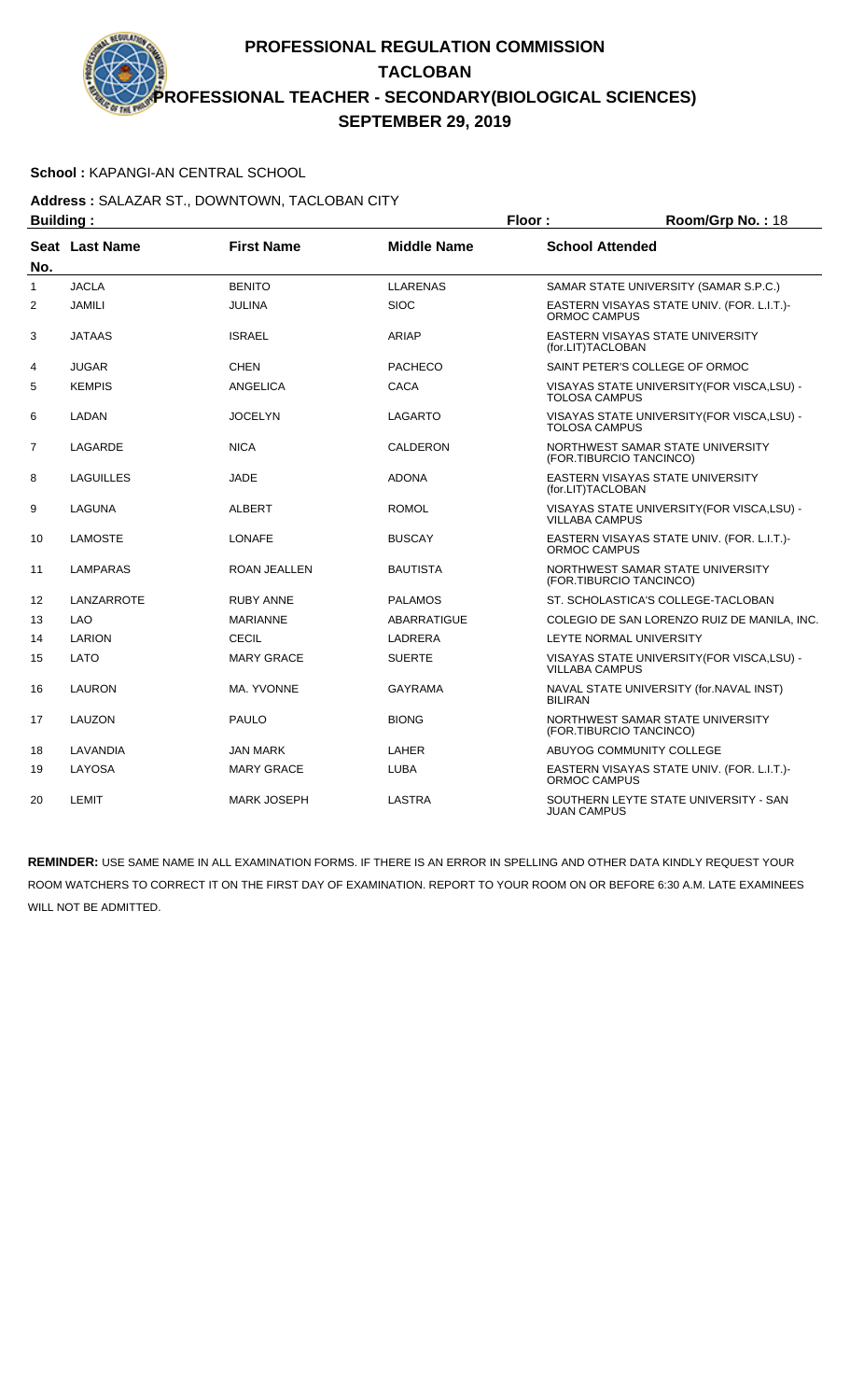### **School :** KAPANGI-AN CENTRAL SCHOOL

**Address :** SALAZAR ST., DOWNTOWN, TACLOBAN CITY **Building : Floor : Room/Grp No. : 19** 

| Dununiy .      |                 |                        | ושטו               | 1100111101111011110                                                    |
|----------------|-----------------|------------------------|--------------------|------------------------------------------------------------------------|
| No.            | Seat Last Name  | <b>First Name</b>      | <b>Middle Name</b> | <b>School Attended</b>                                                 |
| 1              | <b>LEQUIN</b>   | LEAH                   | <b>TORETA</b>      | EASTERN VISAYAS STATE UNIV. (FOR. L.I.T.)-<br><b>ORMOC CAMPUS</b>      |
| $\overline{2}$ | <b>LESIGUES</b> | <b>REYMARK</b>         | MARGALLO           | LEYTE NORMAL UNIVERSITY                                                |
| 3              | <b>LETRODO</b>  | <b>ROWENA</b>          | <b>MURILLO</b>     | EASTERN VISAYAS STATE UNIVERSITY<br>(for.LIT)TACLOBAN                  |
| 4              | <b>LIGAD</b>    | MARY JOY               | <b>MESIAS</b>      | SOUTHERN LEYTE STATE UNIVERSITY-T.OPPUS                                |
| 5              | <b>LIMPAG</b>   | <b>ANGELINE</b>        | LARGO              | EASTERN VISAYAS STATE UNIV. (FOR. L.I.T.)-<br>ORMOC CAMPUS             |
| 6              | <b>LISTON</b>   | <b>GHENDIE BHERNDS</b> | <b>MONTERO</b>     | VISAYAS STATE UNIVERSITY (FOR VISCA, LSU) -<br><b>VILLABA CAMPUS</b>   |
| $\overline{7}$ | LLENA           | MAE JOY                | <b>JUSTIZA</b>     | LEYTE NORMAL UNIVERSITY                                                |
| 8              | <b>LOMOT</b>    | <b>CLARE</b>           | <b>CLARO</b>       | NAVAL STATE UNIVERSITY (for.NAVAL INST)<br><b>BILIRAN</b>              |
| 9              | <b>LONGCOP</b>  | <b>JULIE ANN</b>       | <b>TIBRE</b>       | UNIVERSITY OF EASTERN PHILIPPINES-<br>CATARMAN                         |
| 10             | <b>LOPEZ</b>    | <b>MARILOU</b>         | <b>CABUELLO</b>    | SAMAR STATE UNIVERSITY (SAMAR S.P.C.)                                  |
| 11             | <b>LORENZO</b>  | MA. APRIL JOY          | <b>SABILONA</b>    | SAINT JUDE COLLEGE-MANILA                                              |
| 12             | <b>LORETO</b>   | <b>SAMUELITA</b>       | <b>VILLACORTE</b>  | VISAYAS STATE UNIVERSITY (for.VISCA,LSU.)-<br><b>BAYBAY</b>            |
| 13             | <b>LORO</b>     | JENNEL ANNE            | <b>LUCAÑAS</b>     | EASTERN VISAYAS STATE UNIV. (FOR. L.I.T.)-<br>ORMOC CAMPUS             |
| 14             | LOZADA          | <b>JENNYSEL</b>        | <b>OBAS</b>        | VISAYAS STATE UNIVERSITY (for.VISCA,LSU.)-<br><b>BAYBAY</b>            |
| 15             | <b>LUBERAS</b>  | <b>EMELY</b>           | <b>UMBAJEN</b>     | VISAYAS STATE UNIVERSITY(FOR VISCA,LSU) -<br><b>VILLABA CAMPUS</b>     |
| 16             | <b>LUBIANO</b>  | <b>MILCAH</b>          | <b>RELOS</b>       | NAVAL STATE UNIVERSITY (for.NAVAL INST)<br><b>BILIRAN</b>              |
| 17             | LUCAÑAS         | VIC JOHN               | <b>DEQUINCO</b>    | EASTERN VISAYAS STATE UNIV. (FOR. L.I.T.)-<br>ORMOC CAMPUS             |
| 18             | <b>LUCERO</b>   | <b>JEO</b>             | LANGUIDO           | VISAYAS STATE UNIVERSITY (for.VISCA,LSU.)-<br><b>BAYBAY</b>            |
| 19             | <b>LUCERO</b>   | <b>PAUL</b>            | <b>TAYUM</b>       | <b>COLLEGE OF MAASIN</b>                                               |
| 20             | <b>LUCERO</b>   | <b>RUFAMAE</b>         | <b>MADRONIRO</b>   | SOUTHERN LEYTE STATE UNIVERSITY (SLSCST) -<br><b>HINUNANGAN CAMPUS</b> |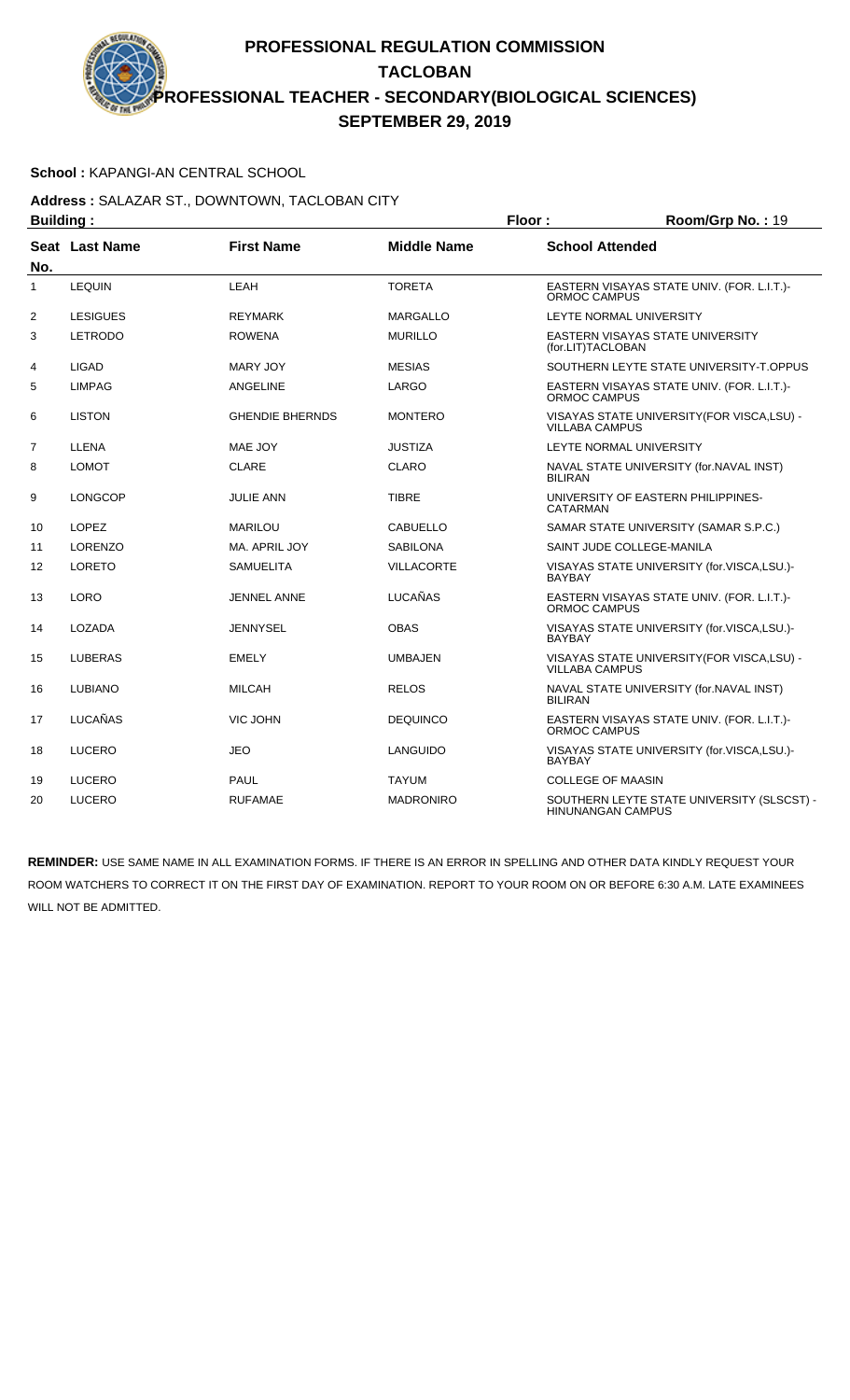### **School :** KAPANGI-AN CENTRAL SCHOOL

#### **Address :** SALAZAR ST., DOWNTOWN, TACLOBAN CITY **Building : Floor : Room/Grp No. :** 20

| Dununiy . |                       |                      | . וטטו             | 1100111101111011120                                                  |
|-----------|-----------------------|----------------------|--------------------|----------------------------------------------------------------------|
| No.       | <b>Seat Last Name</b> | <b>First Name</b>    | <b>Middle Name</b> | <b>School Attended</b>                                               |
| 1         | <b>LUEGO</b>          | <b>LESLIE</b>        | <b>MOREMONTE</b>   | VISAYAS STATE UNIVERSITY (for.VISCA,LSU.)-<br><b>BAYBAY</b>          |
| 2         | LUMANAS               | <b>MARHCO</b>        | <b>TUMANDAO</b>    | VISAYAS STATE UNIVERSITY (FOR VISCA, LSU) -<br><b>TOLOSA CAMPUS</b>  |
| 3         | <b>LUMANTA</b>        | <b>IRECA</b>         | <b>GABORNE</b>     | VISAYAS STATE UNIVERSITY (FOR VISCA, LSU) -<br><b>TOLOSA CAMPUS</b>  |
| 4         | LUNA                  | <b>KIM ALBERT</b>    | <b>NOYNAY</b>      | VISAYAS STATE UNIVERSITY (FOR VISCA, LSU) -<br><b>VILLABA CAMPUS</b> |
| 5         | MABAL                 | <b>CHRISTINE JOY</b> | <b>MAHINAY</b>     | EASTERN VISAYAS STATE UNIV. (FOR. L.I.T.)-<br>ORMOC CAMPUS           |
| 6         | <b>MABANSAG</b>       | <b>RHEA</b>          | <b>LANTACO</b>     | FAR EASTERN UNIVERSITY-MANILA                                        |
| 7         | <b>MABUTE</b>         | <b>DERREL</b>        | <b>TERCEÑO</b>     | LEYTE NORMAL UNIVERSITY                                              |
| 8         | <b>MACABENTA</b>      | <b>DEITHER</b>       | <b>MUÑOZ</b>       | NORTHWEST SAMAR STATE UNIVERSITY<br>(FOR.TIBURCIO TANCINCO)          |
| 9         | <b>MACALALAG</b>      | <b>RIC</b>           | <b>PALMES</b>      | EASTERN VISAYAS STATE UNIV. (FOR. L.I.T.)-<br><b>CARIGARA CAMPUS</b> |
| 10        | <b>MACAPUTOL</b>      | <b>LORIEBEL</b>      | <b>GALANTA</b>     | UNIVERSITY OF EASTERN PHILIPPINES-<br><b>CATARMAN</b>                |
| 11        | MACARAAN              | <b>MELANIE</b>       | <b>LABIT</b>       | <b>SAMAR COLLEGE</b>                                                 |
| 12        | <b>MACARIOLA</b>      | <b>ARVIN RAY</b>     | LEPASANA           | UNIVERSITY OF THE VISAYAS-MANDAUE CITY                               |
| 13        | <b>MACASADOG</b>      | DAMME VAN            | <b>CABANTAC</b>    | LEYTE NORMAL UNIVERSITY                                              |
| 14        | <b>MACAYAN</b>        | <b>JEAN</b>          | PALAÑA             | EASTERN VISAYAS STATE UNIVERSITY<br>(for.LIT)TACLOBAN                |
| 15        | <b>MACEDA</b>         | <b>RODERICK</b>      | CABE               | ST. SCHOLASTICA'S COLLEGE-TACLOBAN                                   |
| 16        | <b>MACHICA</b>        | ETHYL MAE            | PABELLO            | EASTERN VISAYAS STATE UNIVERSITY<br>(for.LIT)TACLOBAN                |
| 17        | <b>MADERA</b>         | <b>JASMINE</b>       | <b>OMEGA</b>       | VISAYAS STATE UNIVERSITY (FOR VISCA, LSU) -<br><b>VILLABA CAMPUS</b> |
| 18        | MAGALLANES            | <b>NYMPHA</b>        | <b>REALES</b>      | EASTERN VISAYAS STATE UNIV. (FOR. L.I.T.)-<br>ORMOC CAMPUS           |
| 19        | <b>MAGLENTE</b>       | <b>ROSHEL</b>        | <b>LODRIPAS</b>    | NORTHWEST SAMAR STATE UNIVERSITY<br>(FOR.TIBURCIO TANCINCO)          |
| 20        | <b>MAGNASE</b>        | RINA MAE             | <b>JAPON</b>       | ABUYOG COMMUNITY COLLEGE                                             |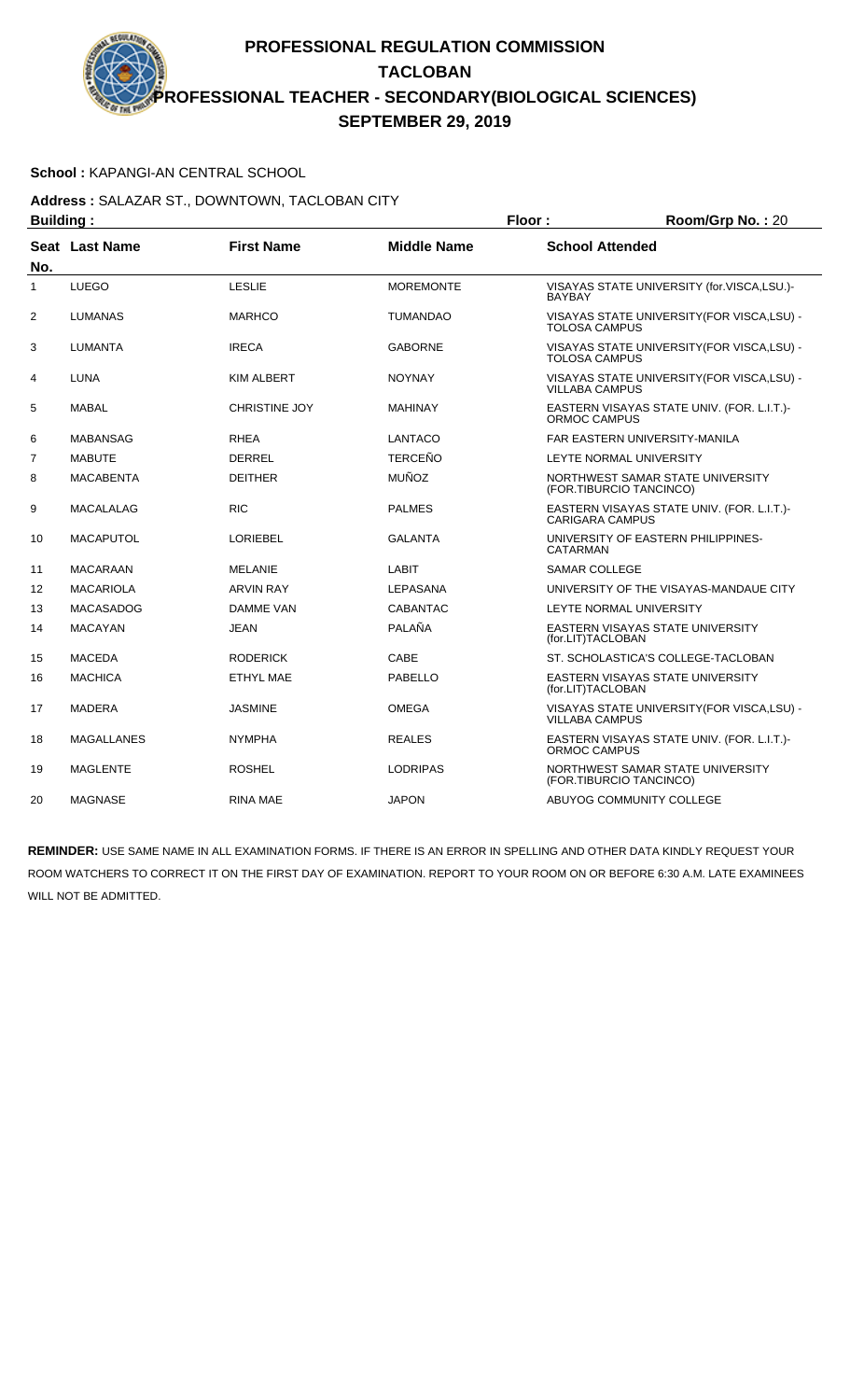### **School :** KAPANGI-AN CENTRAL SCHOOL

### **Address :** SALAZAR ST., DOWNTOWN, TACLOBAN CITY **Building : Floor : Room/Grp No. :** 21

| Dununiy . |                  |                     | .                   | $\mathbf{N}$                                                        |
|-----------|------------------|---------------------|---------------------|---------------------------------------------------------------------|
| No.       | Seat Last Name   | <b>First Name</b>   | <b>Middle Name</b>  | <b>School Attended</b>                                              |
| 1         | <b>MAGNO</b>     | <b>RONNIE</b>       | <b>JABON</b>        | EASTERN VISAYAS STATE UNIV. (FOR. L.I.T.)-<br><b>ORMOC CAMPUS</b>   |
| 2         | <b>MAGOS</b>     | <b>MYRASEL</b>      | <b>POGENIO</b>      | VISAYAS STATE UNIVERSITY (FOR VISCA, LSU) -<br><b>TOLOSA CAMPUS</b> |
| 3         | <b>MAHAYAG</b>   | <b>MELITA</b>       | <b>MONSANTO</b>     | EASTERN VISAYAS STATE UNIV. (FOR. L.I.T.)-<br><b>ORMOC CAMPUS</b>   |
| 4         | <b>MAHINAY</b>   | <b>JANNETTE</b>     | <b>LABIAN</b>       | SAMAR STATE UNIVERSITY (SAMAR S.P.C.)                               |
| 5         | <b>MAHINAY</b>   | <b>JHAN MICHAEL</b> | <b>DUMANDAN</b>     | VISAYAS STATE UNIVERSITY (for.VISCA,LSU.)-<br><b>BAYBAY</b>         |
| 6         | <b>MAICO</b>     | <b>ALMERA</b>       | <b>ABEJO</b>        | ABUYOG COMMUNITY COLLEGE                                            |
| 7         | <b>MAJAIT</b>    | <b>ED ZYDRIX</b>    | <b>LABRA</b>        | NAVAL STATE UNIVERSITY (for.NAVAL INST)-<br><b>NAVAL</b>            |
| 8         | MALANOG          | <b>DIANA</b>        | <b>JABIÑAR</b>      | NORTHWEST SAMAR STATE UNIVERSITY<br>(FOR.TIBURCIO TANCINCO)         |
| 9         | <b>MALATE</b>    | <b>CHARMAINE</b>    | <b>UDTOJAN</b>      | VISAYAS STATE UNIVERSITY(FOR VISCA,LSU) -<br><b>TOLOSA CAMPUS</b>   |
| 10        | <b>MALQUISTO</b> | <b>DAN KLEIF</b>    | <b>OJEDA</b>        | ASIAN DEVELOPMENT FOUNDATION COLLEGE                                |
| 11        | <b>MAMAC</b>     | <b>GETHERLYN</b>    | <b>DELOS SANTOS</b> | PALOMPON INSTITUTE OF TECHNOLOGY-<br>TABANGO CAMPUS                 |
| 12        | MANAGBANAG       | <b>JACINTO</b>      | <b>DANOLCO</b>      | ASIAN DEVELOPMENT FOUNDATION COLLEGE                                |
| 13        | MANAGBANAG       | <b>MARIE ROSE</b>   | <b>VICTORIANO</b>   | ASIAN DEVELOPMENT FOUNDATION COLLEGE                                |
| 14        | <b>MANGALLON</b> | <b>SHIELA</b>       | <b>RELATORRES</b>   | COLEGIO DE STA. LOURDES OF LEYTE<br>FOUNDATION, INC                 |
| 15        | <b>MANGUBAT</b>  | <b>IRINA</b>        | <b>MECAYDOR</b>     | NAVAL STATE UNIVERSITY (for.NAVAL INST)-<br><b>NAVAL</b>            |
| 16        | <b>MANINGO</b>   | <b>KAREEN JOY</b>   | <b>PARAGOSO</b>     | EASTERN VISAYAS STATE UNIV. (FOR. L.I.T.)-<br>ORMOC CAMPUS          |
| 17        | <b>MAQUILAN</b>  | <b>ALYSSA</b>       | <b>NAVE</b>         | EASTERN VISAYAS STATE UNIV. (FOR. L.I.T.)-<br><b>ORMOC CAMPUS</b>   |
| 18        | <b>MARGATE</b>   | <b>MA SUSETTE</b>   | <b>NUEVO</b>        | ASIAN DEVELOPMENT FOUNDATION COLLEGE                                |
| 19        | <b>MARSABA</b>   | ABEGAIL             | <b>CABIDOG</b>      | LEYTE NORMAL UNIVERSITY                                             |
| 20        | <b>MARTELINO</b> | <b>MANELYN</b>      | <b>OLIQUIANO</b>    | NAVAL STATE UNIVERSITY (for.NAVAL INST)<br><b>BILIRAN</b>           |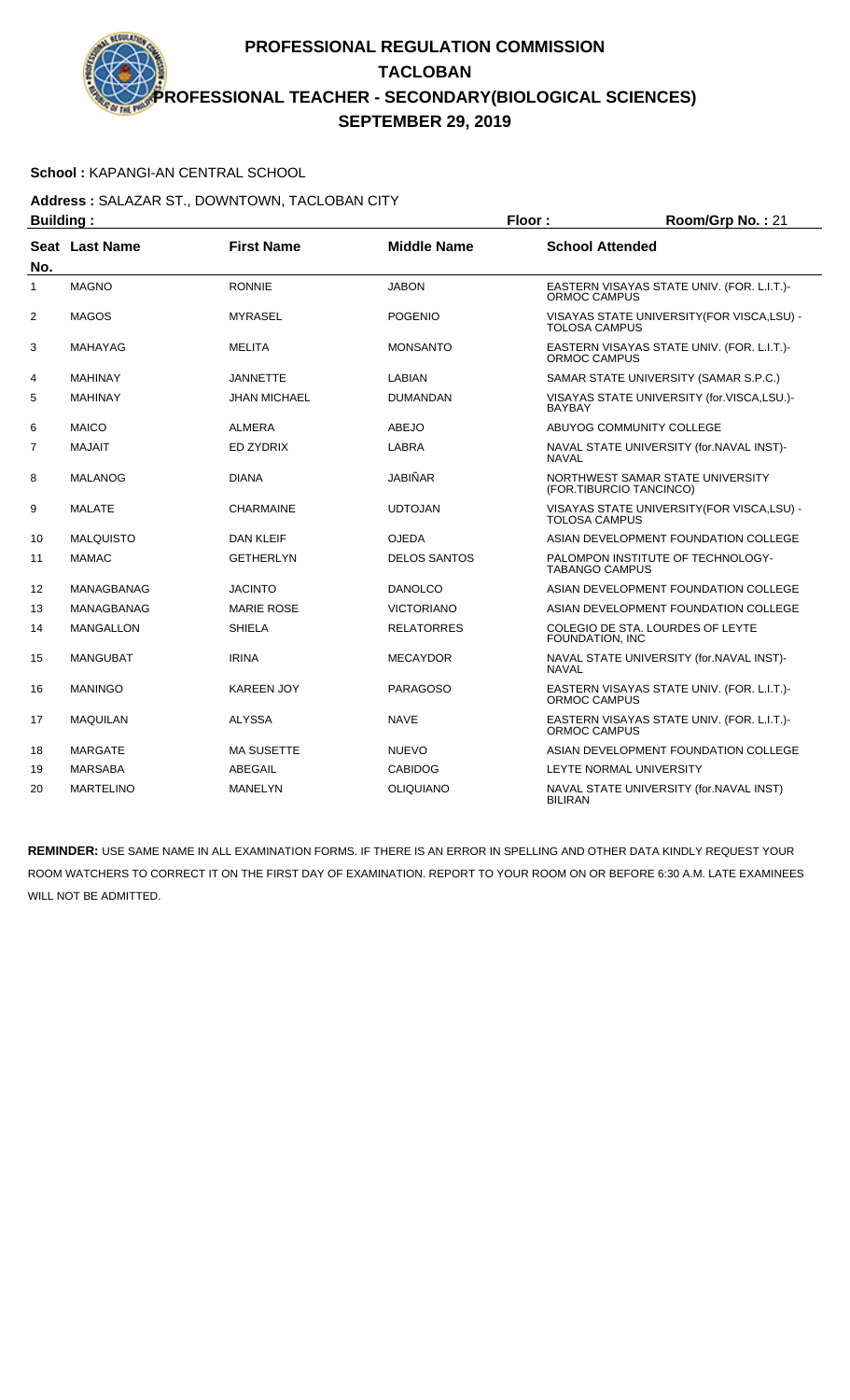### **School :** KAPANGI-AN CENTRAL SCHOOL

#### **Address :** SALAZAR ST., DOWNTOWN, TACLOBAN CITY **Building : Floor : Room/Grp No. :** 22

| Dununiy .      |                 |                         | . 1001 .           |                                                                        |
|----------------|-----------------|-------------------------|--------------------|------------------------------------------------------------------------|
| No.            | Seat Last Name  | <b>First Name</b>       | <b>Middle Name</b> | <b>School Attended</b>                                                 |
| 1              | <b>MAURING</b>  | <b>ELA</b>              | <b>PASTOR</b>      | VISAYAS STATE UNIVERSITY (FOR VISCA, LSU) -<br><b>VILLABA CAMPUS</b>   |
| 2              | <b>MEDELO</b>   | <b>ROMEROSE</b>         | <b>CRUZADA</b>     | SOUTHERN LEYTE STATE UNIVERSITY (SLSCST) -<br><b>HINUNANGAN CAMPUS</b> |
| 3              | <b>MEJARITO</b> | CHRIS JOHN LINNFRED     | <b>PARONE</b>      | VISAYAS STATE UNIVERSITY(FOR VISCA,LSU) -<br><b>TOLOSA CAMPUS</b>      |
| 4              | <b>MEJICA</b>   | <b>AMPARO CHRISTINE</b> | <b>ALAGABIA</b>    | <b>LEYTE NORMAL UNIVERSITY</b>                                         |
| 5              | <b>MENCIDE</b>  | <b>LYN</b>              | <b>LIBUT</b>       | HOLY INFANT COLLEGE                                                    |
| 6              | <b>MENDIOLA</b> | <b>JUDY ANN</b>         | <b>CINCO</b>       | VISAYAS STATE UNIVERSITY (FOR VISCA, LSU) -<br><b>TOLOSA CAMPUS</b>    |
| $\overline{7}$ | <b>MENDIOLA</b> | <b>MARIE GRACE</b>      | <b>FABRERO</b>     | <b>LEYTE NORMAL UNIVERSITY</b>                                         |
| 8              | <b>MENDOL</b>   | <b>JAMAICA KEA</b>      | <b>SIBLE</b>       | EASTERN VISAYAS STATE UNIV. (FOR. L.I.T.)-<br><b>BURAUEN CAMPUS</b>    |
| 9              | <b>MENDOZA</b>  | <b>MARI MAR</b>         | GASPAN             | EASTERN VISAYAS STATE UNIV. (FOR. L.I.T.)-<br>ORMOC CAMPUS             |
| 10             | <b>MENDOZA</b>  | <b>RAZEL</b>            | <b>GALVEZ</b>      | EASTERN VISAYAS STATE UNIV. (FOR. L.I.T.)-<br><b>ORMOC CAMPUS</b>      |
| 11             | <b>MENIANO</b>  | <b>MARICEL</b>          | <b>PINGOL</b>      | SOUTHWESTERN UNIVERSITY                                                |
| 12             | <b>MERINO</b>   | <b>ARLENE JOY</b>       | OYO-A              | EASTERN VISAYAS STATE UNIVERSITY<br>(for.LIT)TACLOBAN                  |
| 13             | <b>MIASCO</b>   | <b>JHUNREY</b>          | <b>PANIMDIM</b>    | NORTHWEST SAMAR STATE UNIVERSITY<br>(FOR.TIBURCIO TANCINCO)            |
| 14             | <b>MIRALLES</b> | <b>CHARLENE</b>         | <b>ROMO</b>        | VISAYAS STATE UNIVERSITY (for.VISCA,LSU.)-<br><b>BAYBAY</b>            |
| 15             | <b>MIRANDA</b>  | MA. WENDY               | <b>GRANADA</b>     | VISAYAS STATE UNIVERSITY (FOR VISCA, LSU) -<br><b>TOLOSA CAMPUS</b>    |
| 16             | <b>MOCORRO</b>  | <b>FLORINDA</b>         | CARBO              | NAVAL STATE UNIVERSITY (for.NAVAL INST)<br><b>BILIRAN</b>              |
| 17             | <b>MODESTO</b>  | <b>ROWENA</b>           | <b>PASAGUI</b>     | LEYTE COLLEGES                                                         |
| 18             | <b>MOLDEZ</b>   | REYNA JANE              | <b>MAGDAYO</b>     | VISAYAS STATE UNIVERSITY (for.VISCA,LSU.)-<br><b>BAYBAY</b>            |
| 19             | <b>MONDELO</b>  | <b>KRISTINE GLADDIE</b> | <b>JADULCO</b>     | NAVAL STATE UNIVERSITY (for.NAVAL INST)-<br><b>NAVAL</b>               |
| 20             | <b>MONDIA</b>   | <b>RONALYN</b>          | <b>SALAZAR</b>     | EASTERN VISAYAS STATE UNIV. (FOR. L.I.T.)-<br>ORMOC CAMPUS             |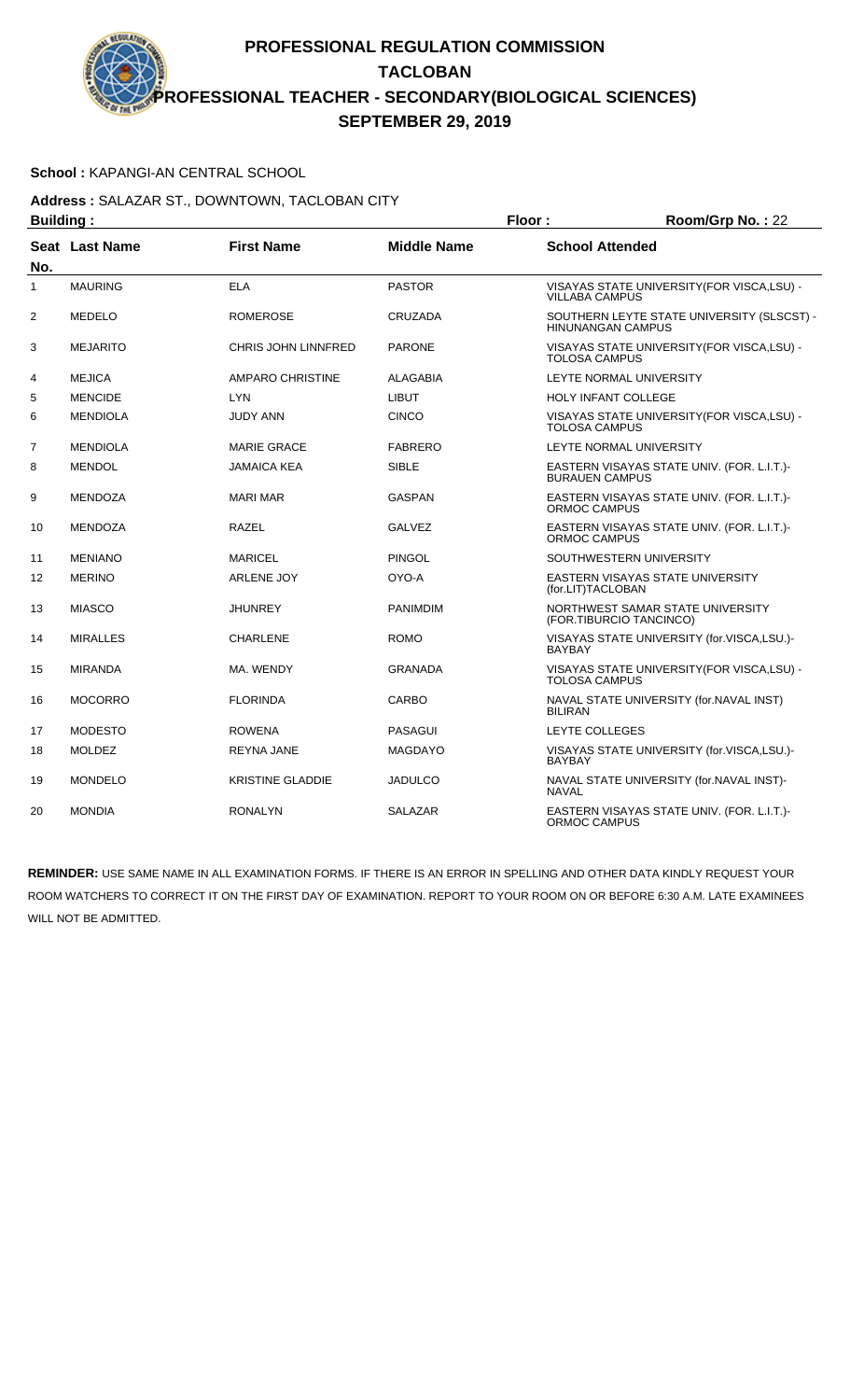### **School :** KAPANGI-AN CENTRAL SCHOOL

### **Address :** SALAZAR ST., DOWNTOWN, TACLOBAN CITY **Building : Floor : Floor : Room/Grp No. : 23**

| sananig i    |                   |                     |                    |                                                                      |
|--------------|-------------------|---------------------|--------------------|----------------------------------------------------------------------|
| No.          | Seat Last Name    | <b>First Name</b>   | <b>Middle Name</b> | <b>School Attended</b>                                               |
| $\mathbf{1}$ | <b>MONGADO</b>    | <b>GENEVE</b>       | LANGGA             | <b>COLLEGE OF MAASIN</b>                                             |
| 2            | <b>MONSANTO</b>   | ANGELIKA MARIE      | <b>BRACAMONTE</b>  | NORTHWEST SAMAR STATE UNIVERSITY<br>(FOR.TIBURCIO TANCINCO)          |
| 3            | <b>MONSANTO</b>   | <b>JONARD</b>       | <b>MATADOS</b>     | NORTHWEST SAMAR STATE UNIVERSITY<br>(FOR.TIBURCIO TANCINCO)          |
| 4            | <b>MONTALLANA</b> | <b>VONNA FE</b>     | <b>MENGULLO</b>    | EASTERN SAMAR STATE UNIVERSITY-BORONGAN                              |
| 5            | <b>MONTES</b>     | <b>HAZEL</b>        | <b>BUENAFE</b>     | VISAYAS STATE UNIVERSITY (for.VISCA,LSU.)-<br><b>BAYBAY</b>          |
| 6            | <b>MORADA</b>     | <b>APRIL JOY</b>    | <b>REQUISO</b>     | <b>COLLEGE OF MAASIN</b>                                             |
| 7            | <b>MORAL</b>      | <b>GERALDINE</b>    | <b>PORCADILLA</b>  | EASTERN VISAYAS STATE UNIV. (FOR. L.I.T.)-<br>ORMOC CAMPUS           |
| 8            | <b>MORALES</b>    | <b>SHINLEY</b>      | CATIG              | <b>COLLEGE OF MAASIN</b>                                             |
| 9            | <b>MORALES</b>    | <b>SUZETTE</b>      | <b>SALVACION</b>   | EASTERN VISAYAS STATE UNIV. (FOR. L.I.T.)-<br><b>CARIGARA CAMPUS</b> |
| 10           | <b>MORALLOS</b>   | <b>MANILYN</b>      | <b>DE ASIS</b>     | COLEGIO DE SAN LORENZO RUIZ DE MANILA, INC.                          |
| 11           | <b>MORILES</b>    | <b>NORLYN</b>       | <b>PORCARE</b>     | EASTERN VISAYAS STATE UNIV. (FOR. L.I.T.)-<br>ORMOC CAMPUS           |
| 12           | <b>MORILLA</b>    | <b>RENALYN MAE</b>  | <b>ASONG</b>       | VISAYAS STATE UNIVERSITY (FOR VISCA, LSU) -<br><b>VILLABA CAMPUS</b> |
| 13           | <b>MORON</b>      | <b>JOCELYN</b>      | <b>PENING</b>      | EASTERN VISAYAS STATE UNIV. (FOR. L.I.T.)-<br>ORMOC CAMPUS           |
| 14           | <b>MOSQUITO</b>   | <b>DONNA</b>        | <b>BASCO</b>       | SALAZAR INSTITUTE OF TECHNOLOGY-CEBU<br><b>CITY</b>                  |
| 15           | <b>MOTEL</b>      | <b>JULIE IVAN</b>   | <b>CAPUYAN</b>     | SAINT PETER'S COLLEGE OF ORMOC                                       |
| 16           | <b>MUGAS</b>      | <b>RODEN</b>        | ORALE              | EASTERN SAMAR STATE UNIVERSITY-BORONGAN                              |
| 17           | <b>MUTIA</b>      | <b>ROSELYN</b>      | GAYO               | EASTERN SAMAR STATE UNIVERSITY-BORONGAN                              |
| 18           | <b>NABAUNAG</b>   | <b>DIVINA MERCY</b> | <b>LIPATA</b>      | SAMAR STATE UNIVERSITY (SAMAR S.P.C.)                                |
| 19           | <b>NABORA</b>     | <b>GENEVIVE</b>     | <b>RETURBAR</b>    | NAVAL STATE UNIVERSITY (for.NAVAL INST)<br><b>BILIRAN</b>            |
| 20           | <b>NACINO</b>     | <b>DANICA</b>       | <b>GLOBIO</b>      | LEYTE NORMAL UNIVERSITY                                              |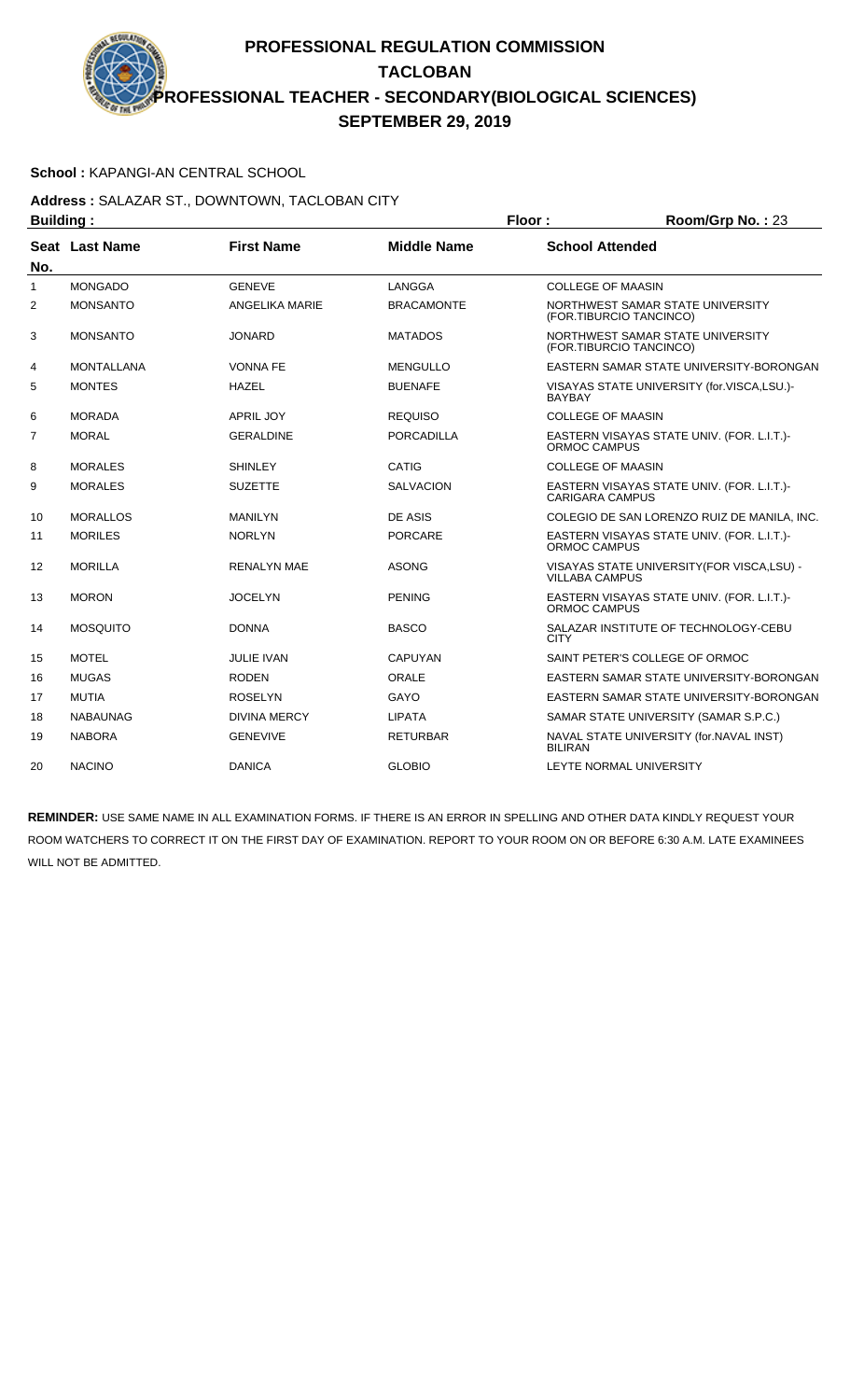### **School :** KAPANGI-AN CENTRAL SCHOOL

**Address :** SALAZAR ST., DOWNTOWN, TACLOBAN CITY **Building : Floor : Room/Grp No. :** 24

| Dununiy . |                  |                         | . וטטו             | 11001111011111011127                                         |
|-----------|------------------|-------------------------|--------------------|--------------------------------------------------------------|
| No.       | Seat Last Name   | <b>First Name</b>       | <b>Middle Name</b> | <b>School Attended</b>                                       |
| 1         | <b>NASTOR</b>    | <b>ARGELYN</b>          | <b>FIEL</b>        | COLEGIO DE STA. LOURDES OF LEYTE<br>FOUNDATION, INC          |
| 2         | <b>NATIVIDAD</b> | <b>ROCHELLE</b>         | <b>CALESA</b>      | NORTHWEST SAMAR STATE UNIVERSITY<br>(FOR.TIBURCIO TANCINCO)  |
| 3         | <b>NATURAL</b>   | <b>JAPHET</b>           | <b>LUPANGO</b>     | NORTHWEST SAMAR STATE UNIVERSITY<br>(FOR.TIBURCIO TANCINCO)  |
| 4         | <b>NICAL</b>     | <b>ARLENE</b>           | <b>DOLAMOS</b>     | EASTERN VISAYAS STATE UNIVERSITY<br>(for.LIT)TACLOBAN        |
| 5         | <b>NODALO</b>    | <b>CHYRIL MAE</b>       | <b>BONGHANOY</b>   | VISAYAS STATE UNIVERSITY (for.VISCA,LSU.)-<br><b>BAYBAY</b>  |
| 6         | <b>NOMIO</b>     | <b>EMILY</b>            | <b>TINOC</b>       | NAVAL STATE UNIVERSITY (for.NAVAL INST)<br><b>BILIRAN</b>    |
| 7         | <b>NOROMBABA</b> | <b>PIA MAE</b>          | <b>PROTACIO</b>    | EASTERN SAMAR STATE UNIVERSITY-BORONGAN                      |
| 8         | <b>NOYA</b>      | <b>FELINA MARIZ</b>     | <b>PEDROSA</b>     | LEYTE NORMAL UNIVERSITY                                      |
| 9         | <b>NUÑEZ</b>     | <b>FLORE-ANN</b>        | <b>SEDURIFA</b>    | SAMAR STATE UNIVERSITY (SAMAR S.P.C.)                        |
| 10        | <b>OBEN</b>      | <b>ROBIN</b>            | <b>AMAMIO</b>      | NORTHWEST SAMAR STATE UNIVERSITY<br>(FOR.TIBURCIO TANCINCO)  |
| 11        | <b>OBIENA</b>    | <b>IRENE</b>            | <b>ARIEGA</b>      | SAMAR STATE UNIVERSITY (SAMAR S.P.C.)                        |
| 12        | <b>OBON</b>      | <b>ZYATCH</b>           | <b>HESIDO</b>      | EASTERN SAMAR STATE UNIVERSITY-BORONGAN                      |
| 13        | <b>OBOR</b>      | MA. THERISSA            | ABANAG             | SAMAR STATE UNIVERSITY (SAMAR S.P.C.)                        |
| 14        | <b>OBRERO</b>    | MA. LOURDES             | <b>MARCELO</b>     | SAINT MARY'S COLLEGE OF CATBALOGAN<br>(SACRED HEART COLL.)   |
| 15        | <b>OCENAR</b>    | <b>IVY</b>              | <b>MACASABUANG</b> | SAMAR STATE UNIVERSITY (SAMAR S.P.C.)                        |
| 16        | <b>OCUBILLO</b>  | <b>MELODIA</b>          | <b>DAMAYO</b>      | UNIVERSITY OF THE VISAYAS-CEBU CITY                          |
| 17        | <b>OLAZO</b>     | <b>ROSIELYN</b>         | <b>ASUMBRADO</b>   | ABUYOG COMMUNITY COLLEGE                                     |
| 18        | <b>OLMEDO</b>    | <b>JHANE EYRE MARIE</b> | <b>GARILLO</b>     | LEYTE NORMAL UNIVERSITY                                      |
| 19        | <b>OMAGAY</b>    | <b>MARY JANE</b>        | <b>ALMANO</b>      | NAVAL STATE UNIVERSITY (for.NAVAL INST)<br><b>BILIRAN</b>    |
| 20        | <b>OMBROG</b>    | <b>DYSON</b>            | <b>BATULA</b>      | <b>EASTERN VISAYAS STATE UNIVERSITY</b><br>(for.LIT)TACLOBAN |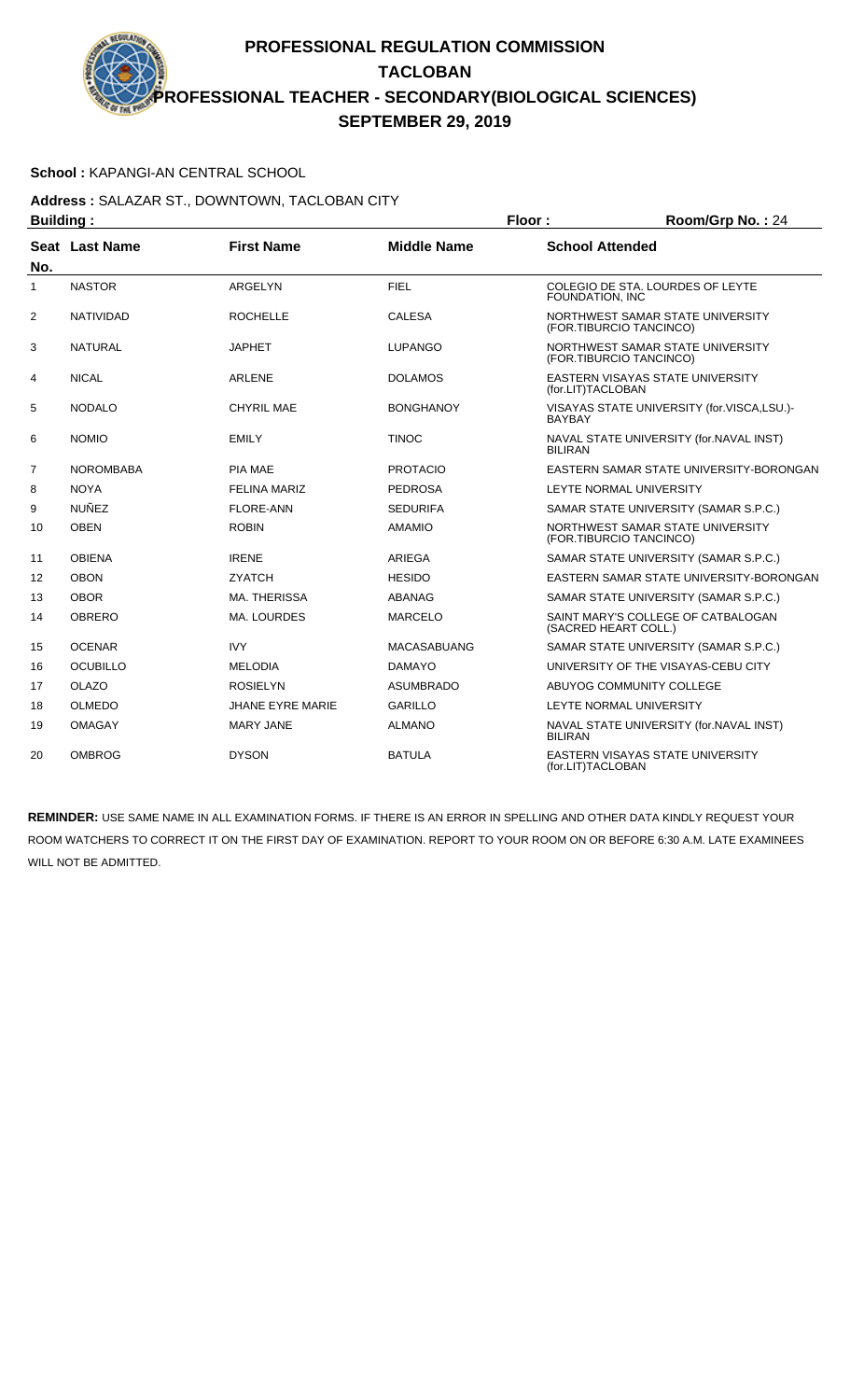### **School :** KAPANGI-AN CENTRAL SCHOOL

### **Address :** SALAZAR ST., DOWNTOWN, TACLOBAN CITY **Building : Floor : Room/Grp No. :** 25

| Pananig .      |                 |                       |                    | .                                                                    |
|----------------|-----------------|-----------------------|--------------------|----------------------------------------------------------------------|
| No.            | Seat Last Name  | <b>First Name</b>     | <b>Middle Name</b> | <b>School Attended</b>                                               |
| $\mathbf{1}$   | <b>OÑATE</b>    | <b>ARNEL JEFFREY</b>  | <b>JUSTIMBASTE</b> | LEYTE NORMAL UNIVERSITY                                              |
| $\overline{2}$ | OPERIO          | LIEZEL                | <b>SABUGAR</b>     | EASTERN VISAYAS STATE UNIVERSITY<br>(for.LIT)TACLOBAN                |
| 3              | <b>OPIANA</b>   | <b>FORTUNATO JR</b>   | <b>ALIMANIO</b>    | VISAYAS STATE UNIVERSITY (FOR VISCA, LSU) -<br><b>VILLABA CAMPUS</b> |
| 4              | ORAÑO           | <b>JEFERSON</b>       | <b>NABLO</b>       | SOUTHERN LEYTE STATE UNIVERSITY - SAN<br><b>JUAN CAMPUS</b>          |
| 5              | <b>ORIAS</b>    | <b>KIMBERLY</b>       | CASAS              | VISAYAS STATE UNIVERSITY (FOR VISCA, LSU) -<br><b>VILLABA CAMPUS</b> |
| 6              | <b>ORISA</b>    | <b>BERNARDO JR</b>    | LUGON              | EASTERN SAMAR STATE UNIVERSITY-BORONGAN                              |
| 7              | <b>ORONGAN</b>  | ANGELICA              | <b>SIMIMBA</b>     | PALOMPON INSTITUTE OF TECHNOLOGY-<br><b>TABANGO CAMPUS</b>           |
| 8              | <b>ORTEGA</b>   | <b>JERRY MAE</b>      | <b>MATUGAS</b>     | EASTERN VISAYAS STATE UNIV. (FOR. L.I.T.)-<br><b>ORMOC CAMPUS</b>    |
| 9              | <b>PAA</b>      | <b>SCARLETT ANGEL</b> | <b>RAMOS</b>       | NAVAL STATE UNIVERSITY (for.NAVAL INST)<br><b>BILIRAN</b>            |
| 10             | <b>PABULAR</b>  | <b>ERVIN JAMES</b>    | YANGYANG           | UNIVERSITY OF CEBU-BANILAD                                           |
| 11             | <b>PACALA</b>   | <b>MARIBEL</b>        | <b>OPALLA</b>      | EASTERN VISAYAS STATE UNIV. (FOR. L.I.T.)-<br><b>ORMOC CAMPUS</b>    |
| 12             | <b>PACHECO</b>  | <b>ELIZABETH</b>      | <b>BALOJA</b>      | NORTHWEST SAMAR STATE UNIVERSITY<br>(FOR.TIBURCIO TANCINCO)          |
| 13             | <b>PACOMA</b>   | ARIELLE JEAN          | UY                 | LEYTE NORMAL UNIVERSITY                                              |
| 14             | <b>PADIGOS</b>  | <b>GRACE</b>          | <b>VIÑAS</b>       | <b>EASTERN VISAYAS STATE UNIVERSITY</b><br>(for.LIT)TACLOBAN         |
| 15             | <b>PADIT</b>    | <b>MARIA VICTORIA</b> | <b>MANADONG</b>    | EASTERN SAMAR STATE UNIVERSITY-SALCEDO<br><b>CAMPUS</b>              |
| 16             | <b>PADULLO</b>  | <b>MARIFE</b>         | <b>FABILLAR</b>    | EASTERN SAMAR STATE UNIVERSITY-BORONGAN                              |
| 17             | PAGPAGUITAN     | <b>DYALOU JIGER</b>   | <b>ALVINEZ</b>     | SOUTHERN LEYTE STATE UNIVERSITY - SAN<br><b>JUAN CAMPUS</b>          |
| 18             | <b>PALACIO</b>  | <b>MARIE NICOLE</b>   | COÑADO             | SOUTHERN LEYTE STATE UNIVERSITY-T.OPPUS                              |
| 19             | <b>PALARAN</b>  | <b>JUDY ANN</b>       | <b>LIMPIADO</b>    | VISAYAS STATE UNIVERSITY (FOR VISCA, LSU) -<br><b>VILLABA CAMPUS</b> |
| 20             | <b>PALCONIT</b> | <b>NONA</b>           | <b>NAPALIT</b>     | NAVAL STATE UNIVERSITY (for.NAVAL INST)<br><b>BILIRAN</b>            |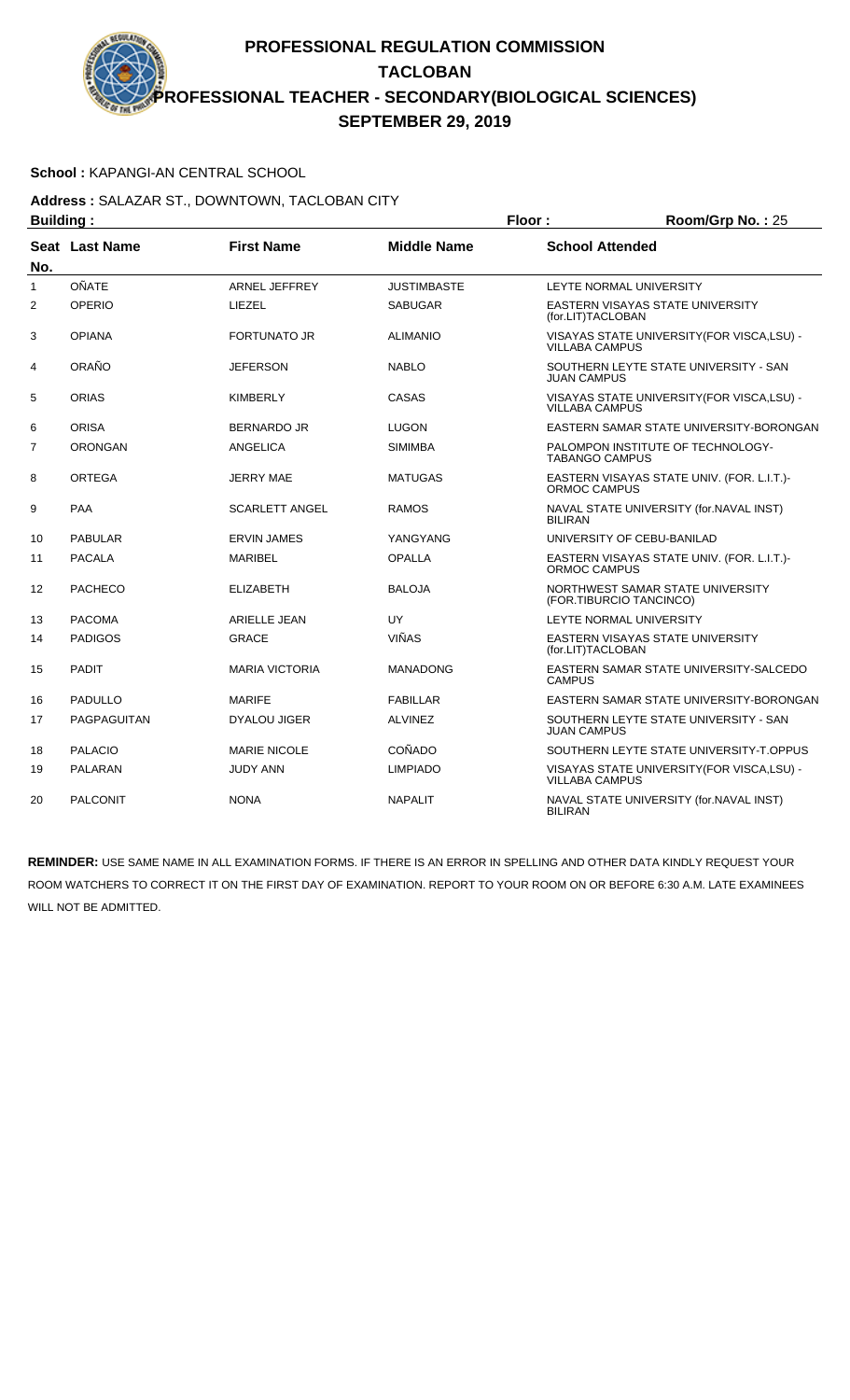### **School :** KAPANGI-AN CENTRAL SCHOOL

### **Address :** SALAZAR ST., DOWNTOWN, TACLOBAN CITY **Building : Floor : Room/Grp No. :** 26

| Dununiy .      |                  |                      |                    | .                                                                    |  |
|----------------|------------------|----------------------|--------------------|----------------------------------------------------------------------|--|
| No.            | Seat Last Name   | <b>First Name</b>    | <b>Middle Name</b> | <b>School Attended</b>                                               |  |
| 1              | <b>PALEJARO</b>  | LENY                 | <b>SILVANO</b>     | LEYTE NORMAL UNIVERSITY                                              |  |
| 2              | <b>PALLER</b>    | <b>JANICE</b>        | <b>ENRIQUEZ</b>    | EASTERN VISAYAS STATE UNIV. (FOR. L.I.T.)-<br>ORMOC CAMPUS           |  |
| 3              | <b>PAMPARON</b>  | <b>ANGELICA</b>      |                    | VISAYAS STATE UNIVERSITY (FOR VISCA, LSU) -<br><b>TOLOSA CAMPUS</b>  |  |
| 4              | <b>PANAL</b>     | <b>GERALDIN</b>      | <b>FUENTES</b>     | VISAYAS STATE UNIVERSITY (FOR VISCA, LSU) -<br><b>VILLABA CAMPUS</b> |  |
| 5              | <b>PANIEL</b>    | <b>MARNYN</b>        | ARELLANO           | SAINT PETER'S COLLEGE OF ORMOC                                       |  |
| 6              | <b>PAPA</b>      | KATRINA JOYCE        | <b>BOBON</b>       | EASTERN SAMAR STATE UNIVERSITY-BORONGAN                              |  |
| $\overline{7}$ | <b>PARRILLA</b>  | LOVELY               | <b>URDANETA</b>    | SAINT PETER'S COLLEGE OF ORMOC                                       |  |
| 8              | <b>PATEO</b>     | <b>EDSEL</b>         | <b>RESTAURO</b>    | NAVAL STATE UNIVERSITY (for.NAVAL INST)<br><b>BILIRAN</b>            |  |
| 9              | <b>PATOMBON</b>  | JENNYROSE            | <b>DIOROTA</b>     | VISAYAS STATE UNIVERSITY (FOR VISCA, LSU) -<br><b>TOLOSA CAMPUS</b>  |  |
| 10             | PATON-OG         | <b>CAROLINA</b>      | <b>YPANTO</b>      | EASTERN VISAYAS STATE UNIV. (FOR. L.I.T.)-<br><b>ORMOC CAMPUS</b>    |  |
| 11             | <b>PAYOT</b>     | <b>LORENZ</b>        |                    | EASTERN VISAYAS STATE UNIVERSITY<br>(for.LIT)TACLOBAN                |  |
| 12             | <b>PEDERICOS</b> | <b>IMEE</b>          | <b>DEMETERIO</b>   | EASTERN VISAYAS STATE UNIV. (FOR. L.I.T.)-<br>ORMOC CAMPUS           |  |
| 13             | <b>PEDIDA</b>    | <b>JULIE ANN</b>     | <b>TOUL</b>        | UNIVERSITY OF SAN JOSE-RECOLETOS                                     |  |
| 14             | PEDRALVEZ        | <b>DYNA SHANILLE</b> | <b>NOVAL</b>       | EASTERN VISAYAS STATE UNIV. (FOR. L.I.T.)-<br><b>ORMOC CAMPUS</b>    |  |
| 15             | PEÑAFLOR         | <b>SHARA MAE</b>     | <b>CORPIN</b>      | NAVAL STATE UNIVERSITY (for.NAVAL INST)<br><b>BILIRAN</b>            |  |
| 16             | PEÑARANDA        | <b>MA.DIANA ROSE</b> | <b>PORTILLO</b>    | EASTERN VISAYAS STATE UNIV. (FOR. L.I.T.)-<br><b>BURAUEN CAMPUS</b>  |  |
| 17             | <b>PEPITO</b>    | <b>DANILO</b>        | <b>BARTE</b>       | VISAYAS STATE UNIVERSITY (FOR VISCA, LSU) -<br><b>VILLABA CAMPUS</b> |  |
| 18             | <b>PEPITO</b>    | <b>FLORY MAE</b>     | <b>CODERA</b>      | VISAYAS STATE UNIVERSITY (FOR VISCA, LSU) -<br><b>VILLABA CAMPUS</b> |  |
| 19             | <b>PEPITO</b>    | <b>JENESSA</b>       | <b>MERTO</b>       | EASTERN VISAYAS STATE UNIVERSITY<br>(for.LIT)TACLOBAN                |  |
| 20             | <b>PEPITO</b>    | <b>MARY ANN</b>      | <b>LORECTO</b>     | EASTERN VISAYAS STATE UNIV. (FOR. L.I.T.)-<br>ORMOC CAMPUS           |  |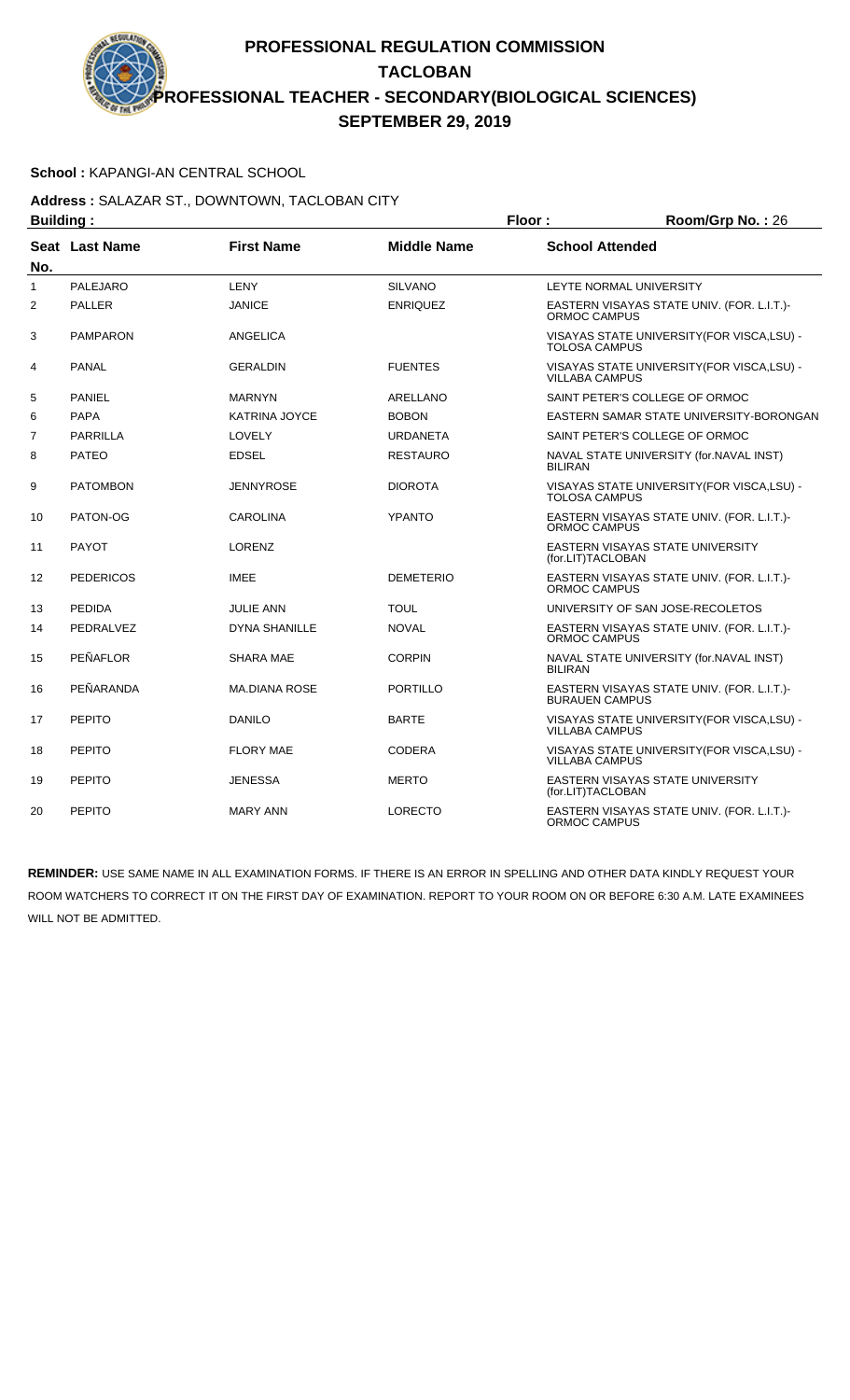### **School :** KAPANGI-AN CENTRAL SCHOOL

#### **Address :** SALAZAR ST., DOWNTOWN, TACLOBAN CITY **Building : Floor : Room/Grp No. :** 27

| Dununiy .      |                  |                         | . 1001.            | N                                                                      |
|----------------|------------------|-------------------------|--------------------|------------------------------------------------------------------------|
| No.            | Seat Last Name   | <b>First Name</b>       | <b>Middle Name</b> | <b>School Attended</b>                                                 |
| $\mathbf{1}$   | <b>PERANTE</b>   | <b>DAILYN</b>           | <b>BOLLENA</b>     | VISAYAS STATE UNIVERSITY(FOR VISCA,LSU) -<br><b>TOLOSA CAMPUS</b>      |
| 2              | PEREZ            | <b>JOSE CELSO JR</b>    | <b>SIEGA</b>       | VISAYAS STATE UNIVERSITY (for.VISCA,LSU.)-<br><b>BAYBAY</b>            |
| 3              | <b>PEREZ</b>     | <b>MARY GRACE</b>       | <b>LABRADOR</b>    | VISAYAS STATE UNIVERSITY (for.VISCA,LSU.)-<br><b>BAYBAY</b>            |
| 4              | <b>PERMITO</b>   | <b>AIMEE</b>            | <b>TANTE</b>       | VISAYAS STATE UNIVERSITY(FOR VISCA,LSU) -<br>ALANG-ALANG CAMPUS        |
| 5              | PESTAÑO          | <b>FRANCIS ANN</b>      | <b>PURA</b>        | COLEGIO DE SAN LORENZO RUIZ DE MANILA, INC.                            |
| 6              | PETILLA          | JESSABEL                | <b>MAURILLO</b>    | EASTERN VISAYAS STATE UNIV. (FOR. L.I.T.)-<br><b>CARIGARA CAMPUS</b>   |
| $\overline{7}$ | <b>PICARDO</b>   | <b>HONEY FE</b>         | <b>GODEN</b>       | EASTERN SAMAR STATE UNIVERSITY-BORONGAN                                |
| 8              | <b>PILANDE</b>   | <b>CHRISTINE JOY</b>    | ABELLA             | LEYTE NORMAL UNIVERSITY                                                |
| 9              | PILAPIL          | <b>MICHAELA</b>         | <b>LOPREZ</b>      | ABUYOG COMMUNITY COLLEGE                                               |
| 10             | PILLEJERA        | <b>MARJORIE</b>         | <b>SISTER</b>      | LEYTE NORMAL UNIVERSITY                                                |
| 11             | <b>PIPON</b>     | <b>CHRISTINE</b>        | <b>MARTUS</b>      | SOUTHERN LEYTE STATE UNIVERSITY - SAN<br><b>JUAN CAMPUS</b>            |
| 12             | <b>PISCOS</b>    | SHEENA GAY              | <b>GARCIA</b>      | LEYTE NORMAL UNIVERSITY                                                |
| 13             | <b>PITOGO</b>    | <b>CYBILLE MAE</b>      | <b>HERMOSO</b>     | VISAYAS STATE UNIVERSITY (for.VISCA,LSU.)-<br><b>BAYBAY</b>            |
| 14             | <b>PLATON</b>    | <b>CHARMIELEINE MAE</b> | <b>LIGUID</b>      | SOUTHERN LEYTE STATE UNIVERSITY (SLSCST) -<br><b>HINUNANGAN CAMPUS</b> |
| 15             | PO               | <b>MA MARGARITA</b>     | <b>GALLO</b>       | VISAYAS STATE UNIVERSITY(FOR VISCA,LSU) -<br><b>TOLOSA CAMPUS</b>      |
| 16             | <b>POBADORA</b>  | <b>AISA</b>             | <b>JOSE</b>        | VISAYAS STATE UNIVERSITY(FOR VISCA,LSU) -<br><b>VILLABA CAMPUS</b>     |
| 17             | <b>POLIDO</b>    | <b>JEFFREY</b>          | <b>DELIMA</b>      | <b>HOLY INFANT COLLEGE</b>                                             |
| 18             | <b>POLINIO</b>   | <b>ARLENE</b>           | <b>CANTOJA</b>     | EASTERN VISAYAS STATE UNIV. (FOR. L.I.T.)-<br><b>ORMOC CAMPUS</b>      |
| 19             | <b>POLISTICO</b> | <b>MARY GRACE</b>       | <b>CELLO</b>       | SOUTHERN LEYTE STATE UNIVERSITY-T.OPPUS                                |
| 20             | <b>POMIDA</b>    | <b>MARIALYN</b>         | <b>NICART</b>      | EASTERN SAMAR STATE UNIVERSITY-BORONGAN                                |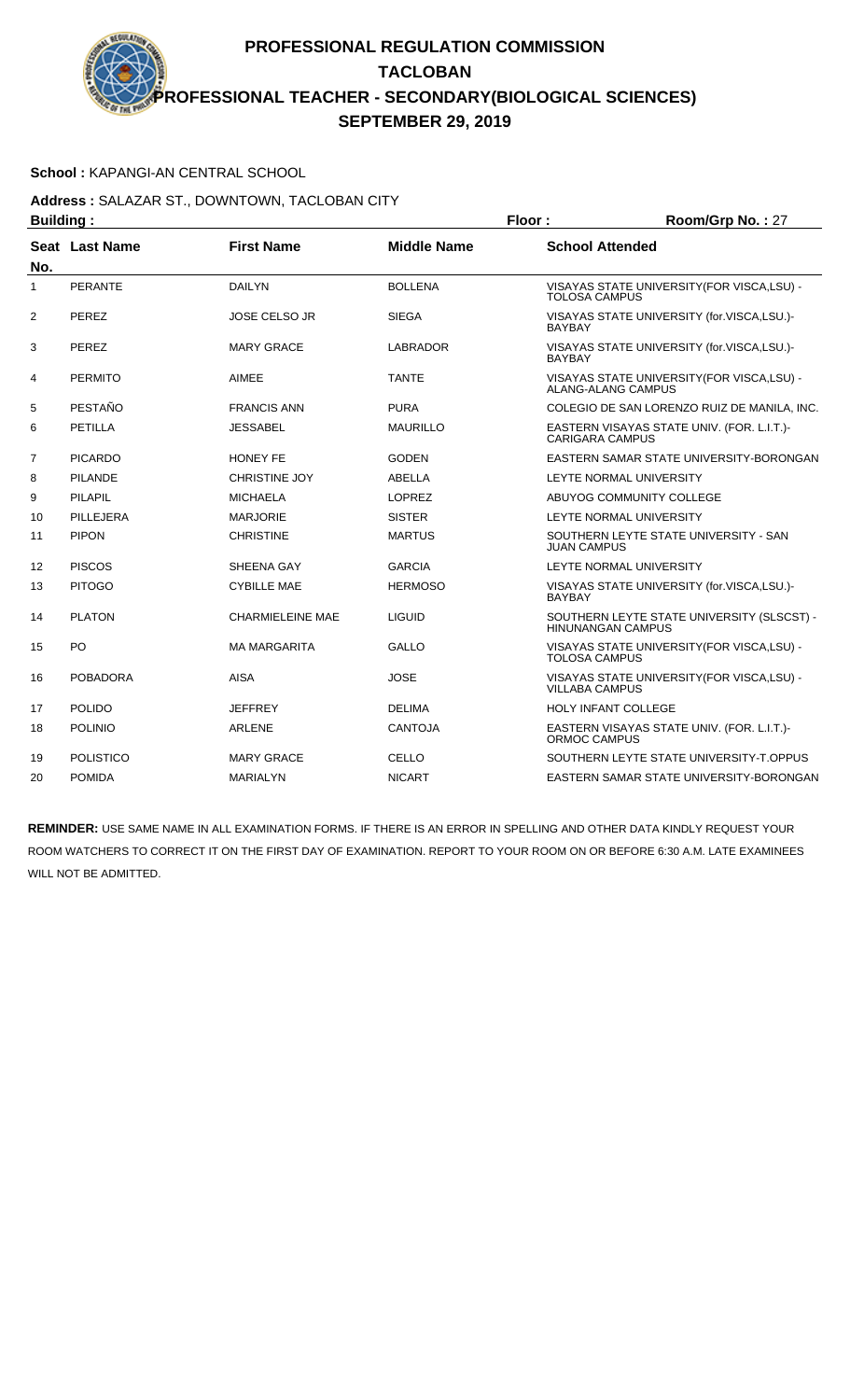### **School :** KAPANGI-AN CENTRAL SCHOOL

### **Address :** SALAZAR ST., DOWNTOWN, TACLOBAN CITY **Building : Floor : Floor : Room/Grp No. : 28**

| sananig .      |                    |                      | .                  | 110011110101101120                                                   |
|----------------|--------------------|----------------------|--------------------|----------------------------------------------------------------------|
| No.            | Seat Last Name     | <b>First Name</b>    | <b>Middle Name</b> | <b>School Attended</b>                                               |
| 1              | <b>POMIDA</b>      | <b>MARY JOY</b>      | <b>POMAREJOS</b>   | MARIE-BERNARDE COLLEGE, INC (for.ST<br><b>BERNADETTE C.H.S)</b>      |
| $\overline{2}$ | <b>POÑO</b>        | <b>JELEE FATE</b>    | <b>DUNGCOY</b>     | NORTHWEST SAMAR STATE UNIVERSITY<br>(FOR.TIBURCIO TANCINCO)          |
| 3              | <b>PORAZO</b>      | <b>ROWENALYN</b>     | <b>AGAPAY</b>      | VISAYAS STATE UNIVERSITY (for.VISCA,LSU.)-<br><b>BAYBAY</b>          |
| 4              | <b>PORTON</b>      | <b>JAY ANN</b>       | PAJANUSTAN         | EASTERN SAMAR STATE UNIVERSITY-BORONGAN                              |
| 5              | <b>POSO</b>        | <b>GERIKA AURA</b>   | <b>ASTROLOGO</b>   | UNIVERSITY OF SAN CARLOS                                             |
| 6              | <b>PRISNO</b>      | <b>ERMA</b>          | <b>CARINOSA</b>    | <b>EASTERN VISAYAS STATE UNIVERSITY</b><br>(for.LIT)TACLOBAN         |
| $\overline{7}$ | <b>PRUDENCIADO</b> | <b>SHANTAN</b>       | CONDEZA            | NORTHWEST SAMAR STATE UNIVERSITY<br>(FOR.TIBURCIO TANCINCO)          |
| 8              | <b>PUDA</b>        | <b>DELGINE</b>       | <b>MANCIO</b>      | ABUYOG COMMUNITY COLLEGE                                             |
| 9              | <b>PUEBLA</b>      | <b>SHIELA</b>        | <b>CUEBA</b>       | ABUYOG COMMUNITY COLLEGE                                             |
| 10             | QUILIOPE           | <b>CATHERINE</b>     | <b>DAUHOG</b>      | ABUYOG COMMUNITY COLLEGE                                             |
| 11             | QUILOÑA            | <b>DEVITH JOHN</b>   | <b>MONTIAGODO</b>  | EASTERN SAMAR STATE UNIVERSITY-BORONGAN                              |
| 12             | QUISAGAN           | ANAMARIE             | <b>LOPEZ</b>       | EASTERN VISAYAS STATE UNIV. (FOR. L.I.T.)-<br>ORMOC CAMPUS           |
| 13             | QUITOY             | <b>GINER BRYAN</b>   | <b>CORTES</b>      | NORTHWEST SAMAR STATE UNIVERSITY<br>(FOR.TIBURCIO TANCINCO)          |
| 14             | <b>RADOMES</b>     | <b>MARIA BASILIA</b> | <b>DAIZ</b>        | OUR LADY OF FATIMA UNIVERSITY-VALENZUELA                             |
| 15             | <b>RAMIREZ</b>     | <b>JOY</b>           | <b>DOSAL</b>       | LEYTE NORMAL UNIVERSITY                                              |
| 16             | <b>RAMIREZ</b>     | <b>NIKKA MAE</b>     | <b>CORSIGA</b>     | ABUYOG COMMUNITY COLLEGE                                             |
| 17             | <b>RAMOS</b>       | <b>EDNALYN</b>       | <b>REUBAL</b>      | EASTERN VISAYAS STATE UNIV. (FOR. L.I.T.)-<br>ORMOC CAMPUS           |
| 18             | <b>RAMOS</b>       | <b>JOCELYN</b>       | <b>DAUPLO</b>      | EASTERN VISAYAS STATE UNIV. (FOR. L.I.T.)-<br><b>CARIGARA CAMPUS</b> |
| 19             | <b>REBARTER</b>    | <b>PEDRO</b>         | <b>GAGATE</b>      | EASTERN SAMAR STATE UNIVERSITY-BORONGAN                              |
| 20             | <b>REBATO</b>      | <b>SHERLYN</b>       | PAGAYANAN          | <b>EASTERN VISAYAS STATE UNIVERSITY</b><br>(for.LIT)TACLOBAN         |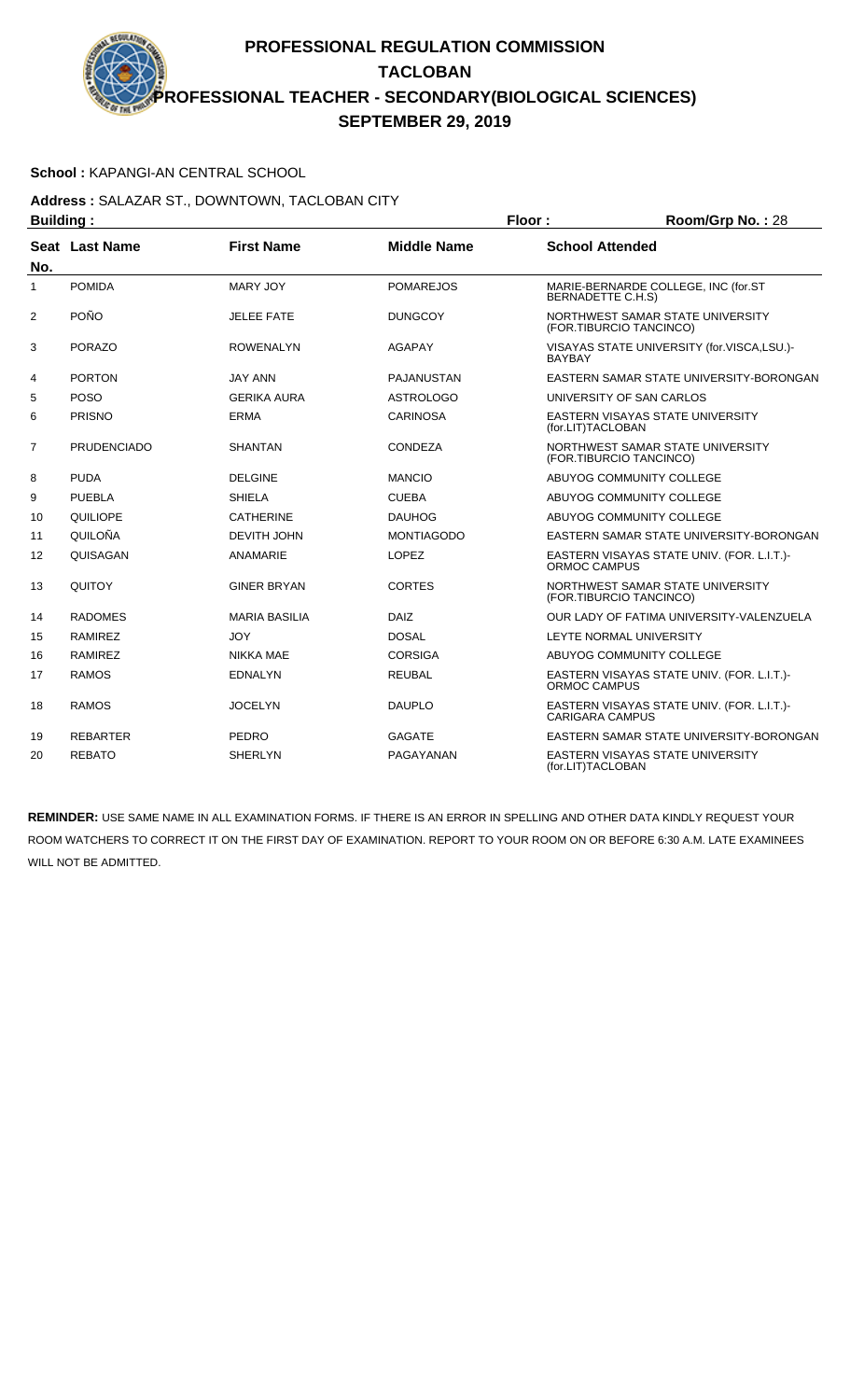### **School :** KAPANGI-AN CENTRAL SCHOOL

### **Address :** SALAZAR ST., DOWNTOWN, TACLOBAN CITY **Building : Floor : Room/Grp No. :** 29

| Dununiy .    |                  |                      | וטטו ו             | 10011101111101.23                                                    |
|--------------|------------------|----------------------|--------------------|----------------------------------------------------------------------|
| No.          | Seat Last Name   | <b>First Name</b>    | <b>Middle Name</b> | <b>School Attended</b>                                               |
| $\mathbf{1}$ | <b>REDIANG</b>   | <b>XANTHINE FAYE</b> | LOYOLA             | LEYTE NORMAL UNIVERSITY                                              |
| 2            | <b>REDIDO</b>    | <b>DANNA</b>         | <b>HERMOSISIMO</b> | LEYTE NORMAL UNIVERSITY                                              |
| 3            | <b>RENOMERON</b> | <b>JARVIN</b>        | <b>GRAPANI</b>     | EASTERN VISAYAS STATE UNIVERSITY<br>(for.LIT)TACLOBAN                |
| 4            | <b>REYNA</b>     | <b>MARLO</b>         |                    | LEYTE NORMAL UNIVERSITY                                              |
| 5            | <b>RICAPLAZA</b> | <b>DANICA</b>        | <b>HILVANO</b>     | ST. SCHOLASTICA'S COLLEGE-TACLOBAN                                   |
| 6            | <b>RIVAS</b>     | <b>JAMELA ROSE</b>   | GIL                | LEYTE NORMAL UNIVERSITY                                              |
| 7            | <b>ROA</b>       | <b>HONEYLET</b>      | <b>HEYRANA</b>     | ABUYOG COMMUNITY COLLEGE                                             |
| 8            | <b>ROCA</b>      | <b>MARY JANE</b>     |                    | VISAYAS STATE UNIVERSITY (for.VISCA,LSU.)-<br><b>BAYBAY</b>          |
| 9            | <b>ROCHE</b>     | <b>CHRISTIE DIAN</b> | <b>DAGOY</b>       | VISAYAS STATE UNIVERSITY (FOR VISCA, LSU) -<br><b>VILLABA CAMPUS</b> |
| 10           | <b>RODRIGUEZ</b> | <b>BILLMAR</b>       | <b>LEGASPI</b>     | VISAYAS STATE UNIVERSITY (FOR VISCA, LSU) -<br><b>TOLOSA CAMPUS</b>  |
| 11           | <b>RODRIGUEZ</b> | <b>LESLIE</b>        | <b>ADVINCULA</b>   | COLEGIO DE MONTALBAN(FOR PAMANTASAN NG<br><b>MONTALBAN)</b>          |
| 12           | <b>ROLDAN</b>    | <b>CHRISTOPHER</b>   | <b>BURJA</b>       | NAVAL STATE UNIVERSITY (for.NAVAL INST)<br><b>BILIRAN</b>            |
| 13           | <b>ROLDAN</b>    | <b>JEAN ANNE</b>     | BACLEA-AN          | LEYTE NORMAL UNIVERSITY                                              |
| 14           | <b>ROM</b>       | <b>ANGELINE</b>      | <b>ALMENI</b>      | EASTERN VISAYAS STATE UNIV. (FOR. L.I.T.)-<br>ORMOC CAMPUS           |
| 15           | <b>ROM</b>       | <b>GRIZIELA</b>      | LUGASAN            | VISAYAS STATE UNIVERSITY (for.VISCA,LSU.)-<br><b>BAYBAY</b>          |
| 16           | <b>ROSALES</b>   | <b>GENESIS</b>       | <b>MOJADO</b>      | EASTERN VISAYAS STATE UNIV. (FOR. L.I.T.)-<br>ORMOC CAMPUS           |
| 17           | <b>ROSALES</b>   | <b>MARJORIE</b>      | <b>TALLE</b>       | VISAYAS STATE UNIVERSITY (FOR VISCA, LSU) -<br><b>VILLABA CAMPUS</b> |
| 18           | <b>ROSERO</b>    | <b>JENNY IRA</b>     | <b>BATOC</b>       | VISAYAS STATE UNIVERSITY(FOR VISCA,LSU) -<br><b>TOLOSA CAMPUS</b>    |
| 19           | <b>ROSETE</b>    | <b>MARY ROSE</b>     | <b>SECURATA</b>    | NAVAL STATE UNIVERSITY (for.NAVAL INST)-<br><b>NAVAL</b>             |
| 20           | SABANAL          | <b>JACQUILINE</b>    | JALAYAJAY          | SAMAR STATE UNIVERSITY (SAMAR S.P.C.)                                |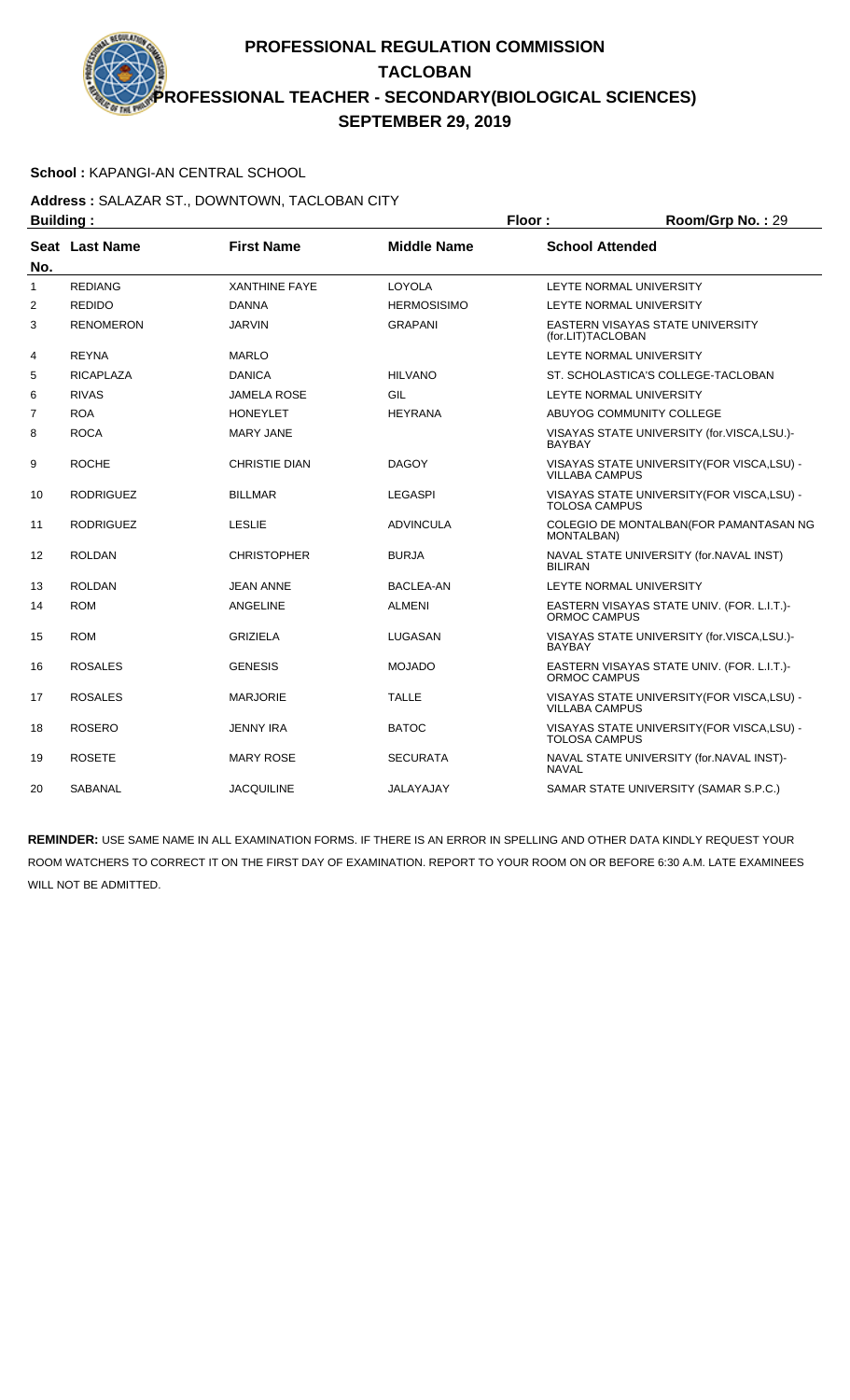### **School :** KAPANGI-AN CENTRAL SCHOOL

### **Address :** SALAZAR ST., DOWNTOWN, TACLOBAN CITY **Building : Floor : Room/Grp No. : 30**

| Dununiy .      |                       |                      |                    | .                                                                      |  |
|----------------|-----------------------|----------------------|--------------------|------------------------------------------------------------------------|--|
| No.            | <b>Seat Last Name</b> | <b>First Name</b>    | <b>Middle Name</b> | <b>School Attended</b>                                                 |  |
| 1              | <b>SABELLANO</b>      | <b>KEZIAH AIGRES</b> | <b>CASADOR</b>     | VISAYAS STATE UNIVERSITY (for.VISCA,LSU.)-<br><b>BAYBAY</b>            |  |
| $\overline{2}$ | <b>SABENORIO</b>      | <b>LLOYD</b>         | <b>CAGANG</b>      | VISAYAS STATE UNIVERSITY (for.VISCA,LSU.)-<br><b>BAYBAY</b>            |  |
| 3              | SALAZAR               | <b>CHRISTINE MAE</b> | <b>AGOSTO</b>      | LEYTE NORMAL UNIVERSITY                                                |  |
| 4              | SALAZAR               | <b>RONALYN</b>       | <b>ANDOY</b>       | PALOMPON INSTITUTE OF TECHNOLOGY-<br><b>TABANGO CAMPUS</b>             |  |
| 5              | <b>SALIBIA</b>        | <b>BERNARDO JR</b>   | <b>HICAO</b>       | COLEGIO DE SAN LORENZO RUIZ DE MANILA, INC.                            |  |
| 6              | <b>SALINO</b>         | <b>JOHN PRINCE</b>   | <b>BARANDINO</b>   | CHRIST THE KING COLLEGE OF CALBAYOG                                    |  |
| 7              | <b>SAMSON</b>         | <b>DAISY</b>         | <b>BRUA</b>        | SOUTHERN LEYTE STATE UNIVERSITY (SLSCST) -<br><b>HINUNANGAN CAMPUS</b> |  |
| 8              | <b>SAMUELE</b>        | <b>STEPHANIE</b>     | <b>ENGCOY</b>      | VISAYAS STATE UNIVERSITY (for.VISCA,LSU.)-<br><b>BAYBAY</b>            |  |
| 9              | SAN BUENAVENTURA      | <b>KATE</b>          | DE LA CRUZ         | LEYTE NORMAL UNIVERSITY                                                |  |
| 10             | <b>SANCHO</b>         | <b>RACHEL</b>        | <b>HERMOSILLA</b>  | EASTERN VISAYAS STATE UNIV. (FOR. L.I.T.)-<br>ORMOC CAMPUS             |  |
| 11             | SANDAGAN              | <b>DIANE CLAIRE</b>  | <b>LAGONOY</b>     | VISAYAS STATE UNIVERSITY (FOR VISCA, LSU) -<br><b>TOLOSA CAMPUS</b>    |  |
| 12             | SANO                  | MARIE-MEL            | <b>CAORTE</b>      | VISAYAS STATE UNIVERSITY (for.VISCA,LSU.)-<br><b>BAYBAY</b>            |  |
| 13             | <b>SANTIAGO</b>       | <b>JODERICK</b>      | <b>DOMAYA</b>      | NORTHWEST SAMAR STATE UNIVERSITY<br>(FOR.TIBURCIO TANCINCO)            |  |
| 14             | <b>SARDUAL</b>        | <b>MARY ANN</b>      | <b>COLARTE</b>     | VISAYAS STATE UNIVERSITY(FOR VISCA,LSU) -<br><b>VILLABA CAMPUS</b>     |  |
| 15             | SECRETARIO            | <b>ARLENE</b>        | <b>ORBILLO</b>     | VISAYAS STATE UNIVERSITY (for.VISCA,LSU.)-<br><b>BAYBAY</b>            |  |
| 16             | <b>SECUGAL</b>        | <b>SHIELA MARIE</b>  | <b>SERNICULA</b>   | LEYTE NORMAL UNIVERSITY                                                |  |
| 17             | <b>SEDOL</b>          | <b>AIMEA</b>         | PEÑAFLOR           | NAVAL STATE UNIVERSITY (for.NAVAL INST)<br><b>BILIRAN</b>              |  |
| 18             | <b>SEFULAN</b>        | <b>LYKA</b>          | <b>RUBIA</b>       | NAVAL STATE UNIVERSITY (for.NAVAL INST)<br><b>BILIRAN</b>              |  |
| 19             | <b>SEFULAN</b>        | <b>QUENE</b>         | <b>RUBIA</b>       | NAVAL STATE UNIVERSITY (for.NAVAL INST)<br><b>BILIRAN</b>              |  |
| 20             | <b>SEMBRERO</b>       | <b>CHYRIL</b>        | <b>OCHIDA</b>      | EASTERN VISAYAS STATE UNIVERSITY<br>(for.LIT)TACLOBAN                  |  |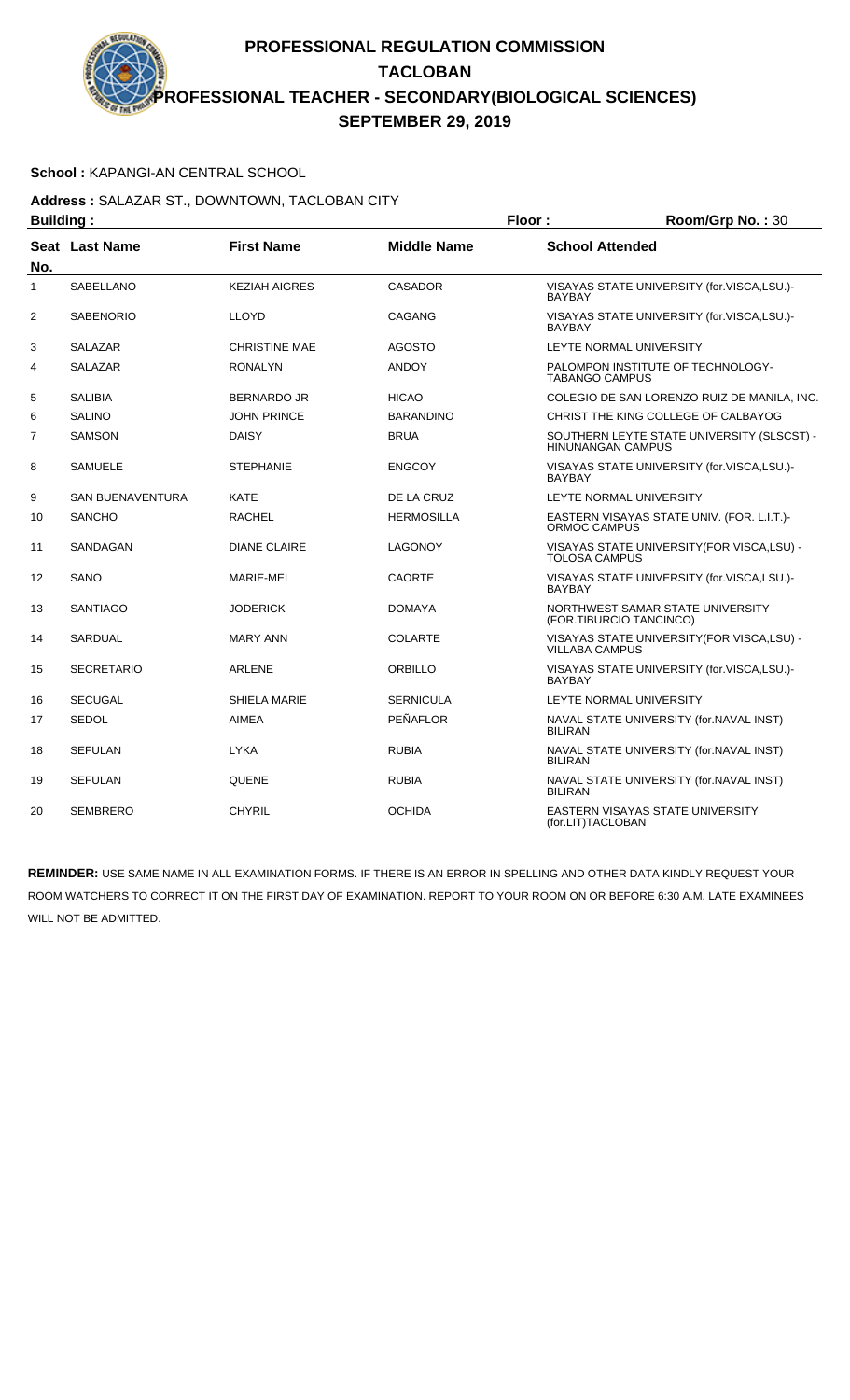### **School :** KAPANGI-AN CENTRAL SCHOOL

### **Address :** SALAZAR ST., DOWNTOWN, TACLOBAN CITY **Building : Floor : Room/Grp No. : 31**

| Pananig .      |                    |                        | .                  | 110011110101101                                                      |
|----------------|--------------------|------------------------|--------------------|----------------------------------------------------------------------|
| No.            | Seat Last Name     | <b>First Name</b>      | <b>Middle Name</b> | <b>School Attended</b>                                               |
| $\mathbf{1}$   | <b>SENILLO</b>     | <b>GENEVIEVE MAY</b>   | <b>MOLINA</b>      | VISAYAS STATE UNIVERSITY (for.VISCA,LSU.)-<br><b>BAYBAY</b>          |
| 2              | <b>SENILLO</b>     | <b>MARITES</b>         | <b>ETIS</b>        | SAINT PAUL COLLEGE FOUNDATION, INC (CEBU-<br>ST PAUL COLL)           |
| 3              | <b>SENOBIO</b>     | QUILYN                 | <b>CALDA</b>       | COLEGIO DE SAN LORENZO RUIZ DE MANILA, INC.                          |
| 4              | <b>SERADA</b>      | ANGELICA JOY           | <b>TORONON</b>     | NAVAL STATE UNIVERSITY (for.NAVAL INST)<br><b>BILIRAN</b>            |
| 5              | <b>SERAGON</b>     | <b>JIALYN SIARA</b>    | <b>DEALAGDON</b>   | NORTHWEST SAMAR STATE UNIVERSITY<br>(FOR.TIBURCIO TANCINCO)          |
| 6              | <b>SERRANO</b>     | <b>JAY</b>             | <b>OCENAR</b>      | HOLY INFANT COLLEGE                                                  |
| $\overline{7}$ | <b>SIA</b>         | MA. LEEAN              | <b>GAGAP</b>       | LEYTE NORMAL UNIVERSITY                                              |
| 8              | <b>SICSIC</b>      | <b>JOHN CRISTOPHER</b> | <b>ALBARICO</b>    | EASTERN VISAYAS STATE UNIV. (FOR. L.I.T.)-<br>ORMOC CAMPUS           |
| 9              | <b>SILVA</b>       | <b>RODELYN</b>         | <b>PALLES</b>      | PALOMPON INSTITUTE OF TECHNOLOGY-<br><b>TABANGO CAMPUS</b>           |
| 10             | <b>SILVESTRECE</b> | <b>ELENITA</b>         | <b>GRANTOS</b>     | <b>HOLY INFANT COLLEGE</b>                                           |
| 11             | <b>SINANGOTE</b>   | <b>FRANCISCO</b>       | <b>BERDAL</b>      | NAVAL STATE UNIVERSITY (for.NAVAL INST)-<br><b>NAVAL</b>             |
| 12             | <b>SINDANGAN</b>   | <b>RAUL</b>            | <b>PALAD</b>       | VISAYAS STATE UNIVERSITY (FOR VISCA.LSU) -<br><b>VILLABA CAMPUS</b>  |
| 13             | <b>SOLAYAO</b>     | LYNETTE MARIANE        | MENDAÑO            | SAMAR STATE UNIVERSITY (SAMAR S.P.C.)                                |
| 14             | SONON              | <b>JESSE CRIS</b>      | YACAP              | SAN LORENZO RUIZ COLLEGE OF ORMOC                                    |
| 15             | <b>SOTERO</b>      | <b>DIANE</b>           | ABALLE             | VISAYAS STATE UNIVERSITY (for.VISCA,LSU.)-<br><b>BAYBAY</b>          |
| 16             | <b>SUAN</b>        | PRINCESS EDIELENE      | <b>FLORIDA</b>     | EASTERN VISAYAS STATE UNIV. (FOR. L.I.T.)-<br>ORMOC CAMPUS           |
| 17             | <b>SUICO</b>       | <b>JEAN</b>            | <b>JAMILA</b>      | SOUTHWESTERN UNIVERSITY                                              |
| 18             | <b>SUJECO</b>      | <b>JOHN MICHAEL</b>    | <b>BANAL</b>       | NORTHWEST SAMAR STATE UNIVERSITY<br>(FOR.TIBURCIO TANCINCO)          |
| 19             | <b>SULTAN</b>      | <b>PETER</b>           | <b>TESALUNA</b>    | VISAYAS STATE UNIVERSITY (FOR VISCA, LSU) -<br><b>VILLABA CAMPUS</b> |
| 20             | <b>SUMAPIG</b>     | <b>JESSALYN</b>        | PEÑA               | EASTERN VISAYAS STATE UNIV. (FOR. L.I.T.)-<br><b>ORMOC CAMPUS</b>    |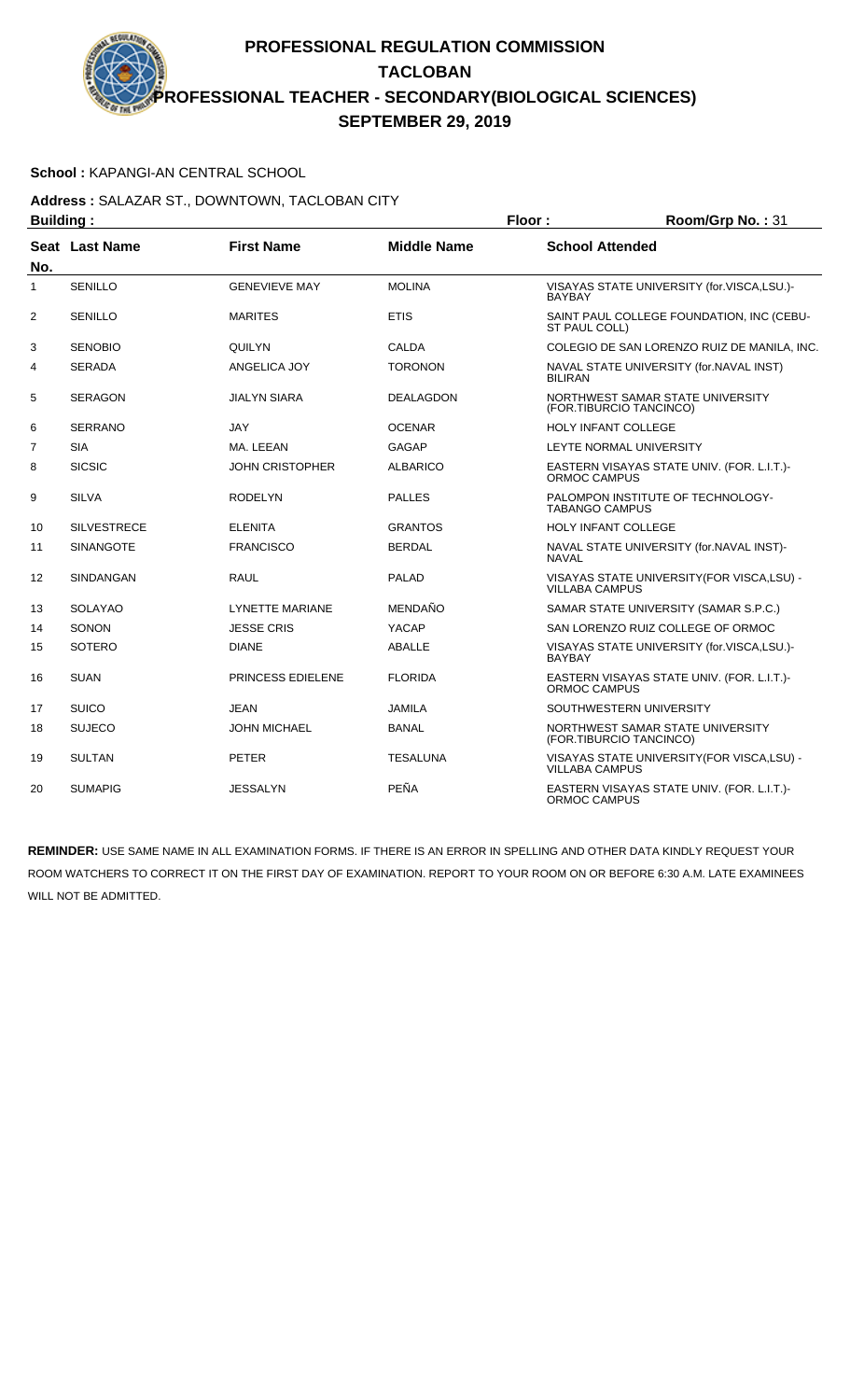### **School :** KAPANGI-AN CENTRAL SCHOOL

### **Address :** SALAZAR ST., DOWNTOWN, TACLOBAN CITY **Building : Floor : Floor : Room/Grp No. : 32**

|                | sununiy .         |                        |                    | .<br>11001111011011101                                              |
|----------------|-------------------|------------------------|--------------------|---------------------------------------------------------------------|
| No.            | Seat Last Name    | <b>First Name</b>      | <b>Middle Name</b> | <b>School Attended</b>                                              |
| 1              | <b>SURABIA</b>    | <b>JESELLE</b>         | <b>EBARLE</b>      | ABUYOG COMMUNITY COLLEGE                                            |
| $\overline{2}$ | <b>SUSAN</b>      | <b>ABIGAIL</b>         | <b>BERCERO</b>     | EASTERN VISAYAS STATE UNIV. (FOR. L.I.T.)-<br>ORMOC CAMPUS          |
| 3              | <b>TABALE</b>     | <b>MARK BRYAN</b>      | <b>ORTIOLA</b>     | EASTERN SAMAR STATE UNIVERSITY-BORONGAN                             |
| 4              | <b>TABARNERO</b>  | <b>AIRE SHANE</b>      | <b>ALBAY</b>       | LEYTE NORMAL UNIVERSITY                                             |
| 5              | <b>TABLATIN</b>   | <b>SHARON</b>          | <b>REJES</b>       | <b>SAMAR COLLEGE</b>                                                |
| 6              | <b>TABONTABON</b> | <b>MARIMAR</b>         | <b>TEPASE</b>      | SAMAR STATE UNIVERSITY (SAMAR S.P.C.)                               |
| 7              | <b>TABUDLONG</b>  | <b>JOAN MAE</b>        | <b>LOPIBA</b>      | <b>COLLEGE OF MAASIN</b>                                            |
| 8              | <b>TACUYAN</b>    | ANGIELYN               | <b>DELIMA</b>      | NAVAL STATE UNIVERSITY (for.NAVAL INST)-<br><b>NAVAL</b>            |
| 9              | <b>TAGOLINO</b>   | AILLA MAE              | <b>TOLIBAO</b>     | VISAYAS STATE UNIVERSITY (for.VISCA,LSU.)-<br><b>BAYBAY</b>         |
| 10             | <b>TAN</b>        | <b>JUDILYN</b>         | <b>POMAREJOS</b>   | ST. SCHOLASTICA'S COLLEGE-TACLOBAN                                  |
| 11             | <b>TAN</b>        | MA, CHINA              | <b>ABARCAR</b>     | <b>SAMAR COLLEGE</b>                                                |
| 12             | <b>TAN</b>        | <b>SHARON</b>          | <b>ANDO</b>        | EASTERN VISAYAS STATE UNIV. (FOR. L.I.T.)-<br>ORMOC CAMPUS          |
| 13             | <b>TANGPUZ</b>    | <b>LOREN ANN</b>       | <b>MONTE</b>       | LEYTE NORMAL UNIVERSITY                                             |
| 14             | <b>TAYOR</b>      | <b>JESSAMYNE JACIL</b> | <b>BAHAN</b>       | SOUTHERN LEYTE STATE UNIVERSITY - SAN<br><b>JUAN CAMPUS</b>         |
| 15             | <b>TEJERO</b>     | <b>JOY ANN MARIE</b>   | <b>DAEL</b>        | UNIVERSITY OF EASTERN PHILIPPINES-<br><b>CATARMAN</b>               |
| 16             | <b>TELEN</b>      | <b>MICHAEL</b>         | <b>LEBIOS</b>      | SOUTHERN LEYTE STATE UNIVERSITY - SAN<br><b>JUAN CAMPUS</b>         |
| 17             | <b>TELIN</b>      | <b>JOSHUA</b>          | <b>ESTOJERO</b>    | VISAYAS STATE UNIVERSITY (FOR VISCA, LSU) -<br><b>TOLOSA CAMPUS</b> |
| 18             | <b>TERON</b>      | <b>NICKNHEN JAY</b>    | <b>DUMAGUING</b>   | LEYTE NORMAL UNIVERSITY                                             |
| 19             | <b>TIDOR</b>      | <b>CIPIAMARIE</b>      | <b>JASMIN</b>      | NORTHWEST SAMAR STATE UNIVERSITY<br>(FOR.TIBURCIO TANCINCO)         |
| 20             | <b>TIOPES</b>     | <b>ANGEL FAITH</b>     |                    | LEYTE NORMAL UNIVERSITY                                             |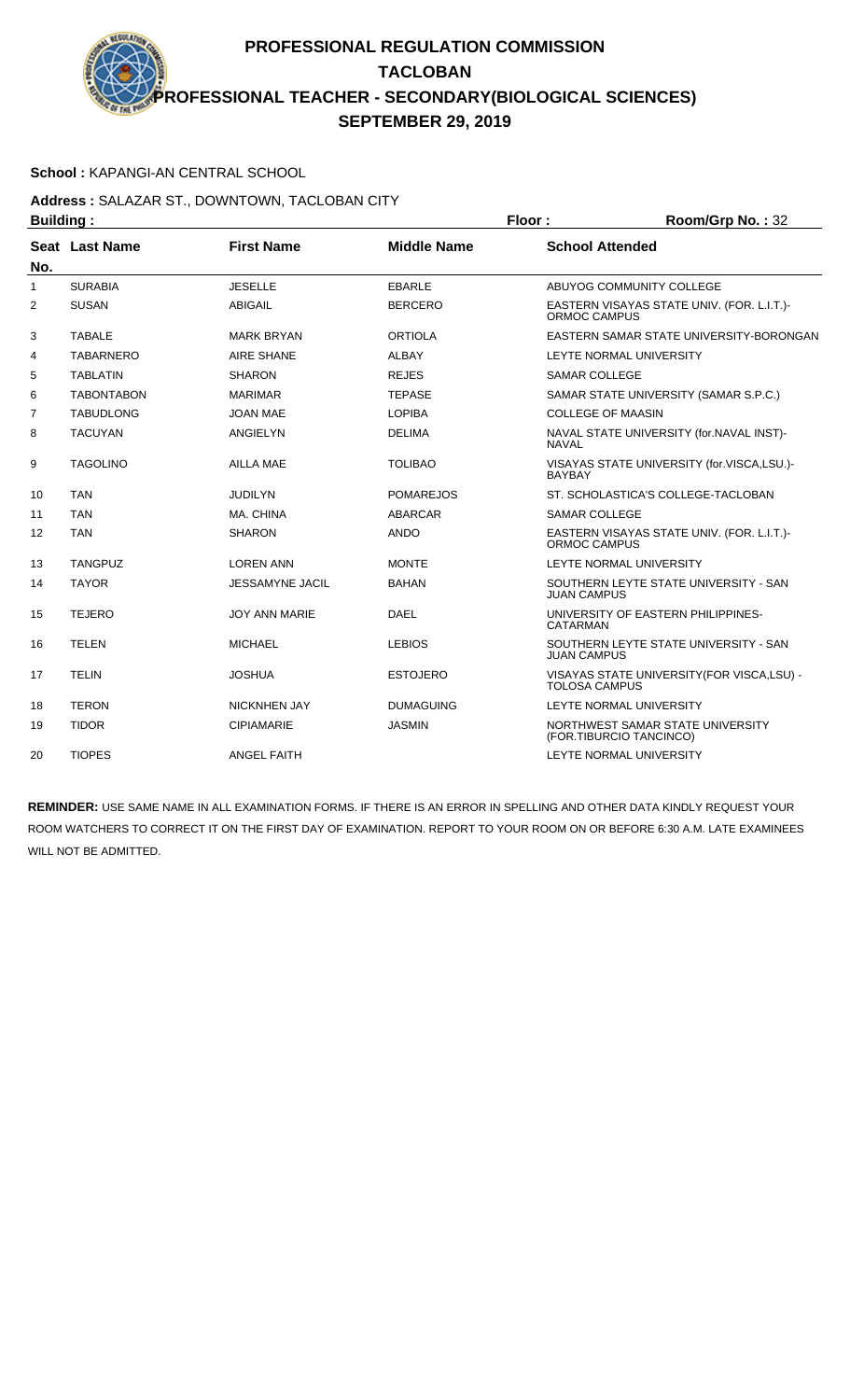### **School :** KAPANGI-AN CENTRAL SCHOOL

#### **Address :** SALAZAR ST., DOWNTOWN, TACLOBAN CITY **Building : Floor : Room/Grp No. :** 33

|              | Dununiy .       |                       |                    | . 1991<br>$1001110$ $110.700$                                          |
|--------------|-----------------|-----------------------|--------------------|------------------------------------------------------------------------|
| No.          | Seat Last Name  | <b>First Name</b>     | <b>Middle Name</b> | <b>School Attended</b>                                                 |
| $\mathbf{1}$ | <b>TOCSON</b>   | <b>MARVIC</b>         | <b>ANGOS</b>       | ABUYOG COMMUNITY COLLEGE                                               |
| 2            | <b>TOLERAN</b>  | <b>ROBERT</b>         | LABRAGUE           | NORTHWEST SAMAR STATE UNIVERSITY<br>(FOR.TIBURCIO TANCINCO)            |
| 3            | <b>TORIBIO</b>  | <b>MARICHU</b>        | <b>GASPAY</b>      | EASTERN VISAYAS STATE UNIV. (FOR. L.I.T.)-<br>ORMOC CAMPUS             |
| 4            | <b>TOSTON</b>   | <b>JEROME</b>         | <b>PAVILLON</b>    | NAVAL STATE UNIVERSITY (for.NAVAL INST)<br><b>BILIRAN</b>              |
| 5            | <b>TROYO</b>    | <b>ALJON</b>          | <b>VERSOZA</b>     | VISAYAS STATE UNIVERSITY(FOR VISCA,LSU) -<br><b>VILLABA CAMPUS</b>     |
| 6            | <b>TUMAMPO</b>  | <b>IANTIZA</b>        | <b>ALBARACIN</b>   | EASTERN VISAYAS STATE UNIV. (FOR. L.I.T.)-<br><b>ORMOC CAMPUS</b>      |
| 7            | <b>TUMAMPO</b>  | NORALYN KAY           | <b>ALBARACIN</b>   | EASTERN VISAYAS STATE UNIV. (FOR. L.I.T.)-<br><b>ORMOC CAMPUS</b>      |
| 8            | <b>TUMAMPO</b>  | <b>SHEWA</b>          | <b>ALBARACIN</b>   | EASTERN VISAYAS STATE UNIV. (FOR. L.I.T.)-<br><b>ORMOC CAMPUS</b>      |
| 9            | <b>UDTOJAN</b>  | <b>RUFA</b>           | <b>ENOCELLAS</b>   | VISAYAS STATE UNIVERSITY (FOR VISCA, LSU) -<br><b>TOLOSA CAMPUS</b>    |
| 10           | <b>URAGA</b>    | <b>ELAISA</b>         | <b>ARCHEZ</b>      | ABUYOG COMMUNITY COLLEGE                                               |
| 11           | <b>URBANO</b>   | <b>LYKA JEAN</b>      | <b>CRUZADA</b>     | SOUTHERN LEYTE STATE UNIVERSITY (SLSCST) -<br><b>HINUNANGAN CAMPUS</b> |
| 12           | <b>URSABIA</b>  | <b>REINANTE</b>       | <b>CINCO</b>       | UNIVERSITY OF THE VISAYAS-MANDAUE CITY                                 |
| 13           | UY              | ADELFA JANE           | ARMEZA             | SAMAR STATE UNIVERSITY (SAMAR S.P.C.)                                  |
| 14           | <b>UY</b>       | <b>JESSALYN</b>       | <b>LAGO</b>        | LEYTE NORMAL UNIVERSITY                                                |
| 15           | <b>UYVICO</b>   | <b>TRISHA DOHREEN</b> | <b>PAHAMUTANG</b>  | LEYTE NORMAL UNIVERSITY                                                |
| 16           | VACAL           | <b>JUNRICK</b>        | <b>MATE</b>        | SOUTHERN LEYTE STATE UNIVERSITY (SLSCST) -<br><b>HINUNANGAN CAMPUS</b> |
| 17           | VALENZONA       | ANGELICA              | <b>CUYO</b>        | VISAYAS STATE UNIVERSITY (for.VISCA,LSU.)-<br><b>BAYBAY</b>            |
| 18           | <b>VALIENTE</b> | ROJIE MAE             | <b>CASTIL</b>      | EASTERN VISAYAS STATE UNIV. (FOR. L.I.T.)-<br><b>DULAG CAMPUS</b>      |
| 19           | VALLEJOS        | <b>MARY JEAN</b>      | <b>PARRILLA</b>    | EASTERN VISAYAS STATE UNIV. (FOR. L.I.T.)-<br>ORMOC CAMPUS             |
| 20           | <b>VALLESER</b> | LANIE                 | <b>NEBRIDA</b>     | COLEGIO DE SAN LORENZO RUIZ DE MANILA, INC.                            |